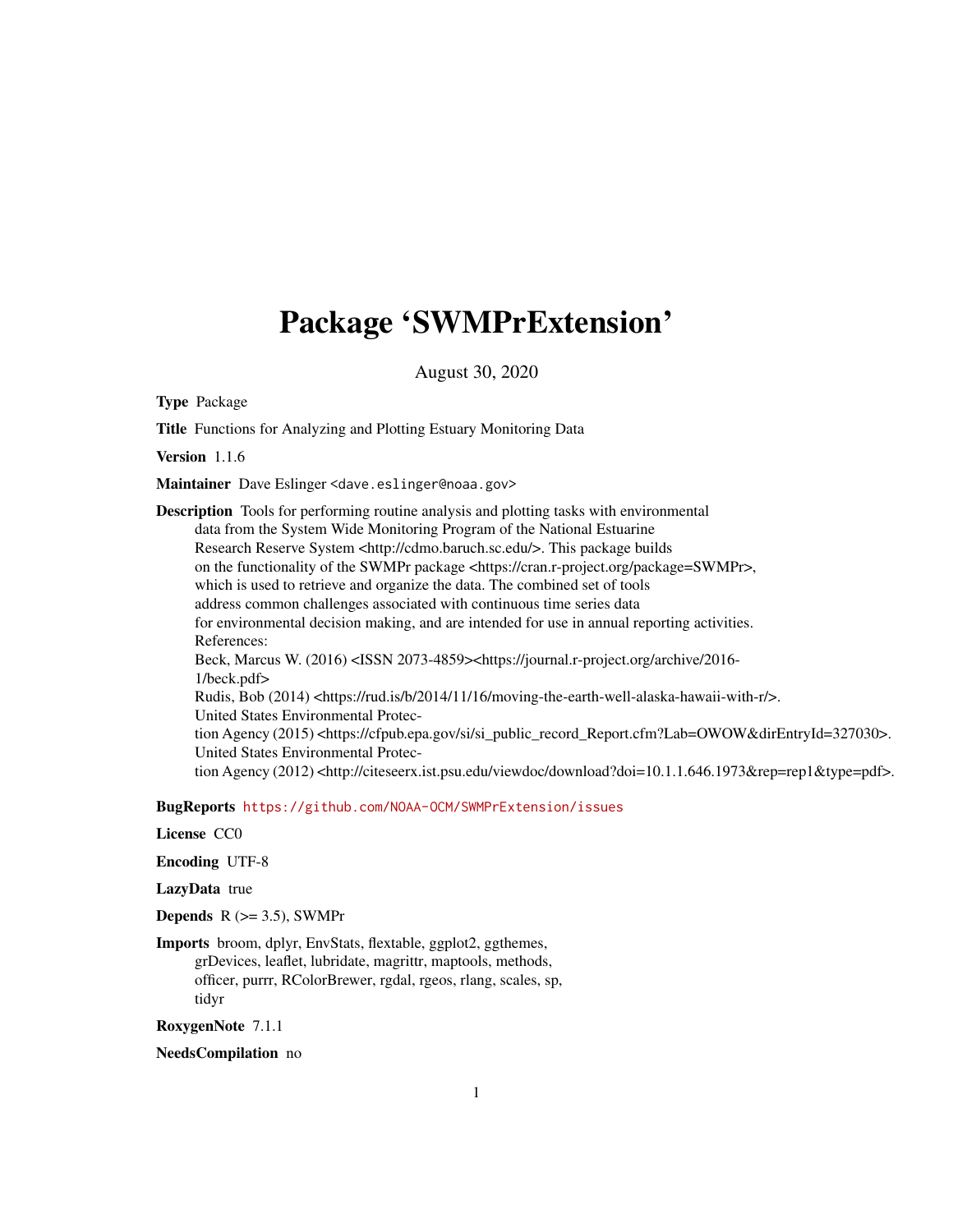Author Julie Padilla [aut, ctb], Marcus Beck [ctb], Kimberly Cressman [ctb], Dave Eslinger [cre, ctb], Bob Rudis [ctb]

Repository CRAN

Date/Publication 2020-08-30 15:40:03 UTC

# R topics documented:

| 3                            |
|------------------------------|
| 5                            |
| 6                            |
| $\overline{7}$               |
| 8                            |
| 9                            |
| 10                           |
| 11                           |
| 12                           |
| 12                           |
| 13                           |
| 14                           |
| 14                           |
| 15                           |
| 16                           |
| 16                           |
| -17                          |
| 18                           |
| 18                           |
| 20                           |
| 22                           |
| 24                           |
| 25                           |
| 25                           |
| 27                           |
| 28                           |
| 29                           |
| 29                           |
| 31<br>$res\_custom\_sk\_map$ |
| 33                           |
| 34                           |
| 36                           |
| 38                           |
| 38                           |
| 40                           |
| 43                           |
| 45                           |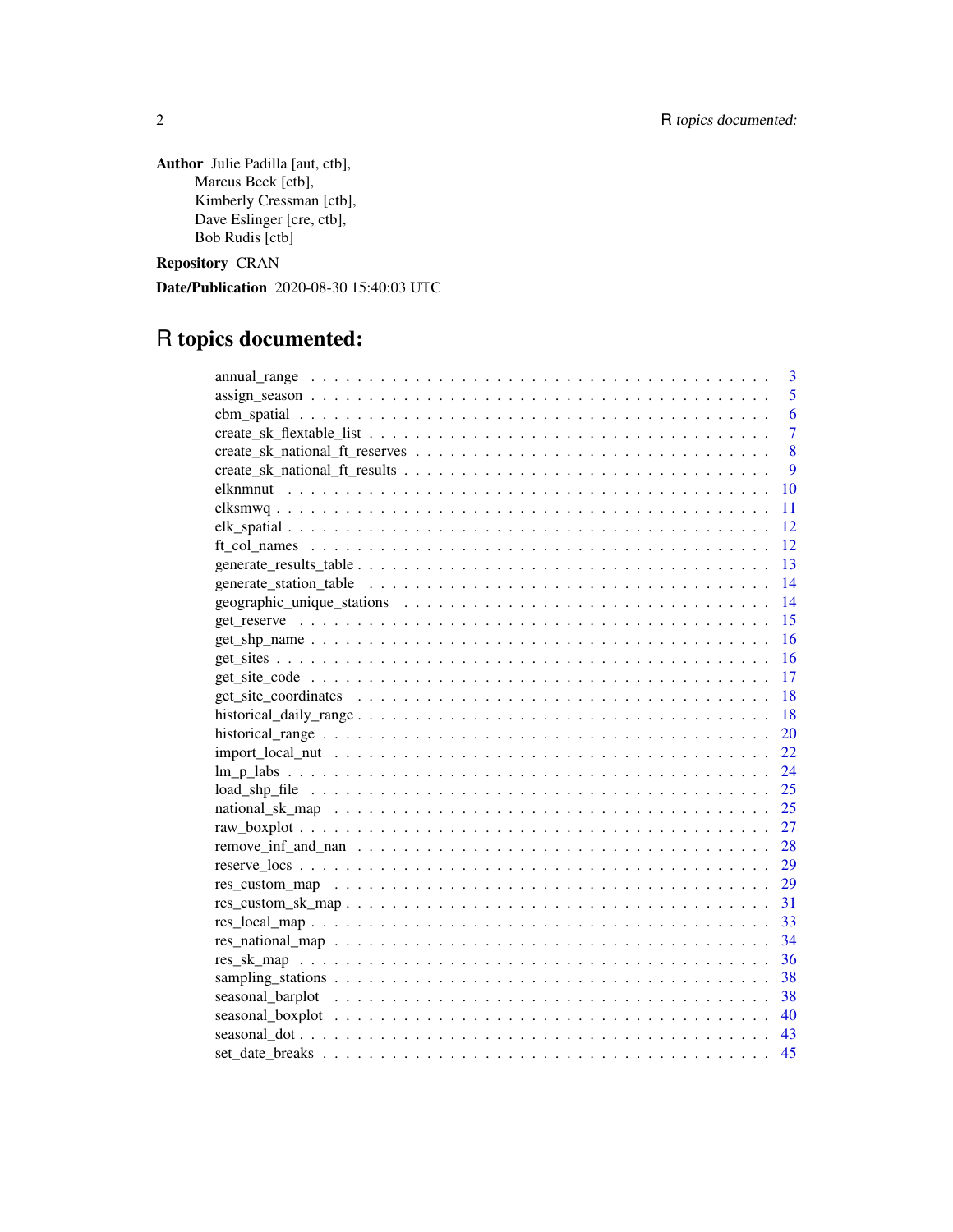# <span id="page-2-0"></span>annual\_range 3

| Index | 64 |
|-------|----|

annual\_range *Annual Range Timeseries*

# Description

Assess variability within each season for a single year

# Usage

```
annual_range(swmpr_in, ...)
## S3 method for class 'swmpr'
annual_range(
 swmpr_in,
 param = NULL,
  target\_yr = NULL,criteria = NULL,
  free_y = FALSE,log_trans = FALSE,
 converted = FALSE,
 criteria_lab = "WQ Threshold",
 plot_title = FALSE,
 plot = TRUE,
  ...
\mathcal{L}
```
# Arguments

| swmpr_in                | input swmpr object                                              |
|-------------------------|-----------------------------------------------------------------|
| $\cdot$ $\cdot$ $\cdot$ | additional arguments passed to other methods. See assign_season |
| param                   | chr string of variable to plot                                  |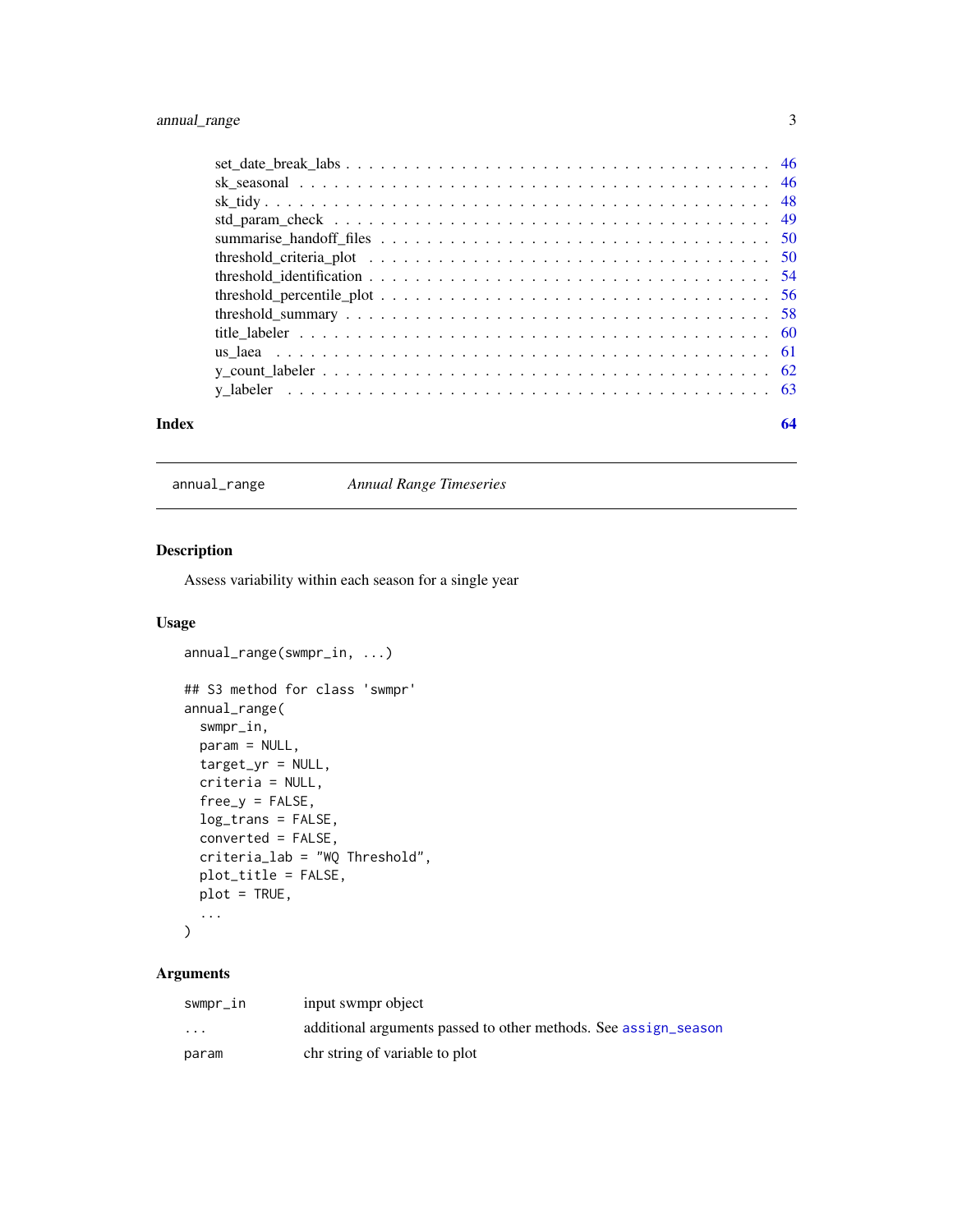<span id="page-3-0"></span>

| target_yr       | numeric, the target year that should be compared against the historic range. If<br>target year is not specified then the dot will not be plotted.                       |
|-----------------|-------------------------------------------------------------------------------------------------------------------------------------------------------------------------|
| criteria        | numeric, a numeric criteria that will be plotted as a horizontal line                                                                                                   |
| $free_v$        | logical, should the y-axis be free? Defaults to FALSE. If FALSE, defaults to zero,<br>unless negative values are present. If TRUE, y-axis limits are selected by ggplot |
| $log_{1}$ trans | logical, should y-axis be log? Defaults to FALSE                                                                                                                        |
| converted       | logical, were the units converted from the original units used by CDMO? De-<br>faults to FALSE. See y_labeler for details.                                              |
| criteria_lab    | chr, label for the threshold criteria defined in criteria. Defaults to "WO<br>Threshold"                                                                                |
| plot_title      | logical, should the station name be included as the plot title? Defaults to FALSE                                                                                       |
| plot            | logical, should a plot be returned? Defaults to TRUE                                                                                                                    |

#### Details

This function summarizes average daily values, average daily minimums/maximums, and absolute minimums/maximums across user-defined seasons for a target year (target\_yr).

The user also has the option to add a threshold hold line using the criteria argument. Typically, this value is a water quality threshold, which is why criteria\_lab defaults to 'WQ Threshold'. However, the user has the option to specify any other type of threshold they wish. when doing so, the value for criteria\_lab should be changed accordingly.

# Value

Returns a [ggplot](#page-0-0) object

# Author(s)

Julie Padilla

# See Also

[ggplot](#page-0-0), [assign\\_season](#page-4-1), [y\\_labeler](#page-62-1)

# Examples

```
## get data, prep
data(elksmwq)
dat <- elksmwq
dat \leq qaqc(elksmwq, qaqc_keep = c('0', '3', '5'))
do_plt <- annual_range(dat, param = 'do_mgl', target_yr = 2012)
do_plt <- annual_range(dat, param = 'do_mgl', target_yr = 2012, criteria = 2)
```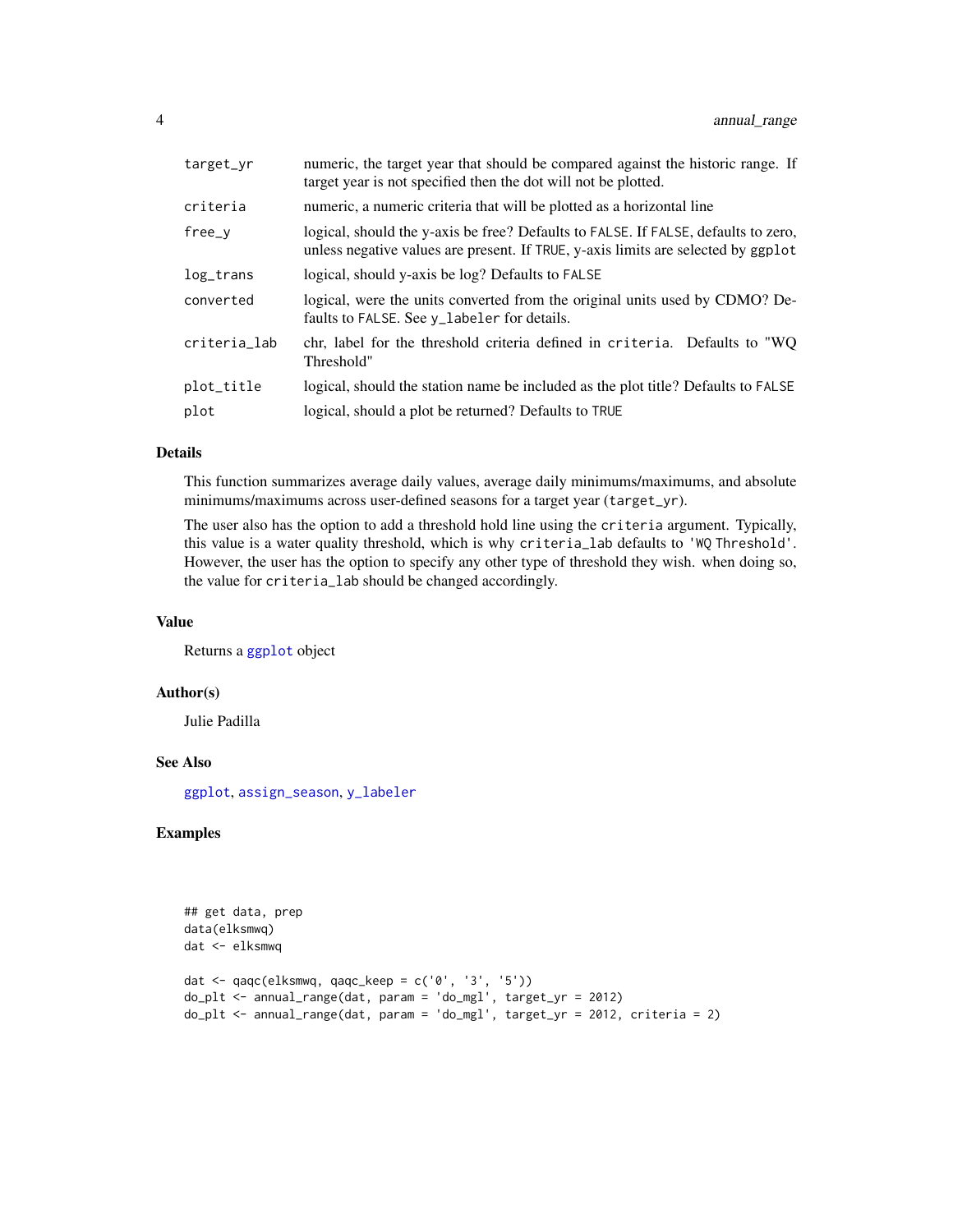<span id="page-4-1"></span><span id="page-4-0"></span>

# Description

Assign seasons to SWMPr sampling data on a monthly basis or user-defined seasonal basis

#### Usage

```
assign_season(
  data,
  season_grps = NULL,
  season_names = NULL,
  season_start = NULL,
  abb = TRUE)
```
#### Arguments

| data         | a vector of POSIX ct dates                                                                                                                                                                                                                                                               |
|--------------|------------------------------------------------------------------------------------------------------------------------------------------------------------------------------------------------------------------------------------------------------------------------------------------|
| season_grps  | A list of seasons. Months $(1-12)$ are assigned to different groups based on user<br>preference. Defaults to 12 months, starting with January. Must assign a mini-<br>mum of two seasons                                                                                                 |
| season_names | A string vector of season names. The number of season names must match the<br>length of the season list. A minimum of two seasons must be assigned (e.g.,<br>'Wet', 'Dry'). Defaults to 12 months, starting with January. The number of<br>season names must match the number of seasons |
| season_start | defaults to 12 months, starting with January                                                                                                                                                                                                                                             |
| abb          | logical, should abbreviations for month names be used? Defaults to TRUE                                                                                                                                                                                                                  |

#### Details

A helper function used by multiple data analyses to assign seasons to sampling data and to order the seasons. To assist with plotting, the seasons are assigned as factors. Seasons are assigned by first grouping the months into a list of season\_grps and then specifying one name for each grouping using season\_names. If season\_grps is specified then season\_names must also be defined. If neither argument is specified than the season assignments will default to monthly values. Using the season\_start argument, the user can designate which season should be the first factor level. This assignment affects plot order for most functions. If season\_start is not specified, then it will default to the first season in the list (January for monthly seasons and the first season in season\_names for user-defined seasons).

#### Value

Returns a vector of ordered season factors.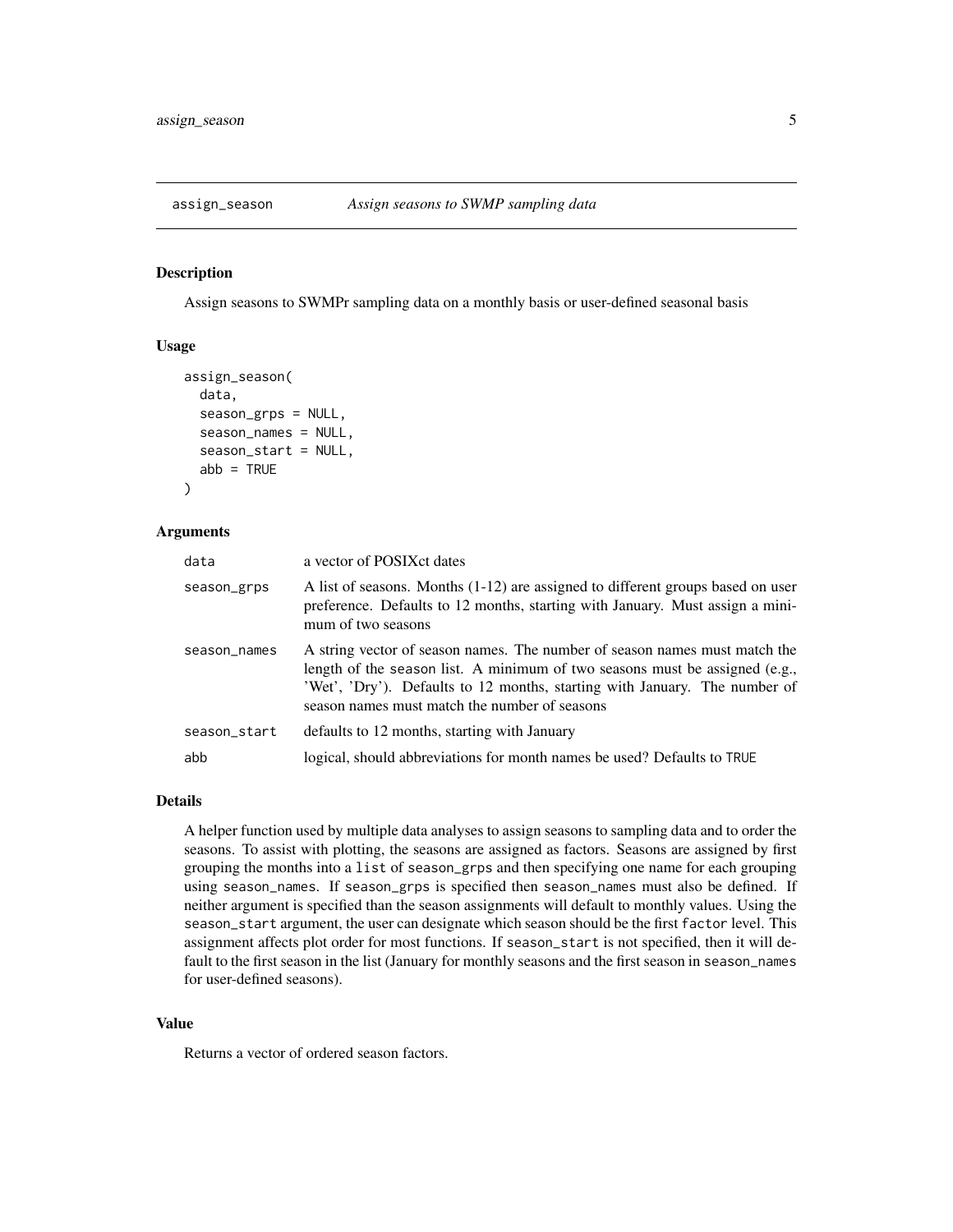#### <span id="page-5-0"></span>Author(s)

Julie Padilla

#### Examples

```
data(elksmwq)
dat <- elksmwq
seas <- assign_season(dat$datetimestamp, abb = FALSE)
levels(seas)
seas <- assign_season(dat$datetimestamp, abb = TRUE)
levels(seas)
seas <- assign_season(dat$datetimestamp, season_start = 'Mar')
levels(seas)
seas <- assign_season(dat$datetimestamp, abb = FALSE, season_start = 'March')
levels(seas)
seas <- assign_season(dat$datetimestamp,
season_grps = list(c(1,2,3), c(4,5,6), c(7,8,9), c(10, 11, 12)),
season_names = c('Winter', 'Spring', 'Summer', 'Fall'), season_start = 'Spring')
levels(seas)
seas <- assign_season(dat$datetimestamp, season_grps = list(c(10:12, 1:3), c(4:9)),
season_names = c('Wet', 'Dry'))
levels(seas)
```
cbm\_spatial *Spatial Data from Chesapeake Bay - Maryland*

#### Description

Shapefile for Chesapeake Bay - Maryland reserve boundary

# Usage

```
data(cbm_spatial)
```
#### Format

A [SpatialPolygons](#page-0-0) object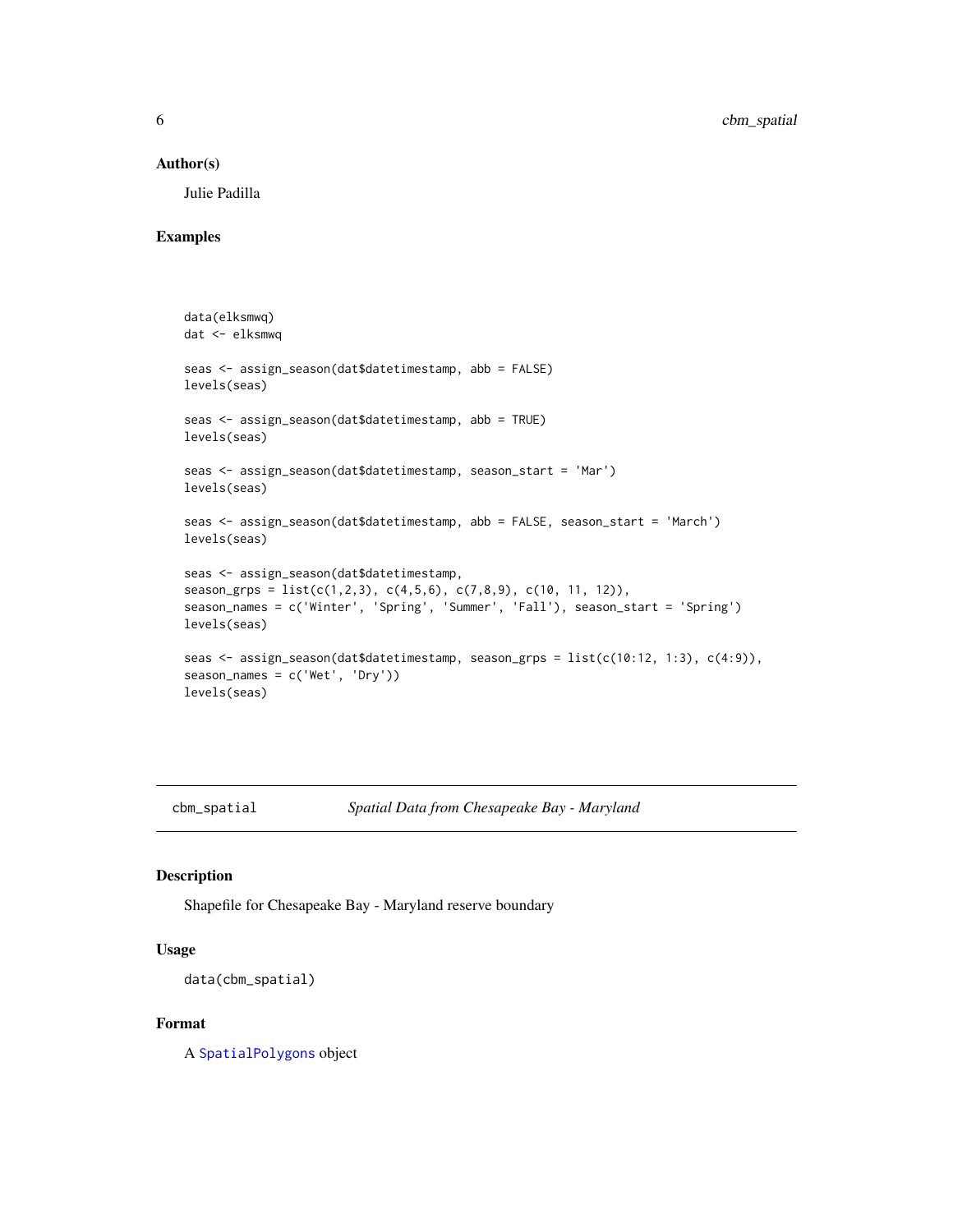# <span id="page-6-0"></span>create\_sk\_flextable\_list 7

# Source

#### [CDMO](http://cdmo.baruch.sc.edu/get/gis.cfm)

#### References

NOAA National Estuarine Research Reserve System (NERRS). System-wide Monitoring Program. Data accessed from the NOAA NERRS Centralized Data Management Office website: http://www.nerrsdata.org/; accessed 08 October 2016

<span id="page-6-1"></span>create\_sk\_flextable\_list

*Create a List of Flextable Objects*

# Description

Create a list of flextable objects to display Seasonal Kendall results in the NERRS reserve level template

#### Usage

```
create_sk_flextable_list(
  sk_result,
  stations,
  param,
  trend_col = c("#247BA0", "#A3DFFF", "#D9D9D9", "white"),
  font\_col\_default = "#444E65",font_sz_stn = 6,
  font_sz_result = 12,
  font\_sz\_head = 6,
  ht\_head = 0.28,
  ht\_body = 0.202,is\_swmp = TRUE,stn_name = NULL,
  stn_abbrev = NULL,
  par_name = NULL
\lambda
```
#### Arguments

| sk_result        | a data. frame of reformatted results from sk_seasonal                                                                   |
|------------------|-------------------------------------------------------------------------------------------------------------------------|
| stations         | chr, vector of stations to be displayed                                                                                 |
| param            | chr, vector of parameters to be displayed                                                                               |
| trend_col        | chr, a four element vector that specifies colors for increasing, decreasing, no<br>change, and insufficient data trends |
| font_col_default |                                                                                                                         |
|                  |                                                                                                                         |

chr, default color to be used for trend table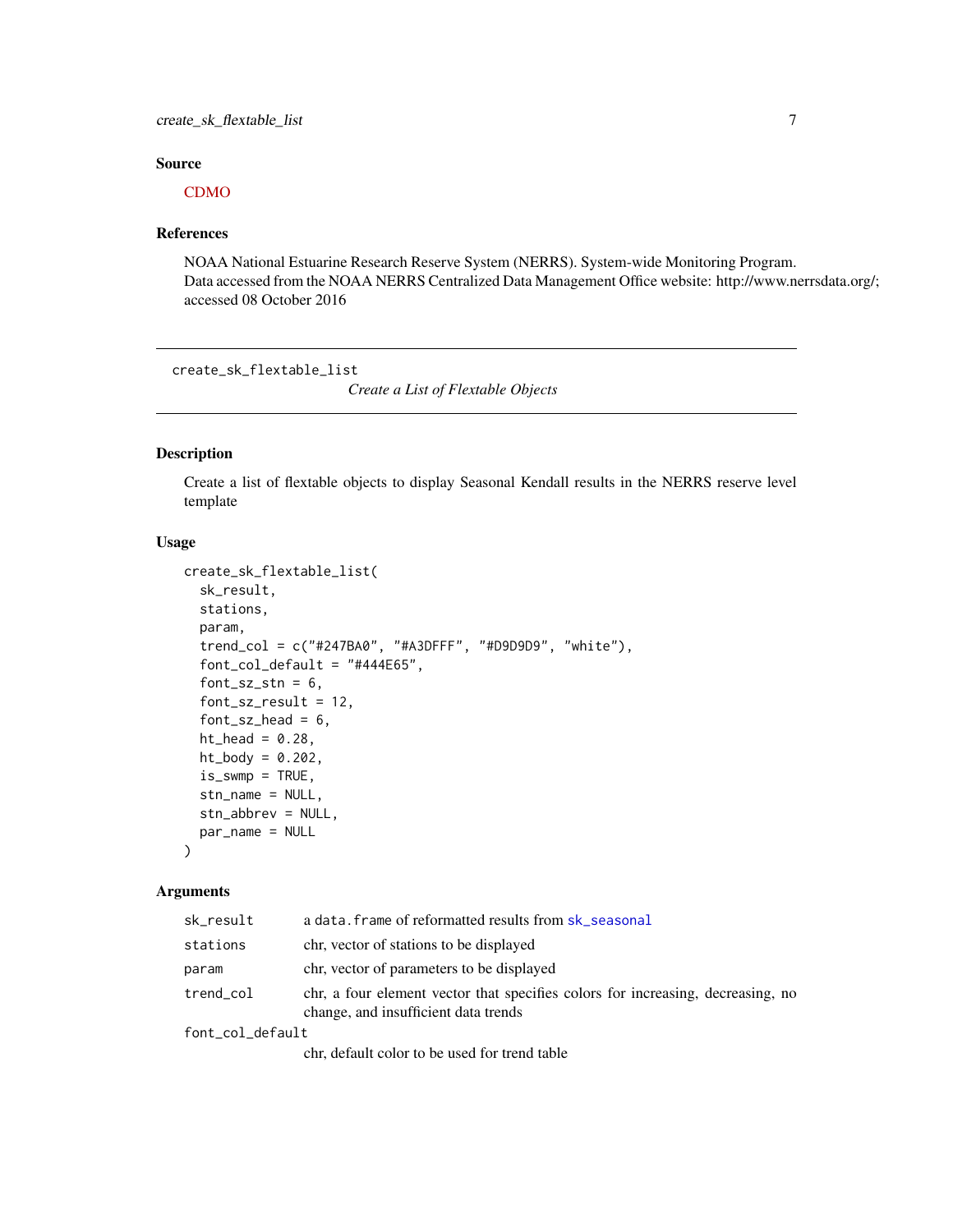<span id="page-7-0"></span>

| font_sz_stn  | int, specify the font size of displayed station names                                                                                                                                                                                                                                |
|--------------|--------------------------------------------------------------------------------------------------------------------------------------------------------------------------------------------------------------------------------------------------------------------------------------|
|              | font_sz_result int, specify the font size of the displayed results                                                                                                                                                                                                                   |
| font_sz_head | int, specify the font size of the table header row                                                                                                                                                                                                                                   |
| ht_head      | num, specify the cell height of the table body rows. Units for this parameter are<br>in inches.                                                                                                                                                                                      |
| ht_body      | num, specify the cell height of the table header row. Units for this parameter are<br>in inches.                                                                                                                                                                                     |
| is_swmp      | logical, are the station names and parameter names consistent with SWMP<br>station and parameter names? If either of these conditions is false then this<br>parameter should be set to FALSE and then the user should define stn_name,<br>stn_abbrev, and par_name. default is TRUE. |
| stn_name     | chr, a list of full station names that the user would like to add to the trend table<br>(e.g., "Cat Point")                                                                                                                                                                          |
| stn_abbrev   | chr, a list of station abbreviations that the user would like to add to the trend<br>table (e.g., "CP" as an abbreviation for Cat Point).                                                                                                                                            |
| par_name     | chr, a list of parameter names to be used if the names to not match standard<br>CDMO parameters.                                                                                                                                                                                     |

# Details

This function is intended for internal use with the NERRS reserve level reporting scripts. Using the results from the reserve level trend analysis, create\_sk\_flextable\_list creates a list of two flextable objects to be displayed in the NERRS reserve level template. The first flextable in the list contains the two-letter station IDs for each station and the full location name of each station. The second table lists the seasonal kendall results and the names of the parameters of interest.

# Value

Returns a list of [flextable](#page-0-0) objects

# Author(s)

Julie Padilla

create\_sk\_national\_ft\_reserves

*Create a Flextable Object of Reserve Names*

#### Description

Create a [flextable](#page-0-0) of reserve names for use with the NERRS national level template.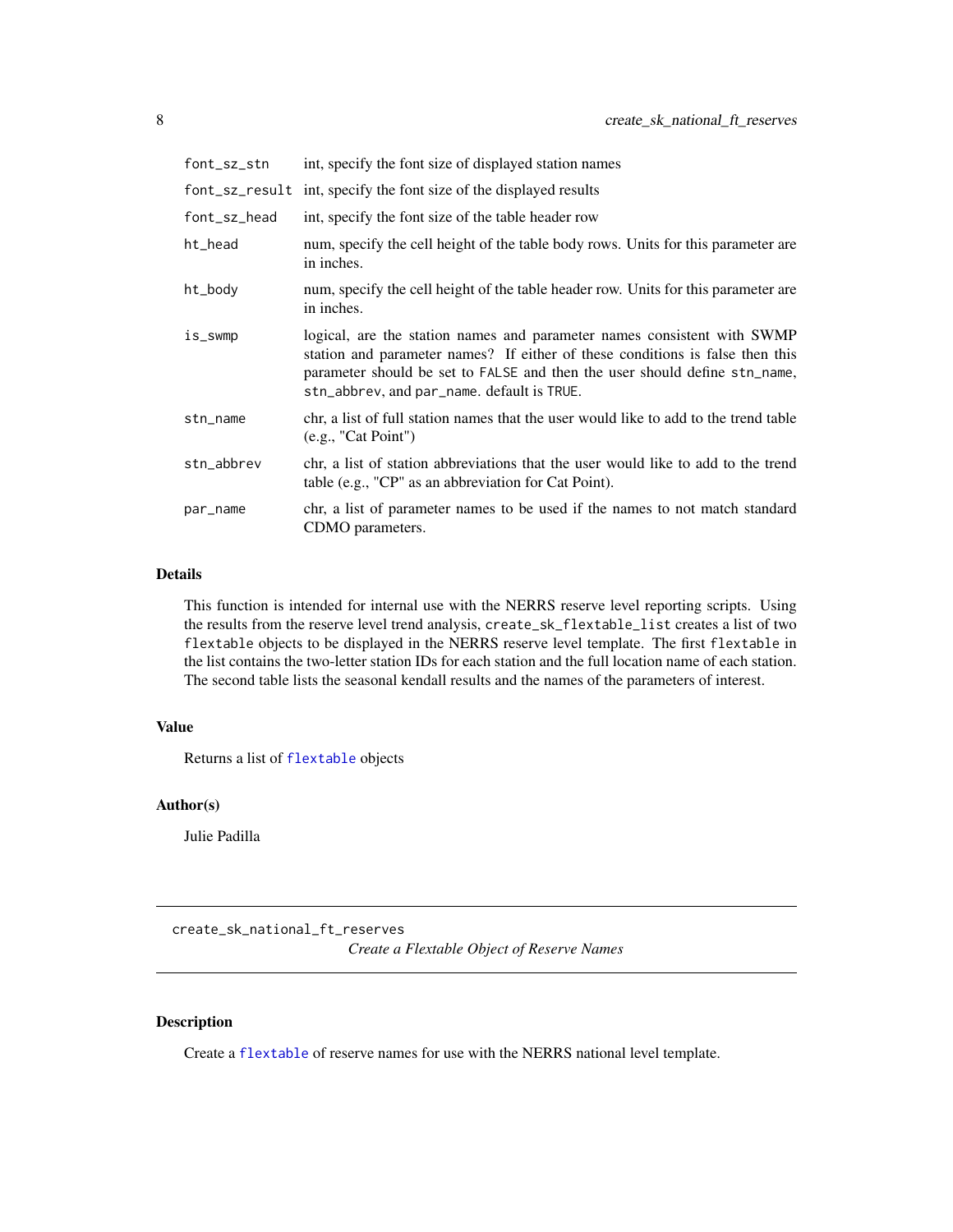# <span id="page-8-0"></span>Usage

```
create_sk_national_ft_reserves(
  sk_result,
  font_sz_stn = 8,
  font\_sz\_head = 8,ht\_head = 0.75,
  ht\_body = 0.2)
```
#### Arguments

| sk_result    | a data. frame of reformatted results from sk_seasonal                                            |
|--------------|--------------------------------------------------------------------------------------------------|
| font_sz_stn  | int, specify the font size of displayed station names                                            |
| font_sz_head | int, specify the font size of the table header row                                               |
| ht_head      | num, specify the cell height of the table body rows. Units for this parameter are<br>in inches.  |
| ht_body      | num, specify the cell height of the table header row. Units for this parameter are<br>in inches. |

# Details

This function is intended for internal use with the NERRS national level reporting scripts. Using results from the reserve level trend analyses, create\_sk\_national\_ft\_reserves creates a flextable object of reserve names for display in the NERRS national level template.

# Value

Returns a [flextable](#page-0-0) object

# Author(s)

Julie Padilla

create\_sk\_national\_ft\_results

*Create a Flextable Object of Seasonal Kendall Results*

# Description

Create a flextable object to display Seasonal Kendall results for each reserve in the NERRS national level template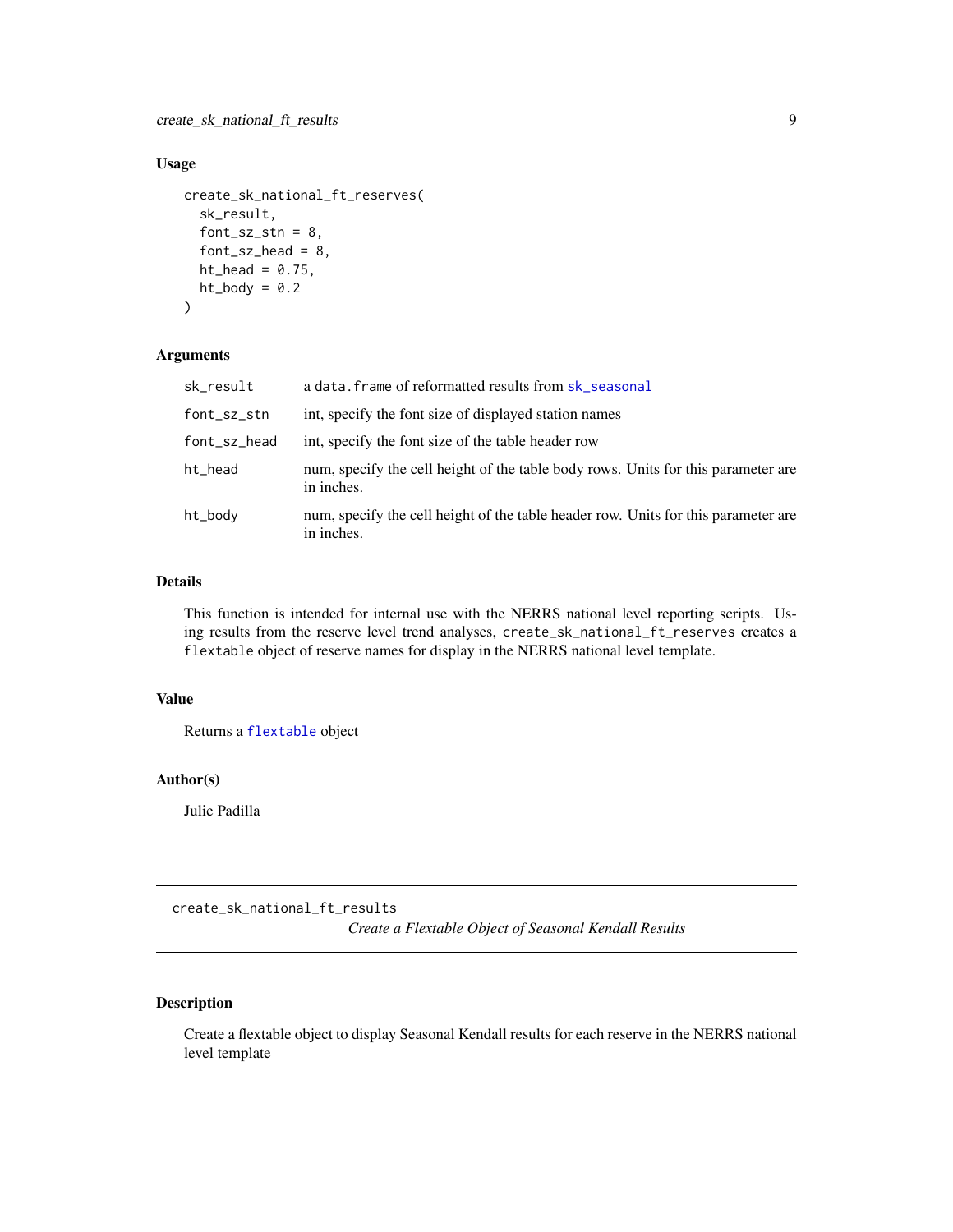#### <span id="page-9-0"></span>10 elknmnut elknmnut elknmnut elknmnut elknmnut elknmnut elknmnut elknmnut elknmnut elknmnut elknmnut elknmnut

# Usage

```
create_sk_national_ft_results(
  sk_result,
  param,
  font_sz_result = 12,
  font\_sz\_head = 8,ht_head = 0.375,
 ht\_body = 0.2)
```
#### Arguments

| sk_result    | a data. frame of reformatted results generated by national Level template scripts<br>from reserve level handoff files |
|--------------|-----------------------------------------------------------------------------------------------------------------------|
| param        | chr, the name of the parameter that corresponds to the seasonal kendall results<br>in sk_result                       |
|              | font_sz_result int, specify the font size of the displayed results                                                    |
| font_sz_head | int, specify the font size of the table header row                                                                    |
| ht_head      | num, specify the cell height of the table body rows. Units for this parameter are<br>in inches.                       |
| ht_body      | num, specify the cell height of the table header row. Units for this parameter are<br>in inches.                      |

# Details

This function is intended for internal use with the NERRS national level reporting scripts. Using results from the reserve level trend analyses, create\_sk\_national\_ft\_results creates a flextable object of seasonal kendall results to be displayed in the NERRS national level template.

# Value

Returns a [flextable](#page-0-0) object

# Author(s)

Julie Padilla

elknmnut *Nutrient Data from Elkhorn Slough - North Marsh Station*

# Description

Monthly nutrient data from Elkhorn Slough North Marsh station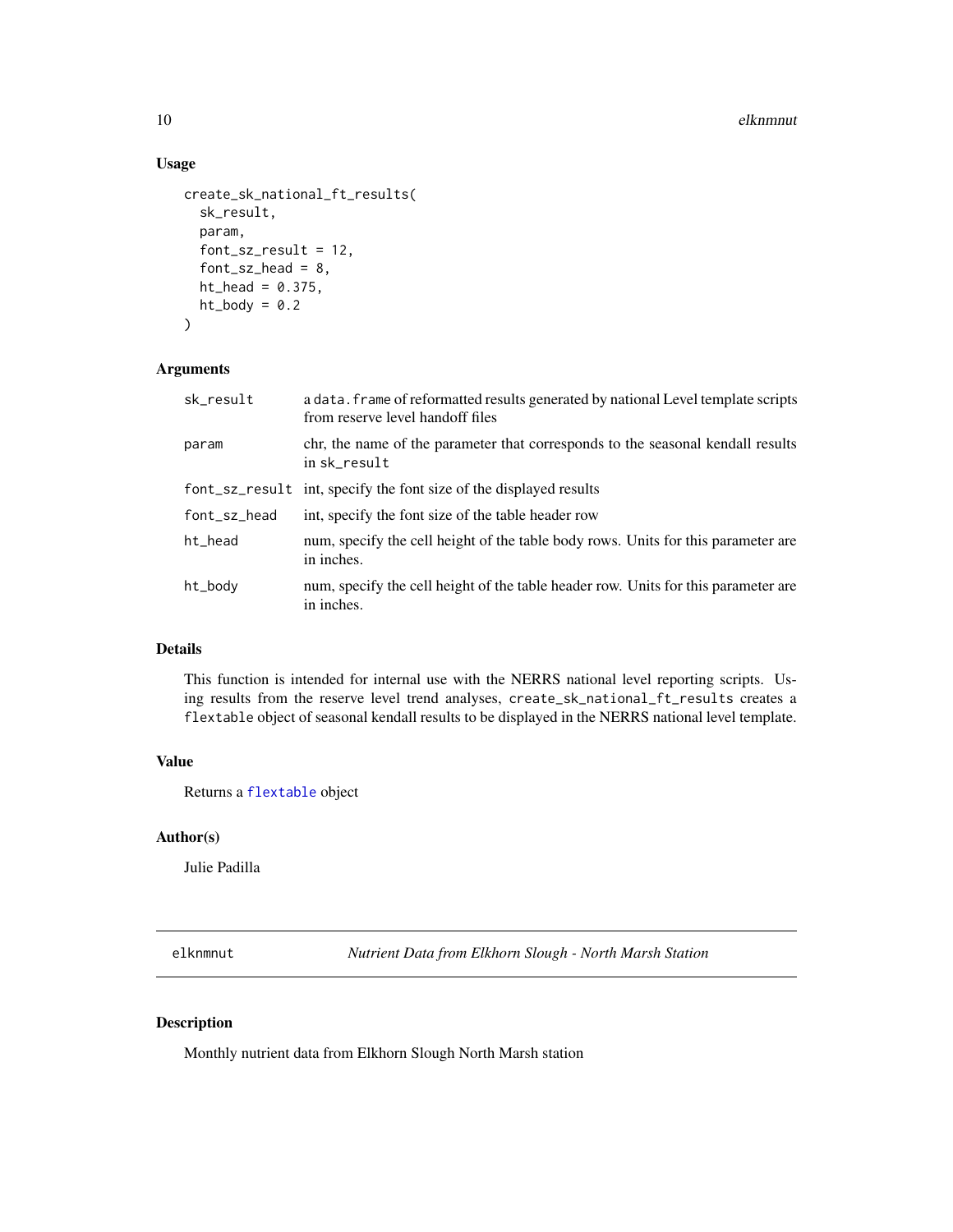#### <span id="page-10-0"></span>elksmwq 11

# Usage

data(elknmnut)

# Format

A [data.frame](#page-0-0) object

#### Source

[CDMO](http://cdmo.baruch.sc.edu/)

#### References

NOAA National Estuarine Research Reserve System (NERRS). System-wide Monitoring Program. Data accessed from the NOAA NERRS Centralized Data Management Office website: http://www.nerrsdata.org/; accessed 08 October 2016

elksmwq *Water Quality Data from Elkhorn Slough - South Marsh Station*

# Description

Water Quality data from Elkhorn Slough South Marsh station

# Usage

data(elksmwq)

# Format

A [data.frame](#page-0-0) object

#### Source

[CDMO](http://cdmo.baruch.sc.edu/)

# References

NOAA National Estuarine Research Reserve System (NERRS). System-wide Monitoring Program. Data accessed from the NOAA NERRS Centralized Data Management Office website: http://www.nerrsdata.org/; accessed 08 October 2016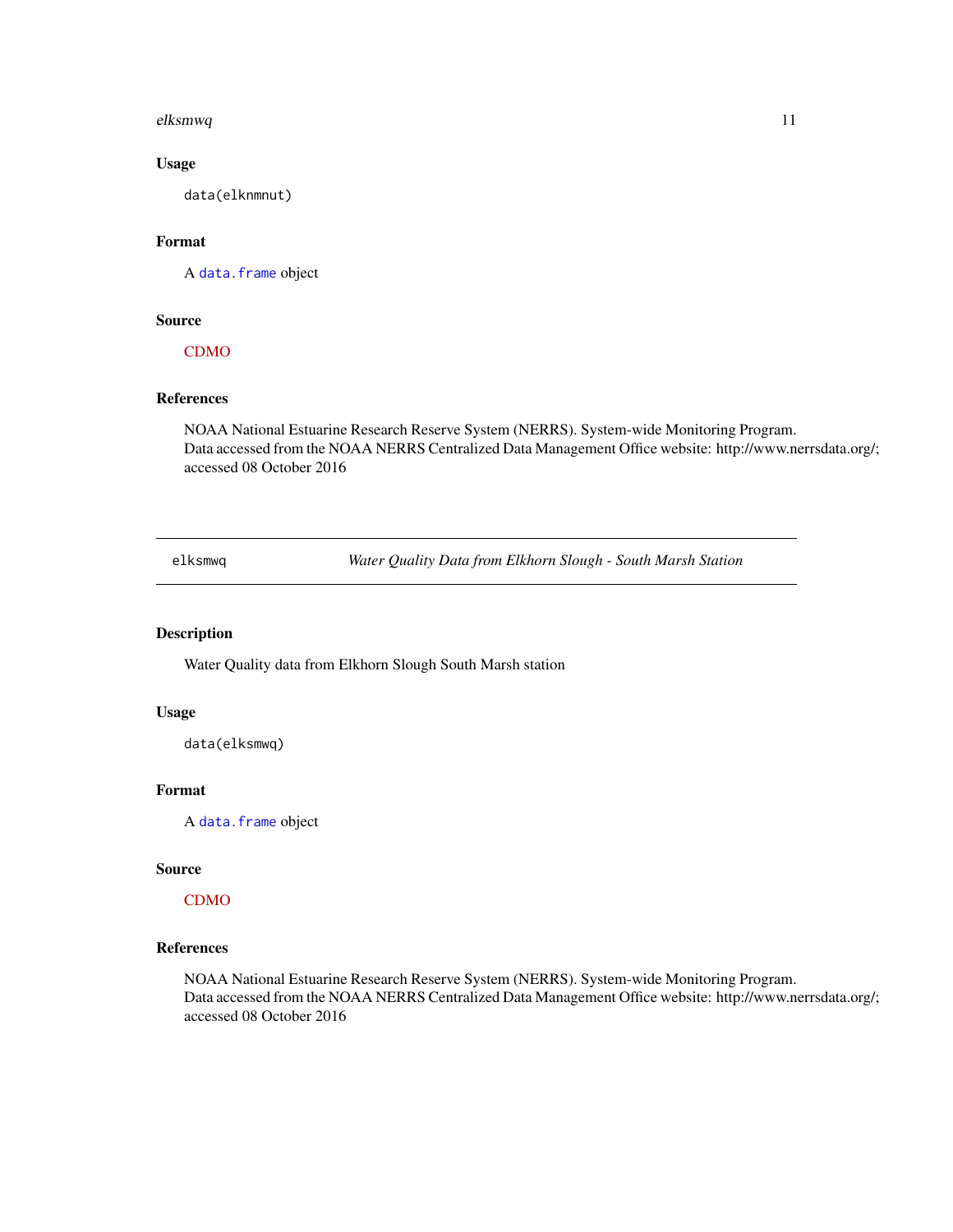<span id="page-11-0"></span>

#### Description

Shapefile for Elkhorn Slough reserve boundary

# Usage

data(elk\_spatial)

#### Format

A [SpatialPolygons](#page-0-0) object

# Source

[CDMO](http://cdmo.baruch.sc.edu/get/gis.cfm)

# References

NOAA National Estuarine Research Reserve System (NERRS). System-wide Monitoring Program. Data accessed from the NOAA NERRS Centralized Data Management Office website: http://www.nerrsdata.org/; accessed 08 October 2016

ft\_col\_names *Convert Parameter Abbreviations*

# Description

Convert SWMPr parameter abbreviations into formats appropriate for use with NERRS reserve level template [flextable](#page-0-0)

#### Usage

ft\_col\_names(param)

# Arguments

param chr, vector of parameter abbreviations

#### Details

A helper function used internally by [create\\_sk\\_flextable\\_list](#page-6-1) to label [flextable](#page-0-0) columns in the trend table for the reserve level report.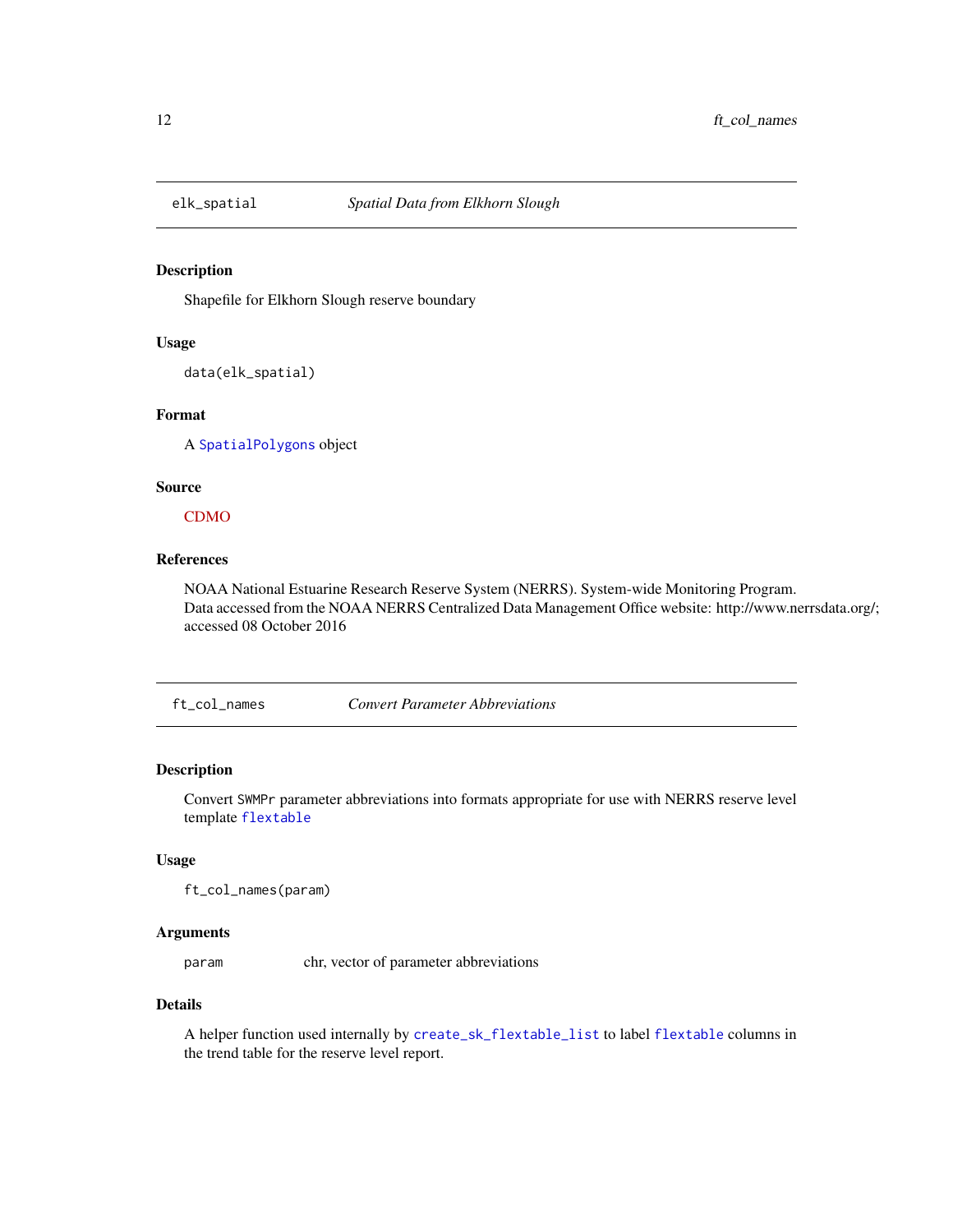# <span id="page-12-0"></span>Value

Returns a data. frame of user-specified results to be displayed

# Author(s)

Julie Padilla

generate\_results\_table

*Filter Reformatted Seasonal Kendall Results*

# Description

Filters a dataframe of user-specified results for display in the NERRS reserve level report

# Usage

```
generate_results_table(sk_result, stations, param)
```
# Arguments

| sk result | a data. frame of reformatted seasonal kendall results from sk_seasonal.                                        |
|-----------|----------------------------------------------------------------------------------------------------------------|
| stations  | chr, vector of station names included in sk_result that will be displayed in the<br>NERRS reserve level report |
| param     | chr, vector of parameters included in sk_result that will be displayed in the<br>NERRS reserve level report    |

# Details

A helper function used internally by [create\\_sk\\_flextable\\_list](#page-6-1) to create a data.frame of user specified parameters to be displayed in the reserve level report.

#### Value

Returns a data.frame of user-specified results to be displayed

# Author(s)

Julie Padilla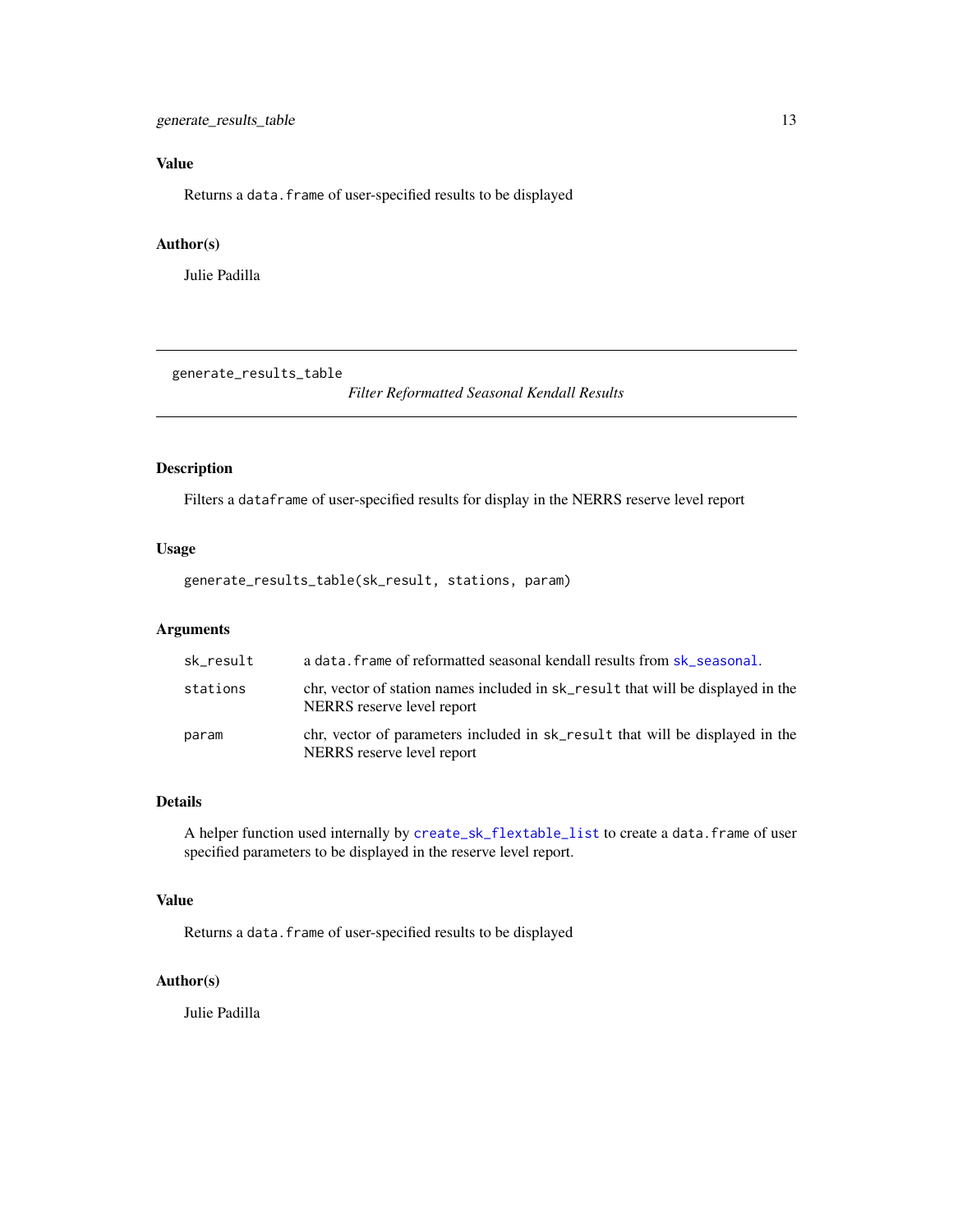<span id="page-13-0"></span>generate\_station\_table

*Filter Reformatted Seasonal Kendall Results*

# Description

Filters a dataframe of user-specified results for display in the NERRS reserve level report

#### Usage

```
generate_station_table(sk_result, stations)
```
# Arguments

| sk result | a data, frame of reformatted seasonal kendall results from sk seasonal.           |
|-----------|-----------------------------------------------------------------------------------|
| stations  | chr, vector of stations listed in sk_result that should be displayed in the NERRS |
|           | reserve level report                                                              |

# Details

Used internally by [create\\_sk\\_flextable\\_list](#page-6-1) to create a data.frame of user specified parameters to be displayed

#### Value

Returns a data.frame of user-specified results to be displayed

# Author(s)

Julie Padilla

geographic\_unique\_stations

*Return a vector of geographically unique NERR Stations*

# Description

Creates an alphabetically sorted, vector of geographically unique stations for mapping

#### Usage

geographic\_unique\_stations(nerr\_site\_id)

# Arguments

nerr\_site\_id chr vector of valid NERR stations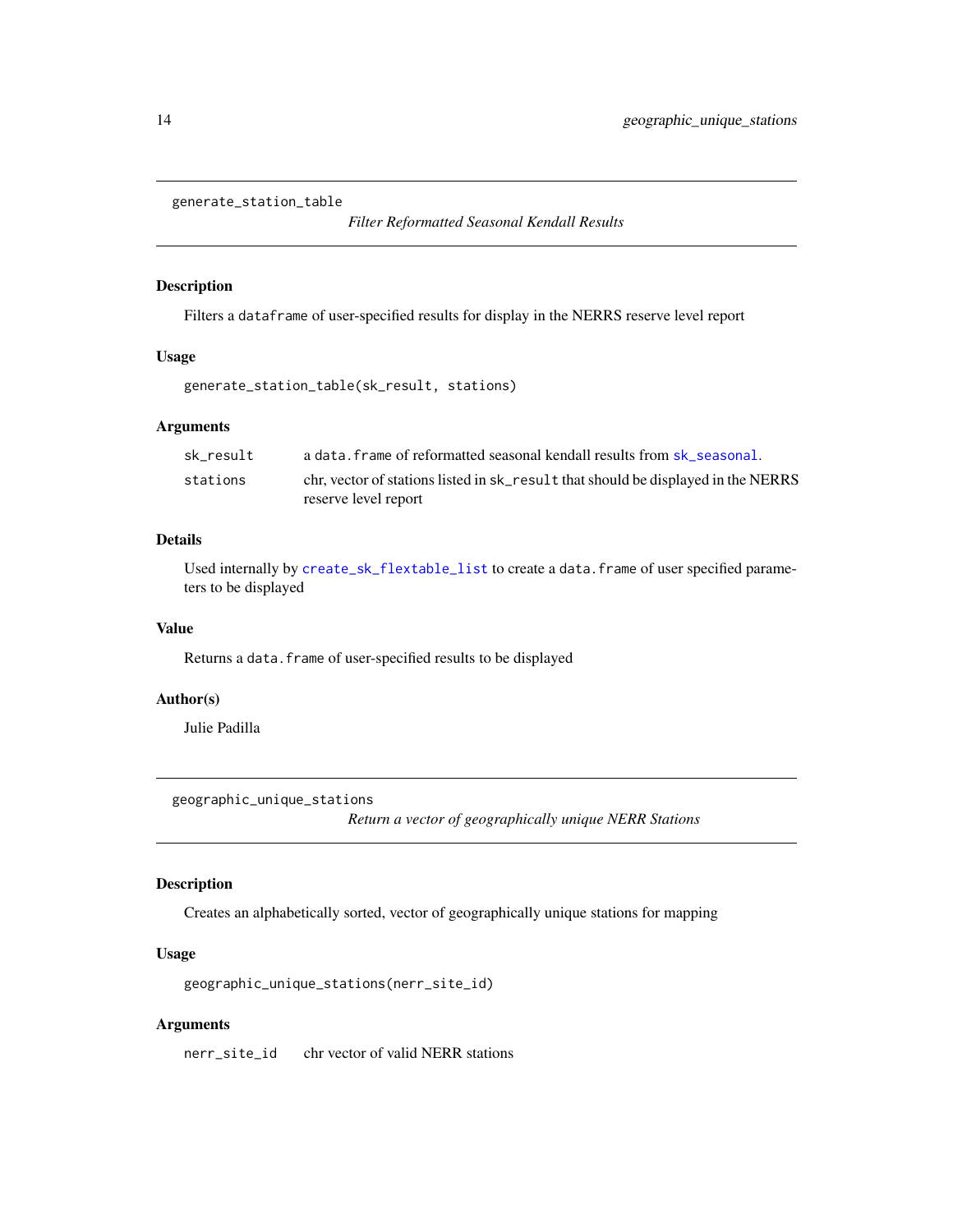# <span id="page-14-0"></span>get\_reserve 15

# Details

This function is intended for internal use with the NERRS reserve level reporting scripts and is used along with [res\\_local\\_map](#page-32-1). It takes a vector of NERR site ids and only returns geographically unique locations.

#### Value

returns a vector of NERR stations

#### Author(s)

Julie Padilla

# Examples

```
stns <- c('apacpnut', 'apacpwq', 'apadbnut', 'apadbwq', 'apaebmet',
'apaebnut', 'apaebwq', 'apaesnut', 'apaeswq')
```

```
geographic_unique_stations(stns)
```
get\_reserve *Identify NERRS reserve from metadata*

#### Description

Identify the NERRS reserve from metadata in the data file

#### Usage

get\_reserve(data.file)

#### Arguments

data.file location of data

# Details

This function is intended for internal use with the NERRS reserve level reporting scripts. It determines the name of the full name of the NERRS reserve associated with the data in the user-specified data folder.

#### Value

Returns a character string of the full reserve name

#### Author(s)

Julie Padilla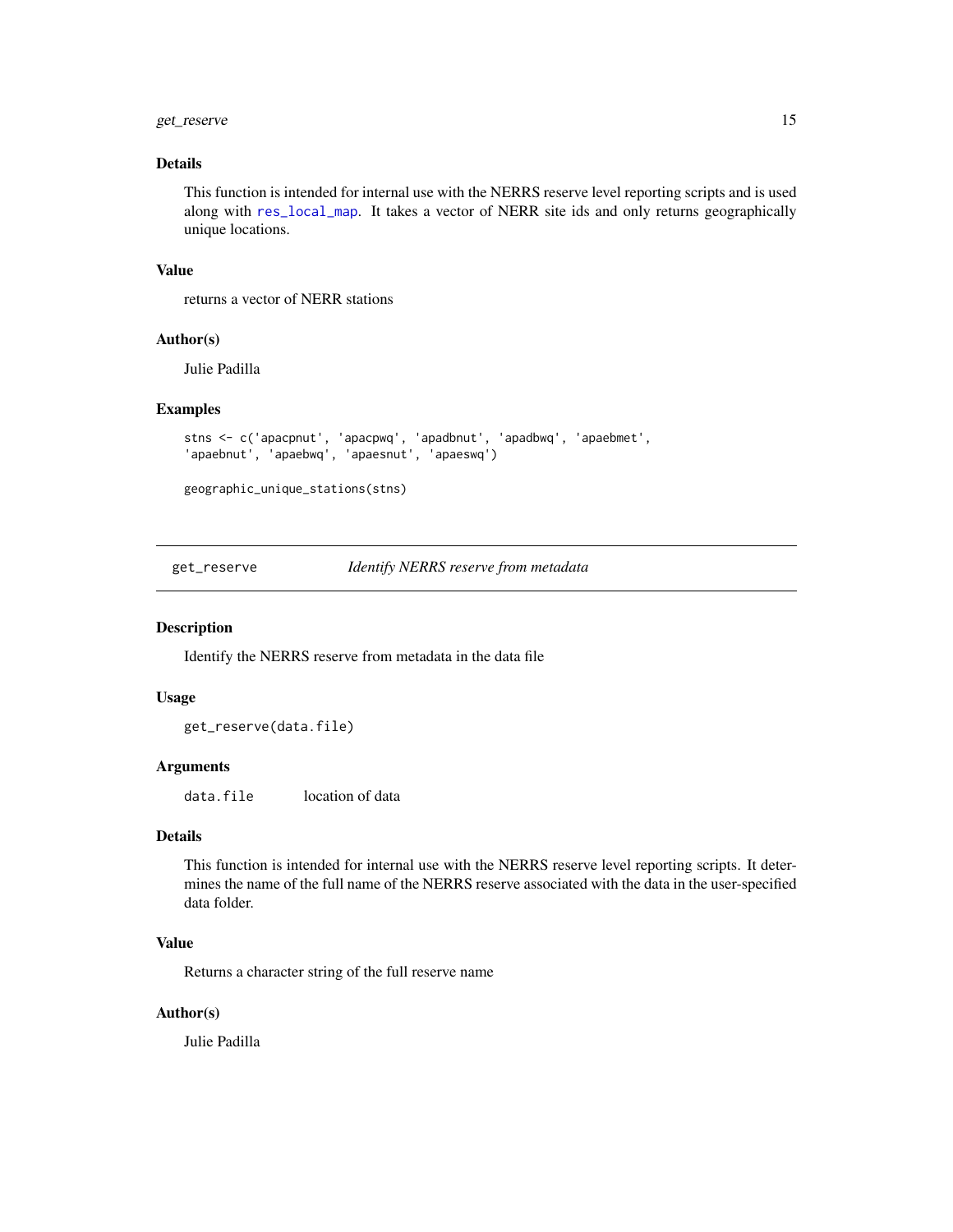<span id="page-15-0"></span>

# Description

Identify the shapefile name associated with the reserve in the data file

# Usage

```
get_shp_name(gis.file.loc)
```
#### Arguments

gis.file.loc path to gis file location

# Details

This function is intended for internal use with the NERRS reserve level reporting scripts. It identifies the name of the shapefile associated with the NERRS reserve.

#### Value

Returns a character string of the shapefile for the reserve boundary

#### Author(s)

Julie Padilla

get\_sites *Identify NERRS reserve stations from metadata*

# Description

Identify the NERRS reserve sampling stations based on the metadata in the data file

#### Usage

```
get_sites(
  data.file,
  type = c("wq", "nut", "met"),
  active = TRUE,primary = TRUE
)
```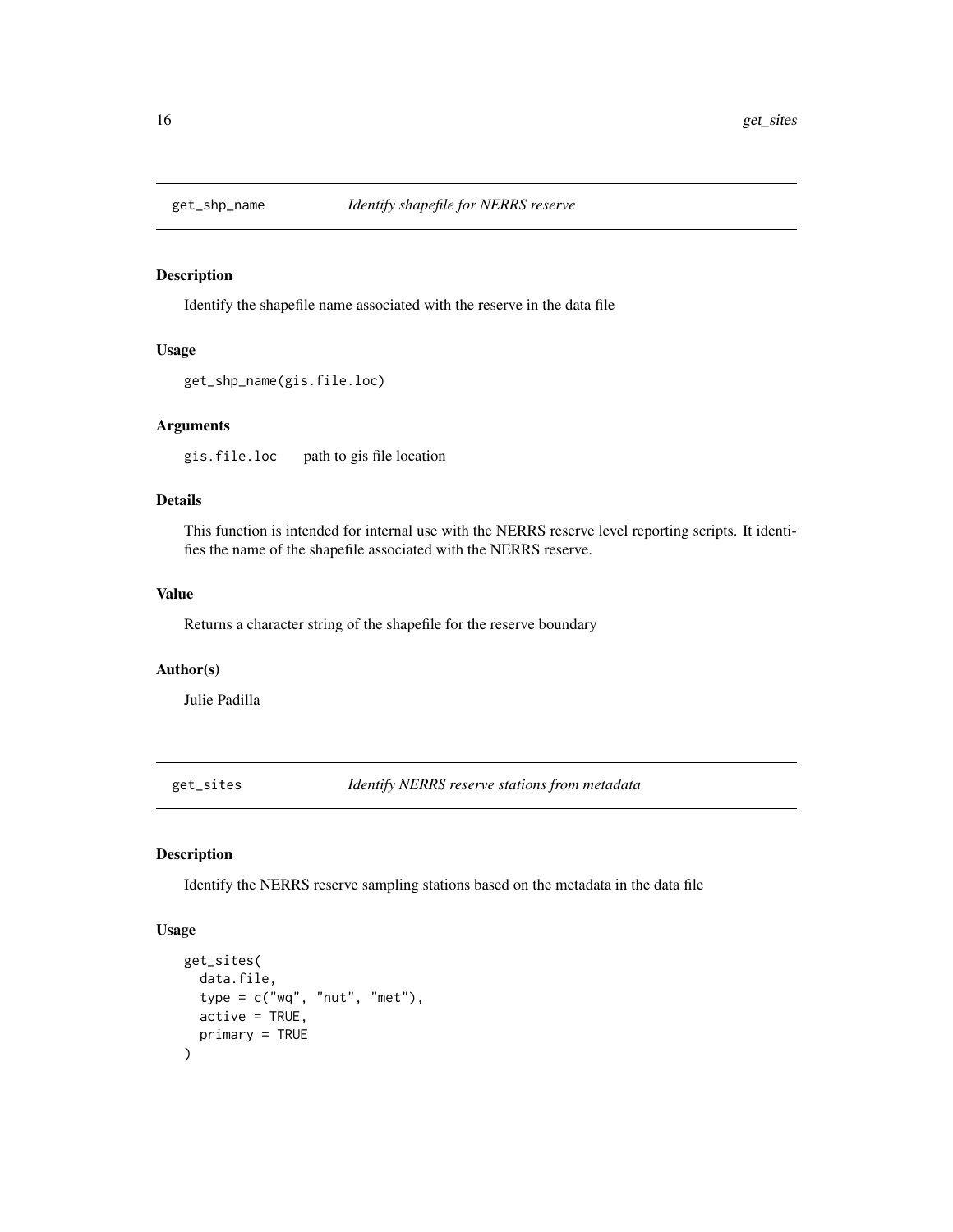# <span id="page-16-0"></span>get\_site\_code 17

# Arguments

| data.file | location of data                                                   |
|-----------|--------------------------------------------------------------------|
| type      | chr string of data station type ('wq', 'nut', or 'met')            |
| active    | logical. Should inactive stations be excluded? Defaults to TRUE    |
| primary   | logical. Should non-primary stations be excludes? Defaults to TRUE |

#### Details

This function is intended for internal use with the NERRS reserve level reporting scripts. It returns the sampling stations associated with the data in the user-specified data folder.

#### Value

Returns a character vector of reserve stations

#### Author(s)

Julie Padilla

get\_site\_code *Return NERRS reserve site code based on data in the data file*

# Description

Identify the 3-letter NERRS reserve code from metadata in the data file

#### Usage

get\_site\_code(data.file)

### Arguments

data.file data source location

#### Details

This function is intended for internal use with the NERRS reserve level reporting scripts. It returns the 3-letter reserve code associated with the data in the user-specified data folder.

# Value

Returns 3-letter, reserve site code as chr

#### Author(s)

Julie Padilla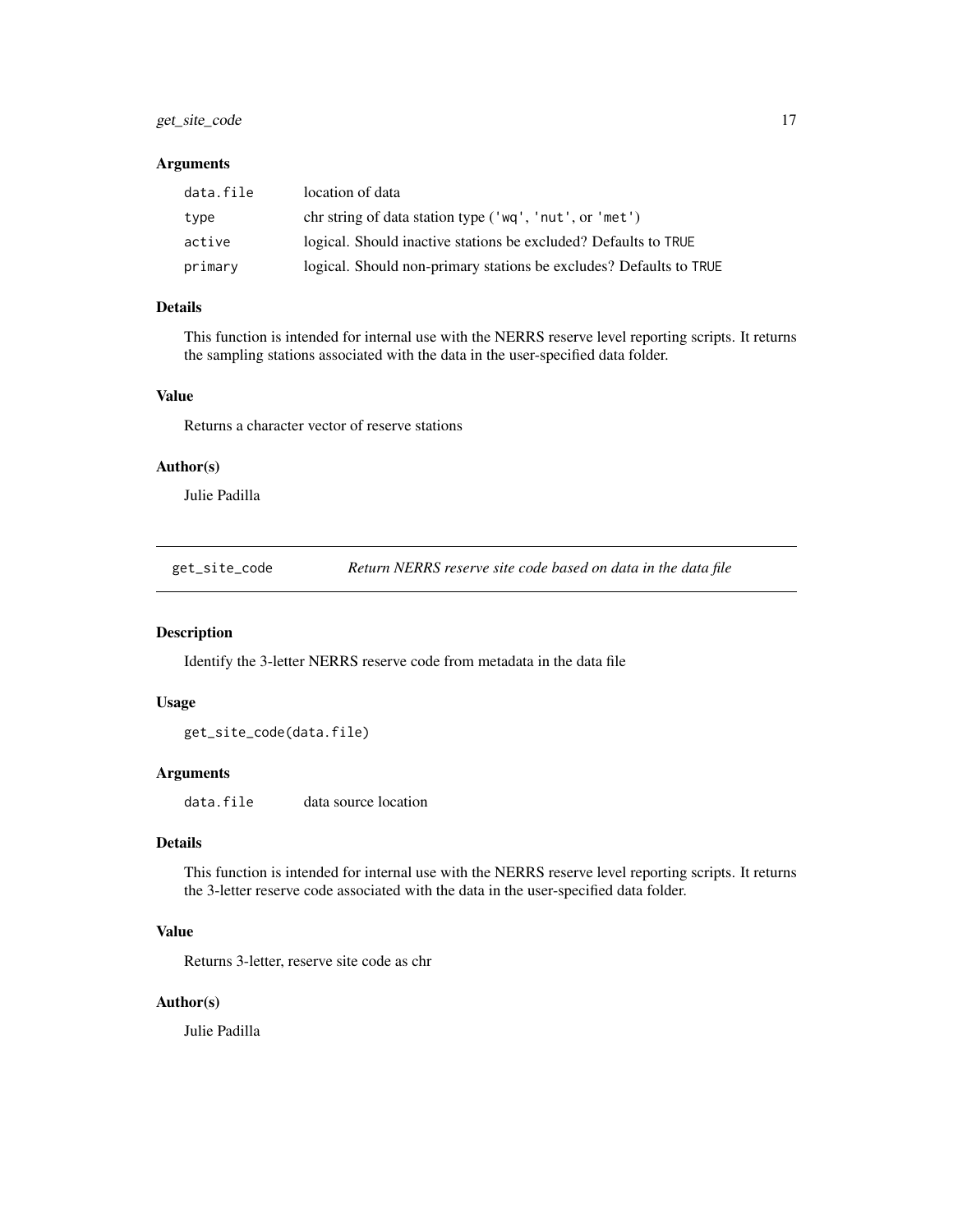<span id="page-17-0"></span>get\_site\_coordinates *Identify NERRS sampling locations from metadata*

#### Description

Identify the latitude/longitude for sampling stations based on the metadata in the data file

# Usage

```
get_site_coordinates(data.file, active = TRUE)
```
### Arguments

| data.file | location of data                      |
|-----------|---------------------------------------|
| active    | logical. Only return active stations? |

# Details

This function is intended for internal use with the NERRS reserve level reporting scripts. It returns the names, station codes, and coordinates associated with the data in the user-specified data folder.

#### Value

Returns a dataframe of station ids, station names, lat/long

# Author(s)

Julie Padilla

historical\_daily\_range

*Historical Daily Range Timeseries*

# Description

Compare daily averages for a target year to historical highs and lows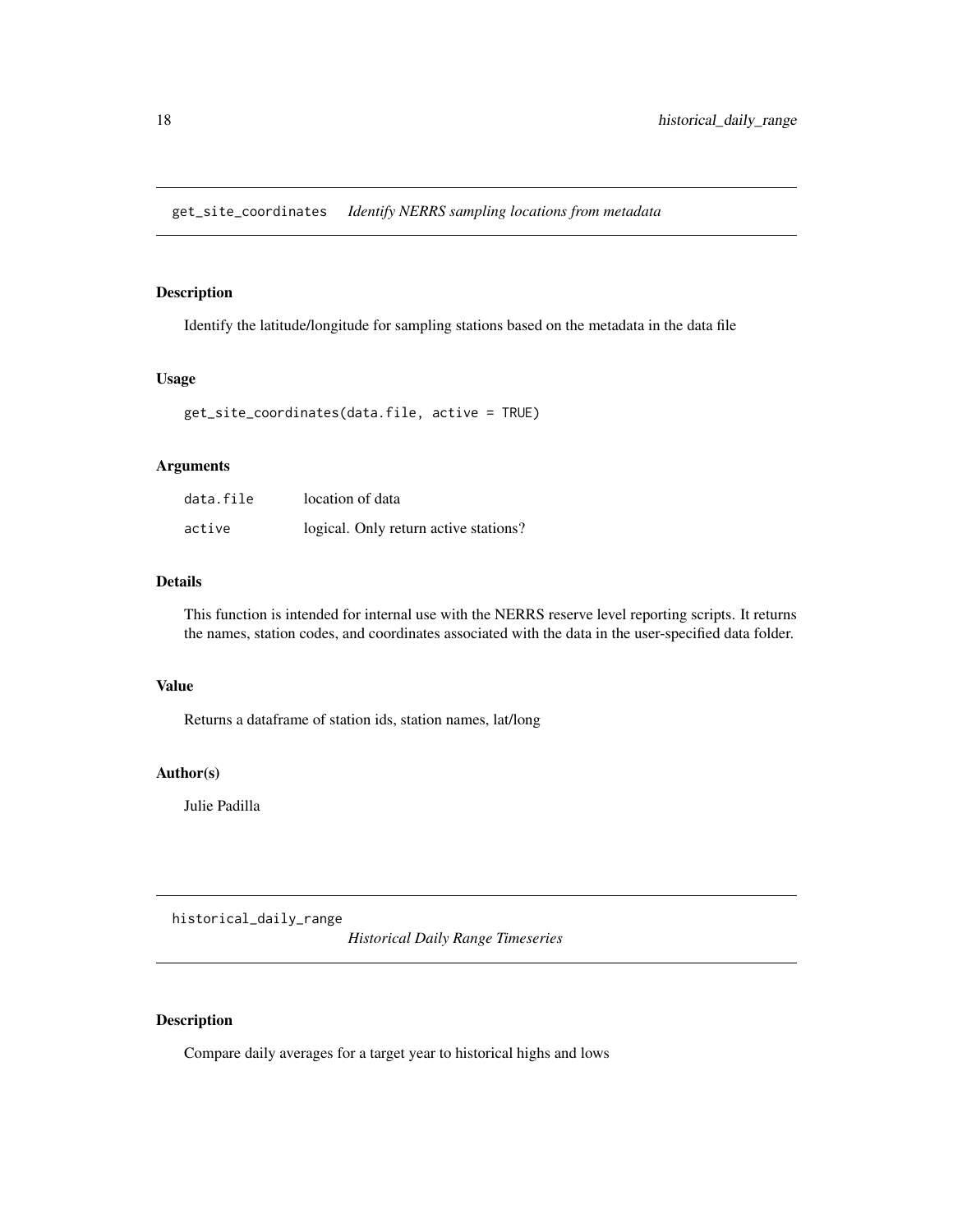# Usage

```
historical_daily_range(swmpr_in, ...)
```

```
## S3 method for class 'swmpr'
historical_daily_range(
  swmpr_in,
 param = NULL,
  hist_rng = NULL,
  target_yr = NULL,
  criteria = NULL,
  free_y = FALSE,
  log_trans = FALSE,
  converted = FALSE,
  criteria_lab = "WQ Threshold",
  plot_title = FALSE,
 plot = TRUE,
  ...
\mathcal{L}
```
# Arguments

| swmpr_in     | input swmpr object                                                                                                                                                      |
|--------------|-------------------------------------------------------------------------------------------------------------------------------------------------------------------------|
| $\ddots$     | not used                                                                                                                                                                |
| param        | chr string of variable to plot                                                                                                                                          |
| hist_rng     | numeric vector, if historic range is not specified then the min/max values of the<br>data set will be used.                                                             |
| target_yr    | numeric, the target year that should be compared against the historic range. If<br>target year is not specified then dot will not be plotted                            |
| criteria     | numeric, a numeric criteria that will be plotted as a horizontal line                                                                                                   |
| $free_v$     | logical, should the y-axis be free? Defaults to FALSE. If FALSE, defaults to zero,<br>unless negative values are present. If TRUE, y-axis limits are selected by ggplot |
| log_trans    | logical, should y-axis be log? Defaults to FALSE                                                                                                                        |
| converted    | logical, were the units converted from the original units used by CDMO? De-<br>faults to FALSE. See y_labeler for details.                                              |
| criteria_lab | chr, label for the threshold criteria defined in criteria. Defaults to "WQ<br>Threshold"                                                                                |
| plot_title   | logical, should the station name be included as the plot title? Defaults to FALSE                                                                                       |
| plot         | logical, should a plot be returned? Defaults to TRUE                                                                                                                    |

# Details

This function compares the average daily minimums/maximums and absolute daily minimums/maximums from a historical range to the average daily value from a target year. If hist\_rng is not specified then the minimum and maximum years within the data set will be used. If target\_yr is not specified then only the results for the hist\_rng will be returned.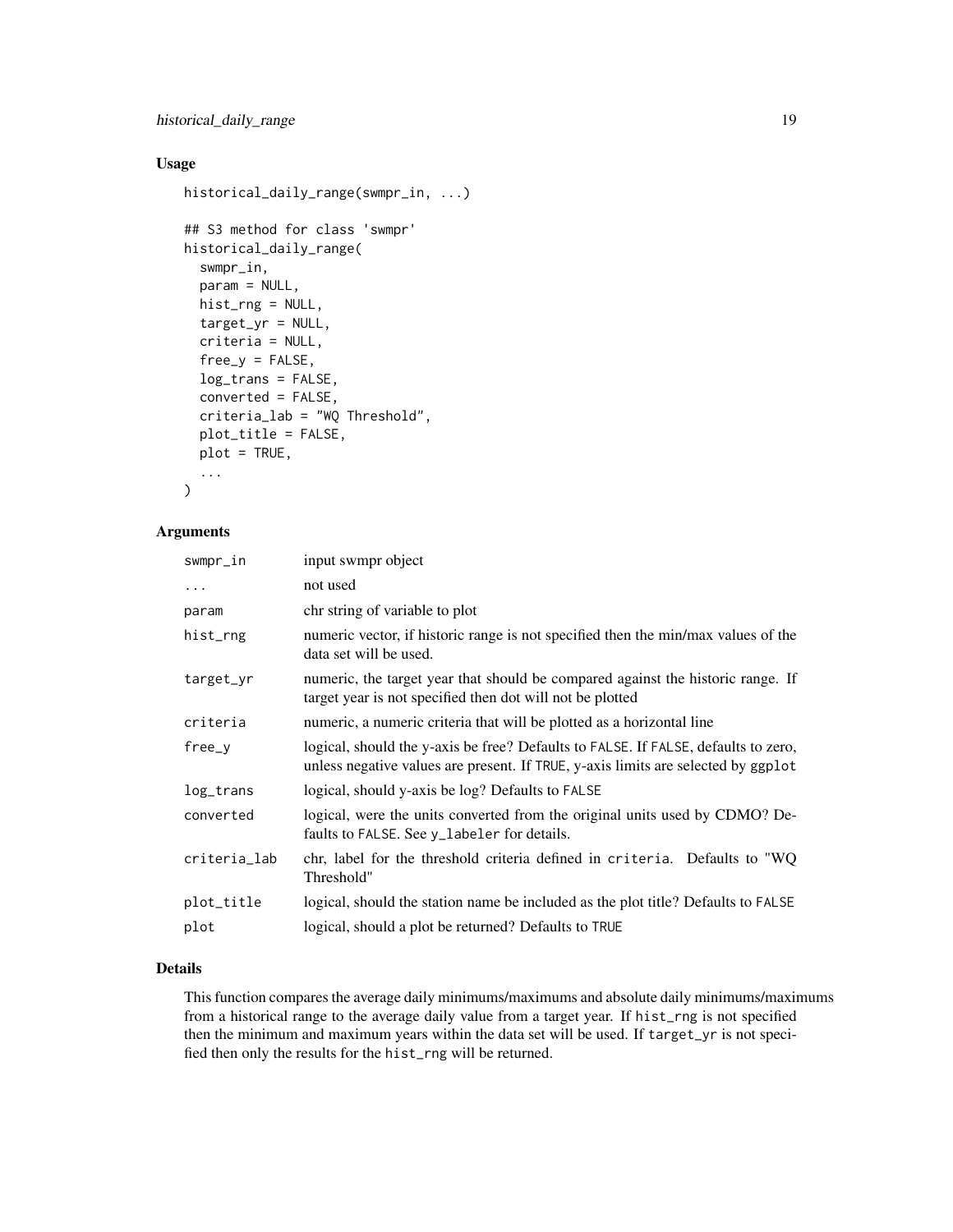<span id="page-19-0"></span>The user also has the option to add a threshold line using the criteria argument. Typically, this value is a water quality threshold, which is why criteria\_lab defaults to 'WQ Threshold'. However, the user has the option to specify any other type of threshold they wish. when doing so, the value for criteria\_lab should be changed accordingly.

#### Value

Returns a [ggplot](#page-0-0) object

#### Author(s)

Julie Padilla, Kimberly Cressman

# See Also

[ggplot](#page-0-0), [y\\_labeler](#page-62-1)

#### Examples

```
data(apacpwq)
dat <- apacpwq
dat \leq qaqc(apacpwq, qaqc_keep = c('0', '3', '5'))
# with criteria
y <- historical_daily_range(dat, param = 'do_mgl', target_yr = 2013, criteria = 2)
# w/o criteria
z <- historical_daily_range(dat, param = 'do_mgl', target_yr = 2013)
# add a y label
zz \le z + labs(x = NULL, y = "Dissolved Oxygen (mg/L)")
```
historical\_range *Historical Monthly/Seasonal Range Timeseries*

# Description

Compare seasonal averages/minimums/maximums for a target year to historical seasonal averages/minimums/maximums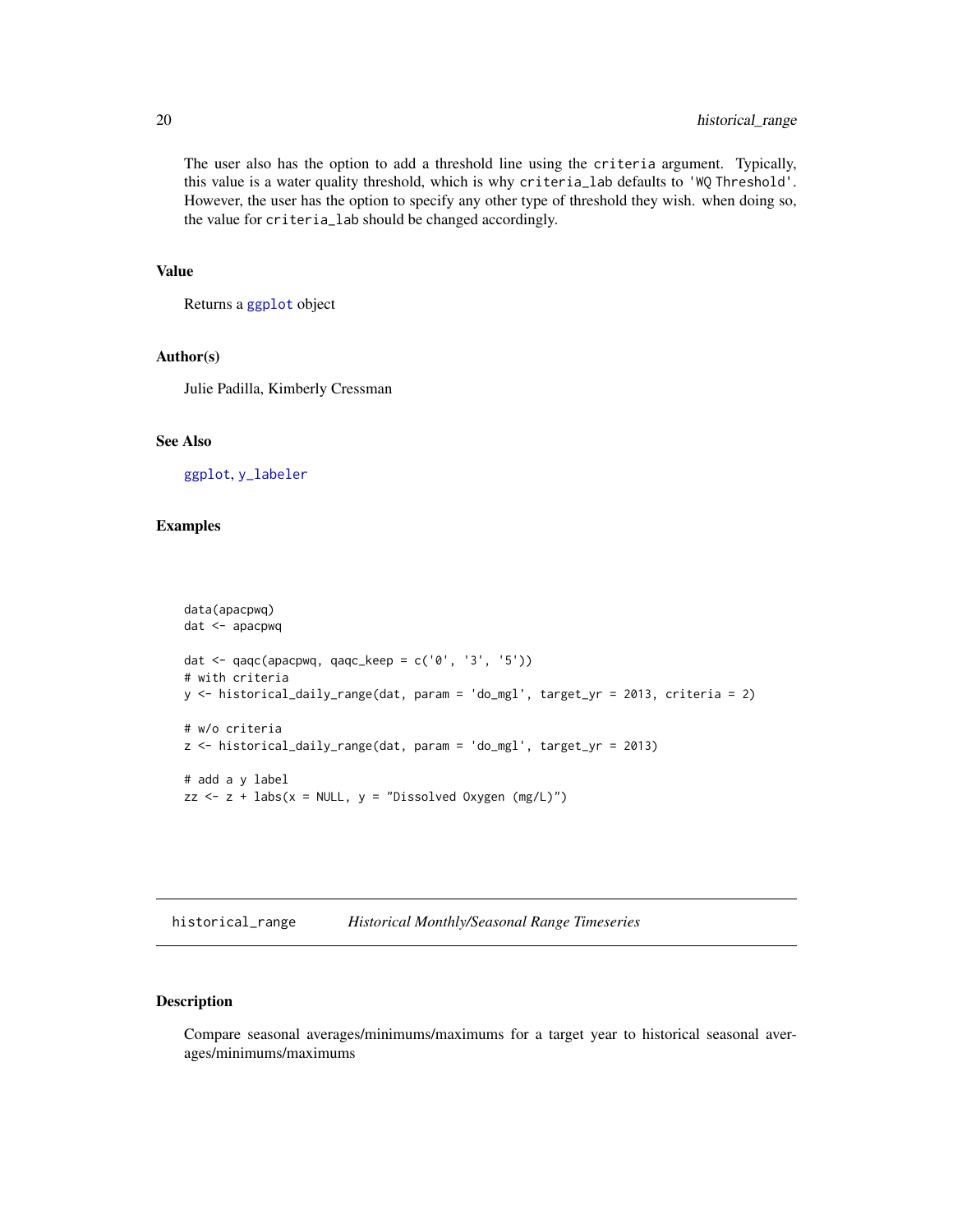# <span id="page-20-0"></span>historical\_range 21

# Usage

```
historical_range(swmpr_in, ...)
## S3 method for class 'swmpr'
historical_range(
  swmpr_in,
 param = NULL,
  hist_rng = NULL,
  target_yr = NULL,
  criteria = NULL,
  free_y = FALSE,
  log_trans = FALSE,
  converted = FALSE,
  criteria_lab = "WQ Threshold",
  plot_title = FALSE,
 plot = TRUE,
  ...
\mathcal{L}
```
# Arguments

| swmpr_in     | input swmpr object                                                                                                                                                      |
|--------------|-------------------------------------------------------------------------------------------------------------------------------------------------------------------------|
| $\cdots$     | additional arguments passed to other methods. See assign_season                                                                                                         |
| param        | chr string of variable to plot                                                                                                                                          |
| hist_rng     | numeric vector, if historic range is not specified then the min/max values of the<br>data set will be used.                                                             |
| target_yr    | numeric, the target year that should be compared against the historic range. If<br>target year is not specified then dot will not be plotted                            |
| criteria     | numeric, a numeric criteria that will be plotted as a horizontal line                                                                                                   |
| free_v       | logical, should the y-axis be free? Defaults to FALSE. If FALSE, defaults to zero,<br>unless negative values are present. If TRUE, y-axis limits are selected by ggplot |
| log_trans    | logical, should y-axis be log? Defaults to FALSE                                                                                                                        |
| converted    | logical, were the units converted from the original units used by CDMO? De-<br>faults to FALSE. See y_labeler for details.                                              |
| criteria_lab | chr, label for the threshold criteria defined in criteria. Defaults to "WQ<br>Threshold"                                                                                |
| plot_title   | logical, should the station name be included as the plot title? Defaults to FALSE                                                                                       |
| plot         | logical, should a plot be returned? Defaults to TRUE                                                                                                                    |

# Details

This function summarizes average daily values and average daily minimums/maximums across user-defined seasons for a target year (target\_yr) and for a historical range (hist\_rng). If hist\_rng is not specified then the minimum and maximum years within the data set will be used. If target\_yr is not specified then only the results for the hist\_rng will be returned.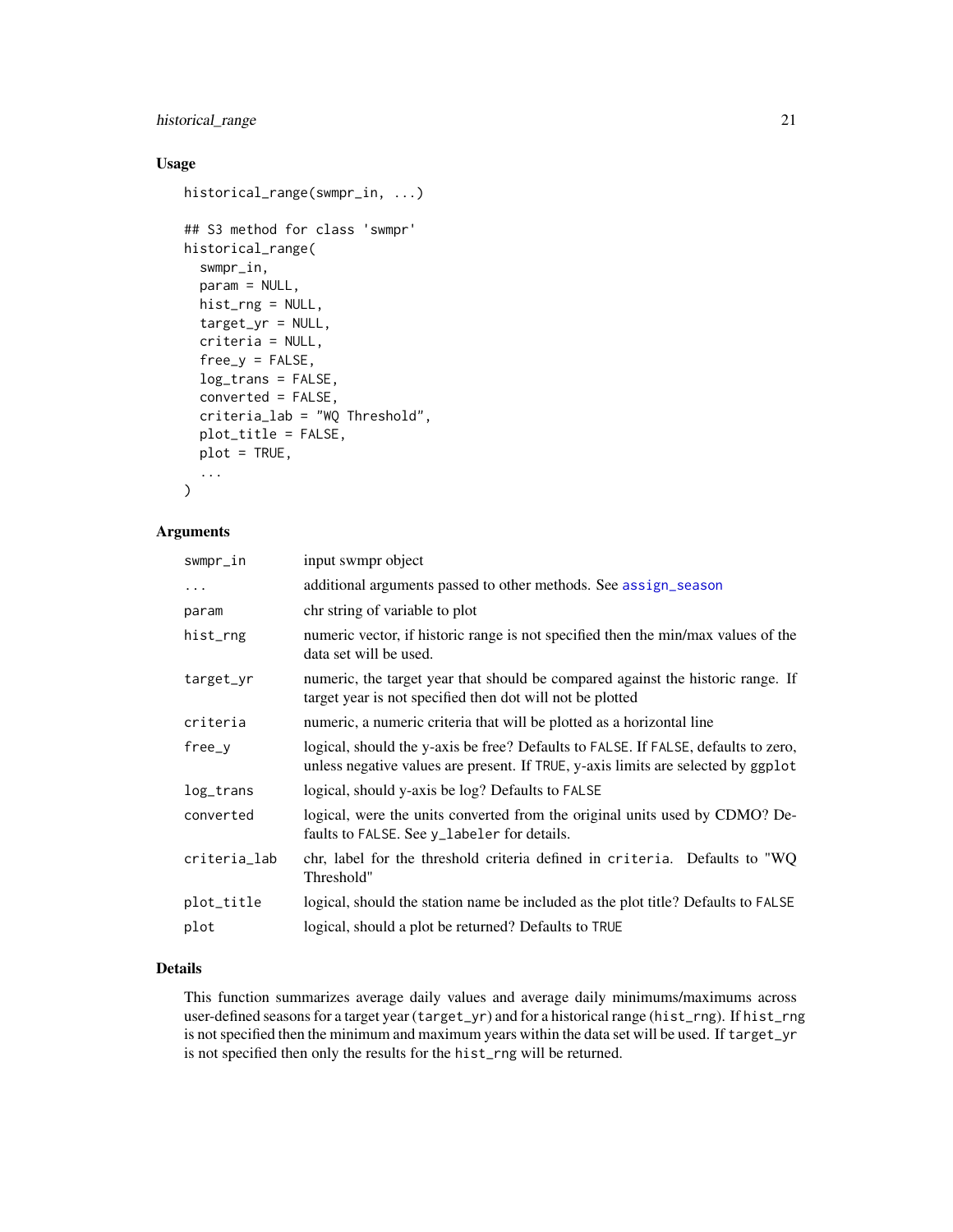<span id="page-21-0"></span>The user also has the option to add a threshold hold line using the criteria argument. Typically, this value is a water quality threshold, which is why criteria\_lab defaults to 'WQ Threshold'. However, the user has the option to specify any other type of threshold they wish. when doing so, the value for criteria\_lab should be changed accordingly.

#### Value

Returns a [ggplot](#page-0-0) object

#### Author(s)

Julie Padilla, Kimberly Cressman

#### See Also

[ggplot](#page-0-0), [assign\\_season](#page-4-1), [y\\_labeler](#page-62-1)

# Examples

data(elksmwq)

```
dat <- qaqc(elksmwq, qaqc_keep = c('0', '3', '5'))
# with criteria
y <- historical_range(dat, param = 'do_mgl', target_yr = 2013, criteria = 2)
# w/o criteria
z <- historical_range(dat, param = 'do_mgl', target_yr = 2013)
# add a y label
zz \le z + labs(x = NULL, y = "Dissolved Oxygen (mg/L)")
```
import\_local\_nut *Import local CDMO data*

# Description

Import local data that were obtained from the CDMO through the zip downloads feature

### Usage

```
import_local_nut(path, station_code, collMethd = c(1, 2), trace = FALSE)
```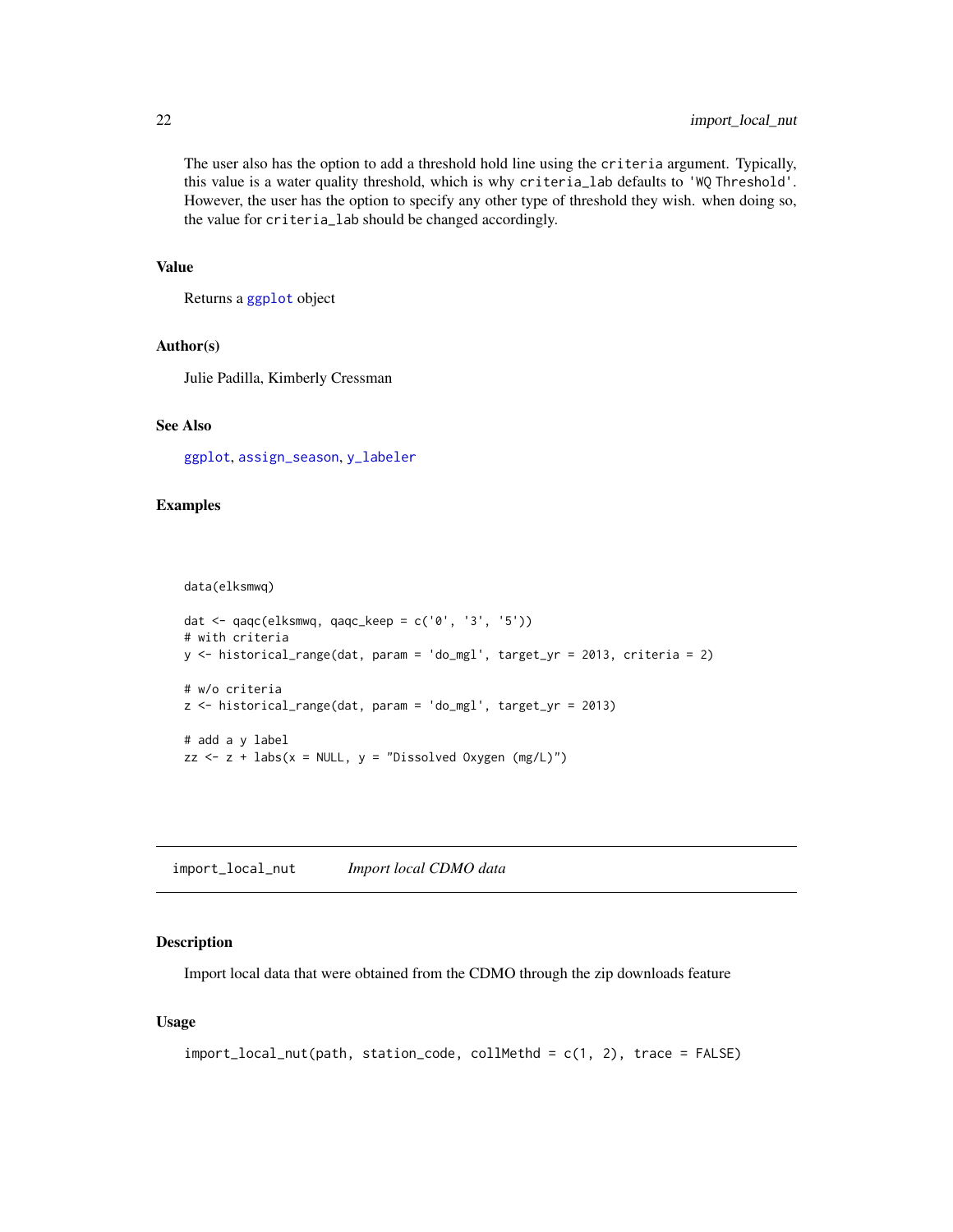# <span id="page-22-0"></span>Arguments

| path         | chr string of full path to .csv files with raw data, can be a zipped or unzipped<br>directory where the former must include the .zip extension                  |
|--------------|-----------------------------------------------------------------------------------------------------------------------------------------------------------------|
| station_code | chr string of station to import, typically 7 or 8 characters including wq, nut, or<br>met extensions, may include full name with year, excluding file extension |
| collMethd    | chr string of nutrient data to subset. 1 indicates monthly, 2 indicates diel. Default<br>is both diel and monthly data.                                         |
| trace        | logical indicating if progress is sent to console, default FALSE                                                                                                |

#### Details

The function is designed to import local data that were downloaded from the CDMO outside of R. This approach works best for larger data requests, specifically those from the zip downloads feature in the advanced query section of the CDMO. The function may also work using data from the data export system, but this feature has not been extensively tested. The downloaded data will be in a compressed folder that includes multiple .csv files by year for a given data type (e.g., apacpwq2002.csv, apacpwq2003.csv, apacpnut2002.csv, etc.). The import\_local function can be used to import files directly from the compressed folder or after the folder is decompressed. In the former case, the requested files are extracted to a temporary directory and then deleted after they are loaded into the current session. An example dataset is available online to illustrate the format of the data provided through the zip downloads feature. See the link below to access these data. All example datasets included with the package were derived from these raw data.

Occasionally, duplicate time stamps are present in the raw data. The function handles duplicate entries differently depending on the data type (water quality, weather, or nutrients). For water quality and nutrient data, duplicate time stamps are simply removed. Note that nutrient data often contain replicate samples with similar but not duplicated time stamps within a few minutes of each other. Replicates with unique time stamps are not removed but can be further processed using [rem\\_reps](#page-0-0). Weather data prior to 2007 may contain duplicate time stamps at frequencies for 60 (hourly) and 144 (daily) averages, in addition to 15 minute frequencies. Duplicate values that correspond to the smallest value in the frequency column (15 minutes) are retained.

This function differs from [import\\_local](#page-0-0) in that it allows for special handling of nutrient data. Using this function, the user can separate diel sampling data from low-tide sampling data using the collMthd argument.

Zip download request through CDMO: <http://cdmo.baruch.sc.edu/aqs/zips.cfm>

Example dataset: [https://s3.amazonaws.com/swmpexdata/zip\\_ex.zip](https://s3.amazonaws.com/swmpexdata/zip_ex.zip)

#### Value

Returns a swmpr object with all parameters and QAQC columns for the station. The full date range in the raw data are also imported.

#### Author(s)

Marcus Beck, Julie Padilla (additional of codecollMthd argument) maintainer: Julie Padilla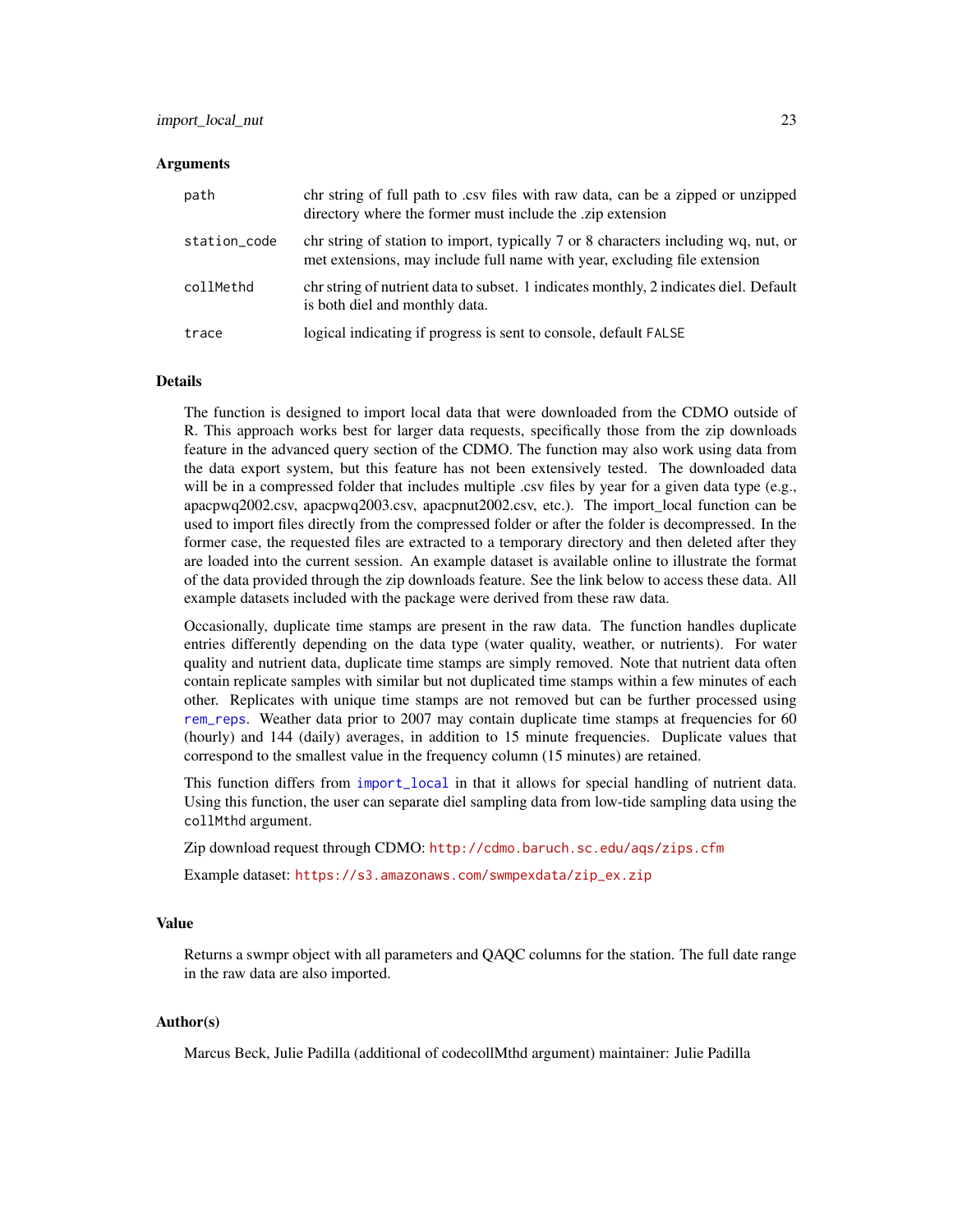# <span id="page-23-0"></span>See Also

[all\\_params](#page-0-0), [all\\_params\\_dtrng](#page-0-0), [rem\\_reps](#page-0-0), [single\\_param](#page-0-0)

lm\_p\_labs *P-Value labels for Plotting*

# Description

Generate a dataframe of p-value labels based on p-values from linear regression

#### Usage

lm\_p\_labs(dat\_in)

# Arguments

dat\_in data.frame with year, season, min, mean, max columns

#### Details

A helper function that returns a data.frame of p-value labels for use with the [seasonal\\_dot](#page-42-1). P-values are taken from linear regression lm.

# Value

Returns data.frame for use with [seasonal\\_dot](#page-42-1)

# Author(s)

Julie Padilla, Dave Eslinger

#### See Also

[lm](#page-0-0)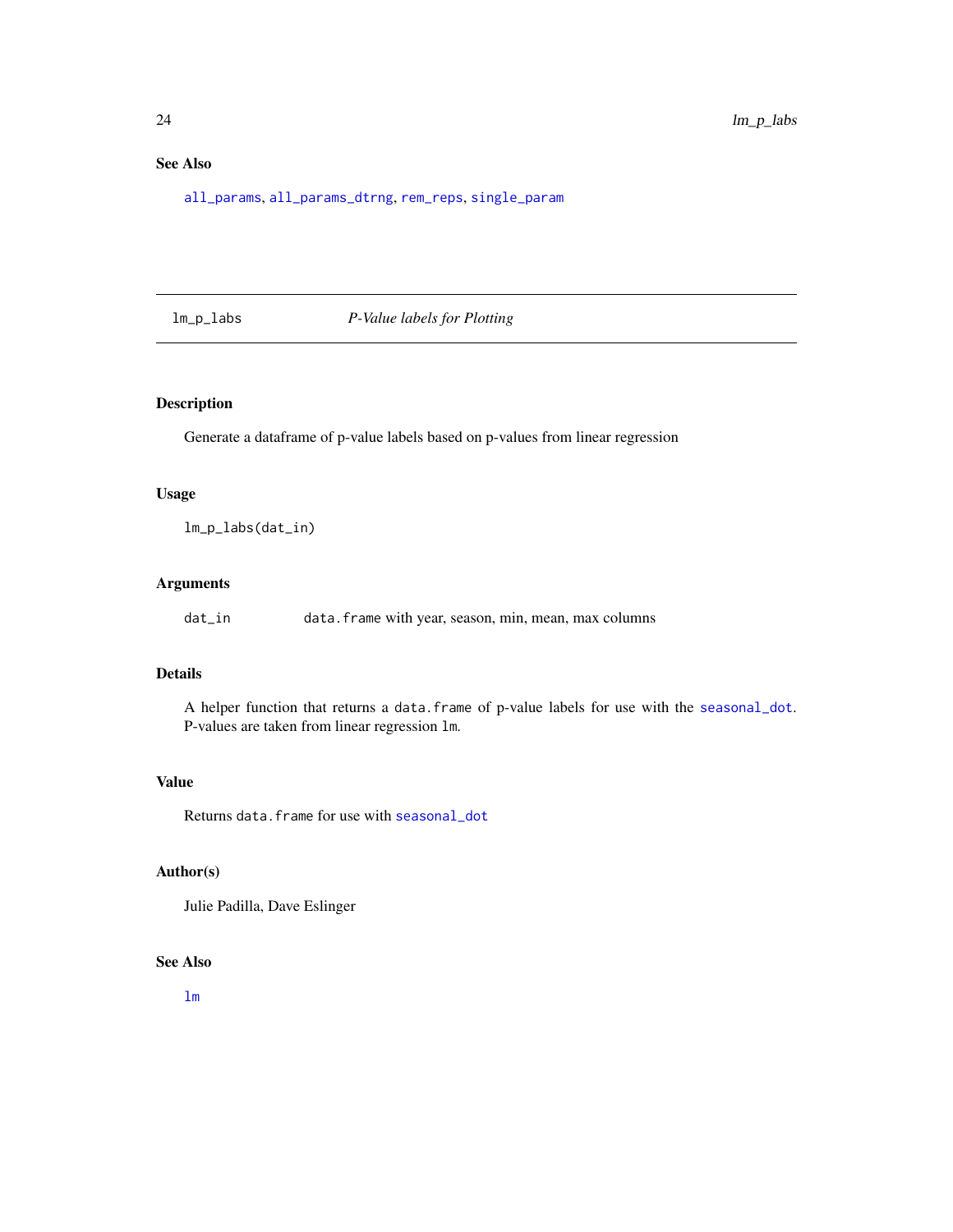<span id="page-24-0"></span>

#### Description

Load and format shapefile for use with res\_local\_map

#### Usage

load\_shp\_file(path, dissolve\_boundaries = TRUE)

#### Arguments

path path to shapefile and name dissolve\_boundaries logical, should reserve boundaries be dissolved? Defaults to TRUE

### Details

This function is intended for internal use with the NERRS reserve level reporting scripts. It loads a NERRS boundary shp file and dissolves unnecessary reserve boundaries. The resulting sp object is then used with [res\\_sk\\_map](#page-35-1) and [res\\_local\\_map](#page-32-1)

#### Value

Returns a [sp](#page-0-0) object

#### Author(s)

Julie Padilla

national\_sk\_map *Reserve National Map with Seasonal Kendall Results*

#### Description

Create a base map for NERRS reserves in ggplot with seasonal kendall results

#### Usage

```
national_sk_map(
  incl = c("contig", "AK", "HI", "PR"),highlight_states = NULL,
 sk_reserves = NULL,
 sk_results = NULL,
 sk_fill_colors = c("#247BA0", "#A3DFFF", "#444E65", "#595959"),
  agg_county = TRUE
)
```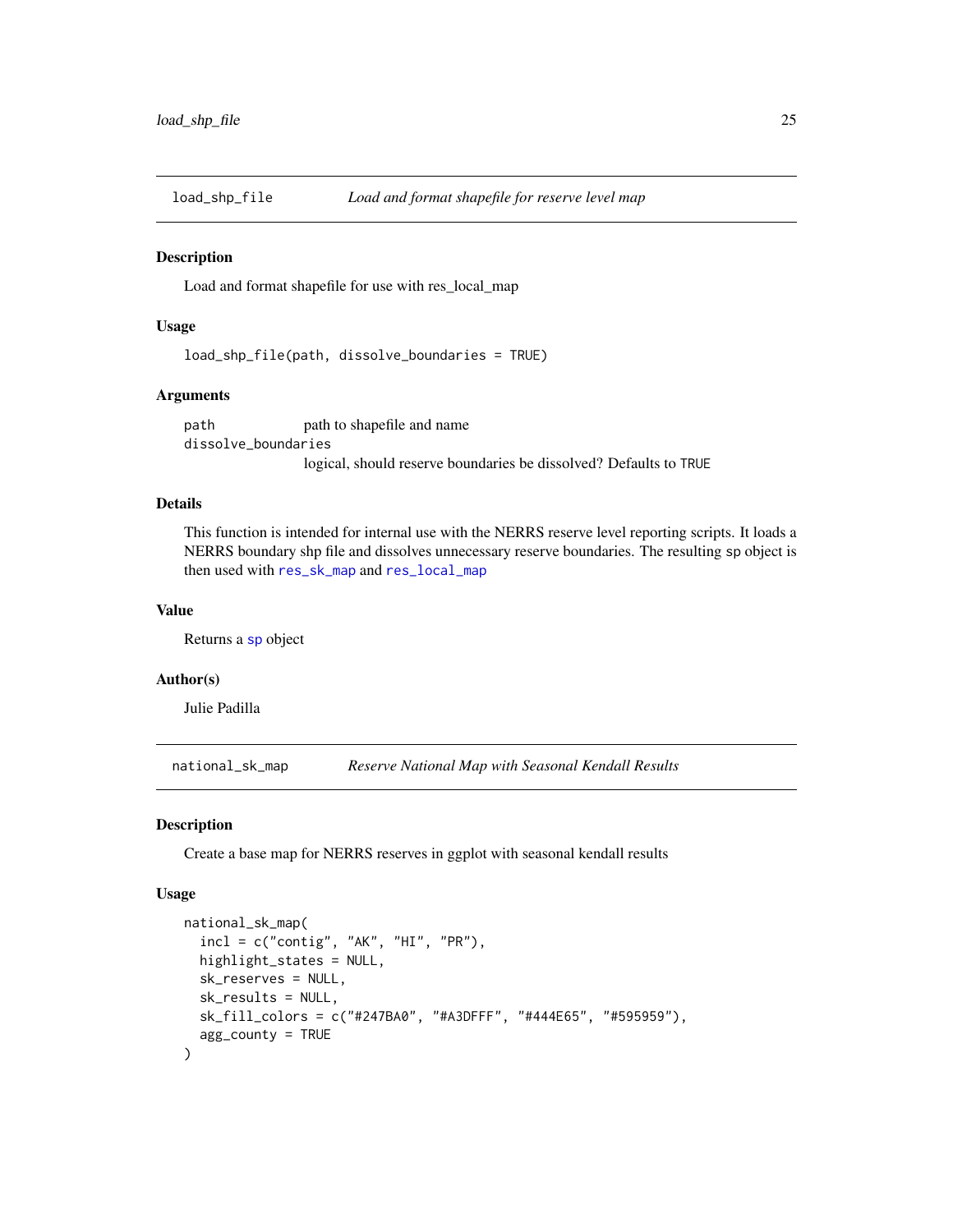#### <span id="page-25-0"></span>Arguments

| incl             | chr vector to include AK, HI, and PR (case sensitive)                                                                                                                                                                                 |  |
|------------------|---------------------------------------------------------------------------------------------------------------------------------------------------------------------------------------------------------------------------------------|--|
| highlight_states |                                                                                                                                                                                                                                       |  |
|                  | chr vector of state FIPS codes                                                                                                                                                                                                        |  |
| sk_reserves      | chr vector of 3 letter reserve codes that have seasonal kendall results                                                                                                                                                               |  |
| sk_results       | chr vector of seasonal kendall results. Results can be 'inc', 'dec', 'insig', or<br>'insuff' which stand for 'increasing trend', 'decreasing trend', 'statistically in-<br>significant trend', or 'insufficient data to detect trend' |  |
|                  | sk_fill_colors chr vector of colors used to fill seasonal kendall result markers                                                                                                                                                      |  |
| agg_county       | logical, should counties be aggregated to the state-level? Defaults to TRUE                                                                                                                                                           |  |
|                  |                                                                                                                                                                                                                                       |  |

# Details

Create a base map of the US with options for including AK, HI, and PR. The user can choose which states and NERRS reserves to highlight. This function was developed, in part, from a blog post by Bob Rudis.

To ensure the proper plotting of results, the order of the results vector for sk\_results should match the order of the reserves vector for sk\_reserves.

# Value

Returns a [ggplot](#page-0-0) object

#### Author(s)

Bob Rudis, Julie Padilla Maintainer: Julie Padilla

# References

Rudis, Bob. 2014. "Moving The Earth (well, Alaska & Hawaii) With R". rud.is (blog). November 16, 2014. https://rud.is/b/2014/11/16/moving-the-earth-well-alaska-hawaii-with-r/

#### Examples

```
##National map highlighting west coast states and NERRS (including AK)
nerr_states_west <- c('02', '06', '41', '53')
```

```
nerrs_codes <- c('pdb', 'sos', 'sfb', 'elk', 'tjr', 'kac')
nerrs_sk_results <- c('inc', 'inc', 'dec', 'insig', 'insuff', 'dec')
```

```
national_sk_map(sk_reserve = nerrs_codes, sk_results = nerrs_sk_results)
```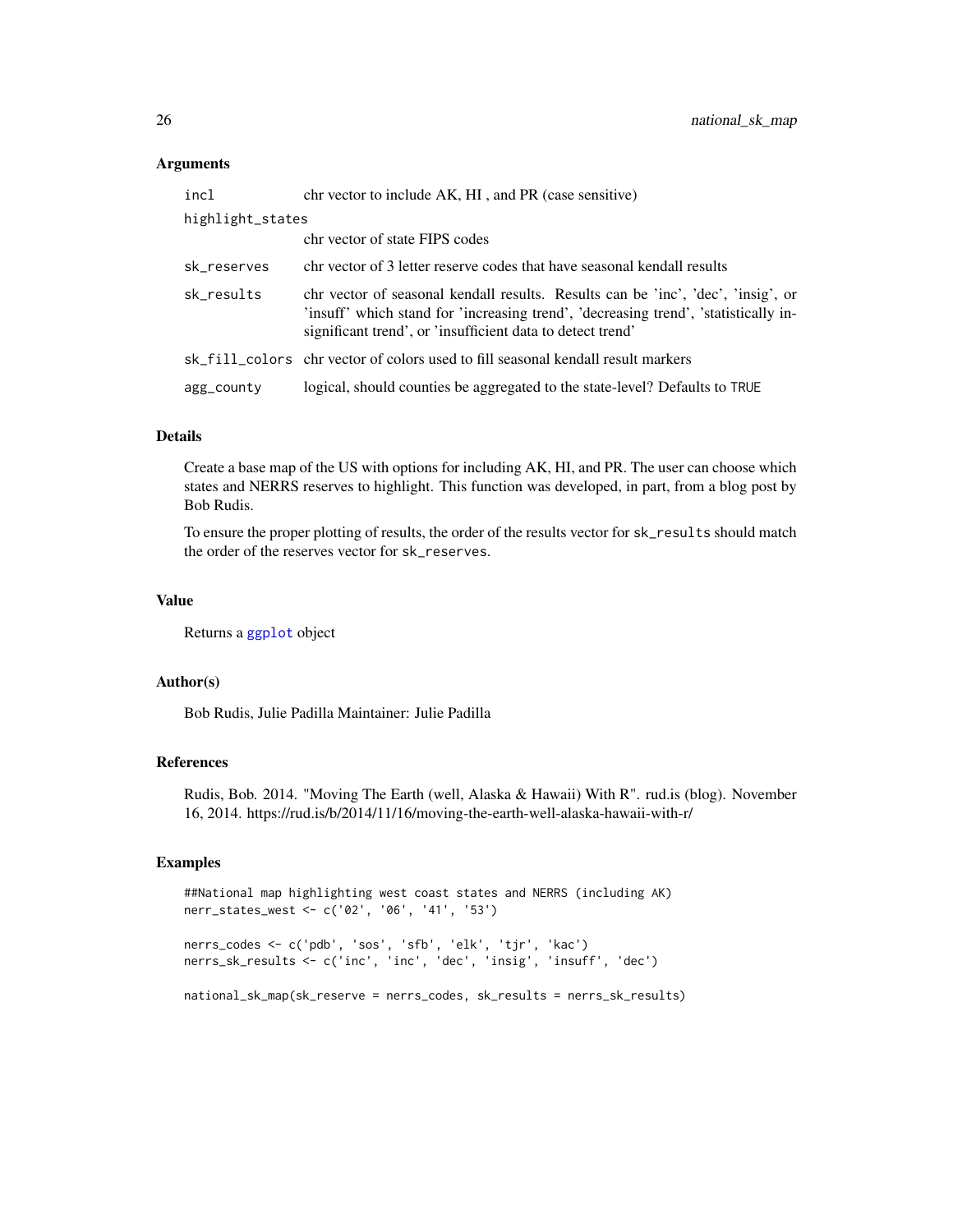<span id="page-26-0"></span>

# Description

Boxplots of raw data by user-defined season for a target year

# Usage

```
raw_boxplot(swmpr_in, ...)
## S3 method for class 'swmpr'
raw_boxplot(
 swmpr_in,
 param = NULL,
 target_yr = NULL,
 criteria = NULL,
 free_y = FALSE,
 log_trans = FALSE,
 converted = FALSE,
 plot_title = FALSE,
  ...
)
```
# Arguments

| input swmpr object                                                                                                                                                      |
|-------------------------------------------------------------------------------------------------------------------------------------------------------------------------|
| additional arguments passed to other methods. See assign_season and y_labeler.                                                                                          |
| chr string of variable to plot                                                                                                                                          |
| numeric, if target year is not specified then all data in the data frame will be<br>used.                                                                               |
| numeric, a numeric criteria that will be plotted as a horizontal line                                                                                                   |
| logical, should the y-axis be free? Defaults to FALSE. If FALSE, defaults to zero,<br>unless negative values are present. If TRUE, y-axis limits are selected by ggplot |
| logical, should y-axis be log? Defaults to FALSE                                                                                                                        |
| logical, were the units converted from the original units used by CDMO? De-<br>faults to FALSE. See y_labeler for details.                                              |
| logical, should the station name be included as the plot title? Defaults to FALSE                                                                                       |
|                                                                                                                                                                         |

### Details

This function produces boxplots of raw, unaggregated data by user-specified season for year of interest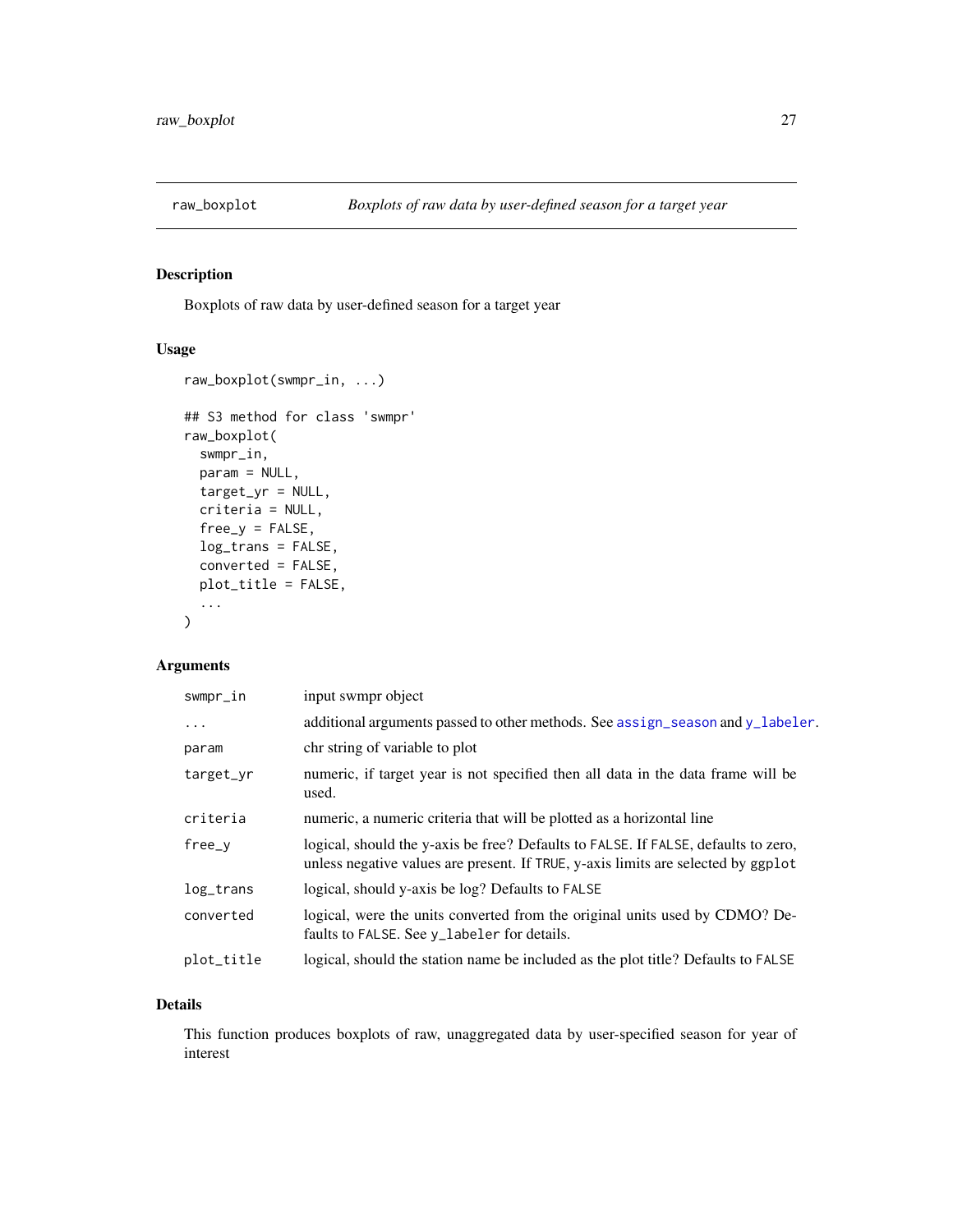# Value

A [ggplot](#page-0-0) object

# Author(s)

Julie Padilla

# See Also

[ggplot](#page-0-0), [assign\\_season](#page-4-1), [y\\_labeler](#page-62-1)

# Examples

```
## get data, prep
data(elksmwq)
dat <- elksmwq
dat <- qaqc(elksmwq, qaqc_keep = c('0', '3', '5'))
raw_boxplot(dat, param = 'do_mgl')
```
remove\_inf\_and\_nan *Replace Inf/-Inf/NaN values*

# Description

Replace Inf, -Inf, and NaN in a matrix with NA

# Usage

```
remove_inf_and_nan(x)
```
# Arguments

x input matrix

# Details

This function replaces Inf, -Inf, and NaN in a matrix with NA. It is used internally by several functions.

# Value

Returns a matrix object

<span id="page-27-0"></span>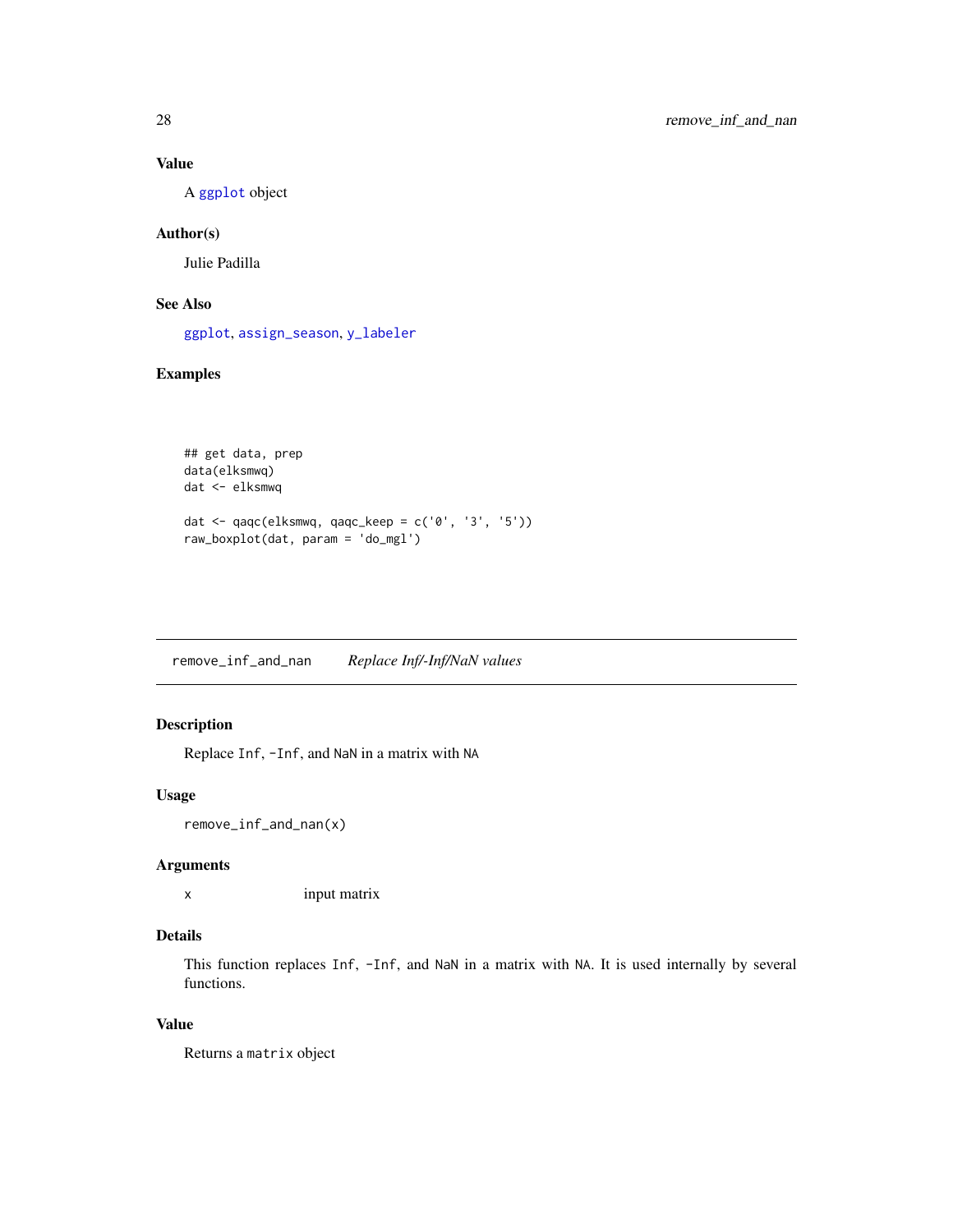# <span id="page-28-0"></span>reserve\_locs 29

# Author(s)

Julie Padilla

reserve\_locs *NERRS Sampling Location Data Frame*

# Description

Create a data.frame of selected NERRS locations for plotting with res\_national\_map

# Usage

```
reserve_locs(incl = c("contig", "AK", "HI", "PR"), subset_reserve = NULL)
```
# Arguments

| incl | Str vector to include AK, HI, and PR                                                                                          |
|------|-------------------------------------------------------------------------------------------------------------------------------|
|      | subset_reserve chr string of 3 letter reserve IDs to include as data points. To include He'eia use<br>the reserve code 'HEA'. |

# Details

A helper function used to generate a data. frame of selected reserve locations for use with [res\\_national\\_map](#page-33-1).

# Value

Returns a data.frame for internal use with res\_national\_map

#### Author(s)

Julie Padilla

res\_custom\_map *Local Reserve Map for Custom Stations*

# Description

Create a stylized reserve-level map of custom station locations for use with the reserve level reporting template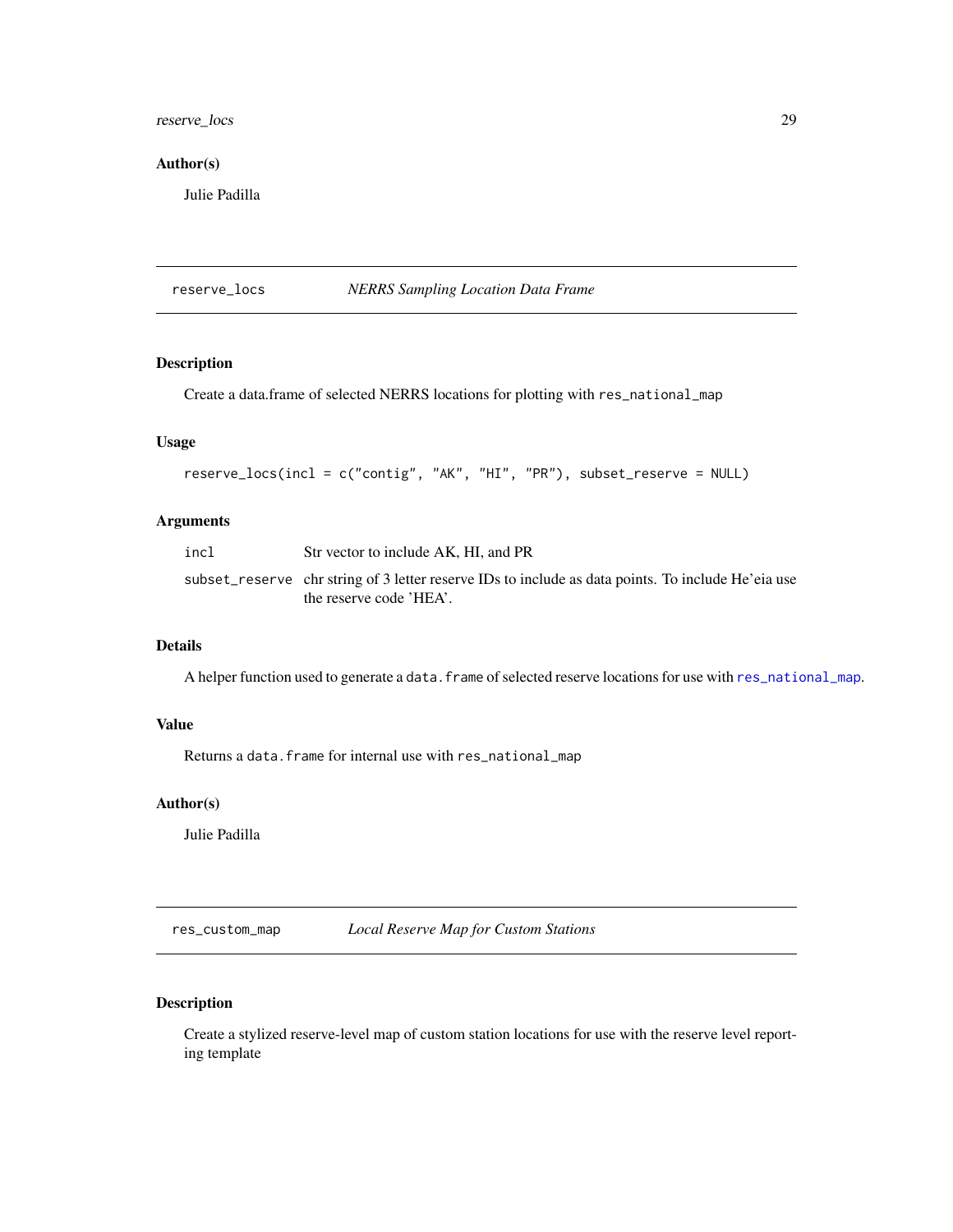# Usage

```
res_custom_map(
  stations,
  x_loc,
 y_loc,
 bbox,
  shp,
  station_labs = TRUE,
  station_col = NULL,
  lab\_loc = NULL,scale_pos = "bottomleft"
)
```
# Arguments

| stations     | chr string of the reserve stations to include in the map                                                                                   |
|--------------|--------------------------------------------------------------------------------------------------------------------------------------------|
| x_loc        | num vector of x coordinates for stations                                                                                                   |
| y_loc        | num vector of y coordinates for stations                                                                                                   |
| bbox         | a bounding box associated with the reserve. Must be in the format of $c(X1, Y1, Y2)$<br>X2, Y2)                                            |
| shp          | SpatialPolygons object                                                                                                                     |
| station_labs | logical, should stations be labeled? Defaults to TRUE                                                                                      |
| station_col  | chr vector of colors used to color station points. Defaults to 'black'.                                                                    |
| $lab\_loc$   | chr vector of 'R' and 'L', one letter for each station. if no $1ab\$ loc is specified<br>then labels will default to the left.             |
| scale_pos    | scale_pos where should the scale be placed? Options are 'topleft', 'topright',<br>'bottomleft', or 'bottomright'. Defaults to 'bottomleft' |

# Details

Creates a stylized, reserve-level base map. The user can specify the reserve and stations to plot. The user can also specify a bounding box. For multi-component reserves, the user should specify a bounding box that highlights the component of interest.

This function does not automatically detect conflicts between station labels. The lab\_loc argument allows the user to specify "R" or "L" for each station to prevent labels from conflicting with each other.

This function is intended to be used with mapview::mapshot to generate a png for the reserve-level report.

# Value

Returns a leaflet object

# Author(s)

Julie Padilla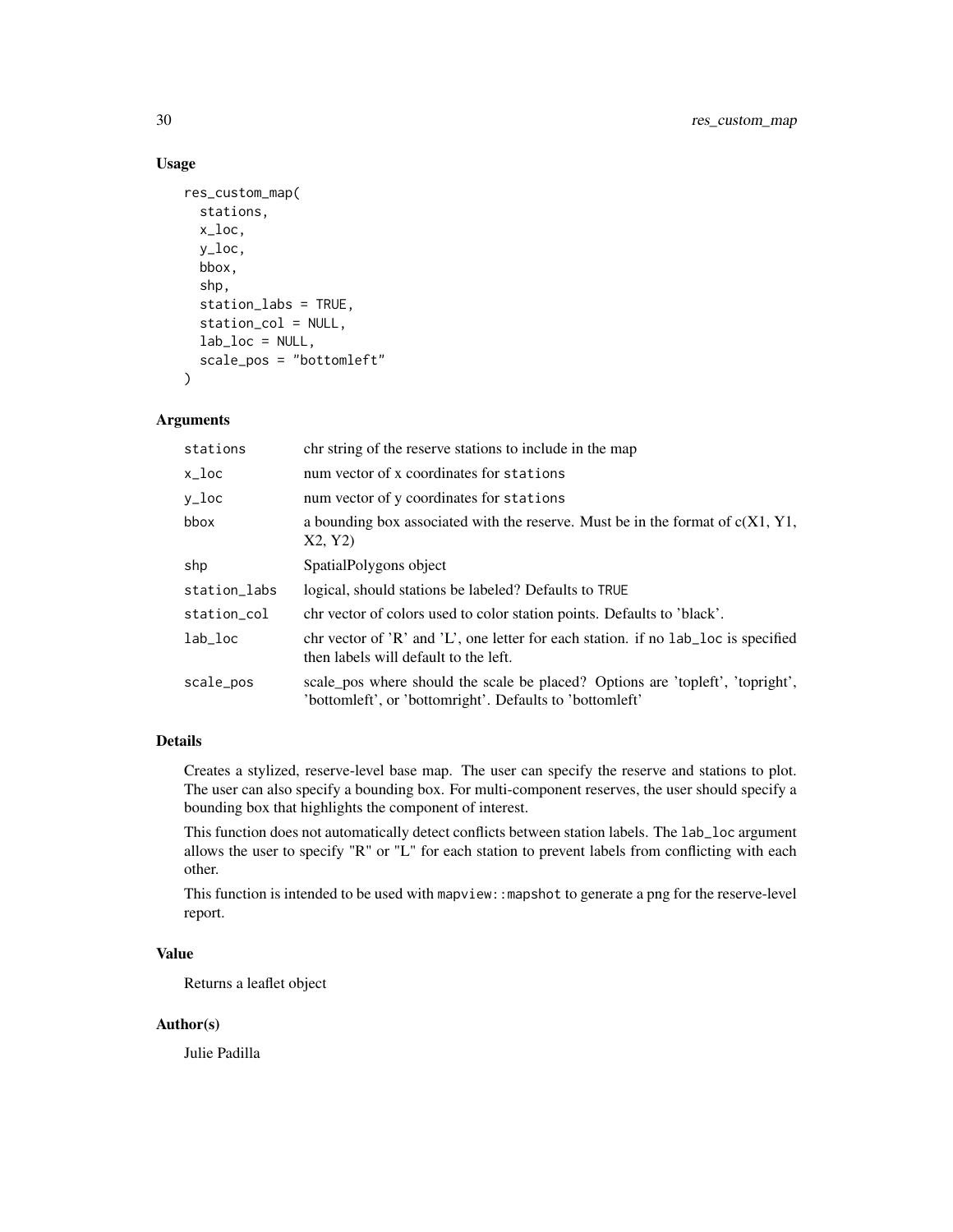# <span id="page-30-0"></span>res\_custom\_sk\_map 31

#### Examples

```
### set plotting parameters
stns <- c('custom stn 1', 'custom stn 2')
x_coords <- c(-121.735281, -121.750369)
y_coords <- c(36.850377, 36.806667)
shp_fl <- elk_spatial
bounding_elk <- c(-121.810978, 36.868218, -121.708667, 36.764050)
lab_dir <- c('L', 'R')
pos <- 'bottomleft'
### plot
res_custom_map(stations = strs, x\_loc = x_ccoords, y\_loc = y_ccoords,bbox = boundary bounding_elk, lab_loc = lab_dir, scale_pos = pos, shp = shp_fl)
res_custom_map(stations = stns, x_loc = x_coords, y_loc = y_coords,
bbox = bounding\_elk, lab\_loc = lab\_dir, scale\_pos = pos,
shp = shp_f1, station_col = c('red', 'green'))
```
res\_custom\_sk\_map *Local Reserve Map With Seasonal Kendall Results for Custom Stations*

#### Description

Create a stylized reserve-level map of seasonal kendall results from custom station locations for use with the reserve level reporting template

#### Usage

```
res_custom_sk_map(
  stations,
 x_loc,
 y_loc,
  sk_result = NULL,
 bbox,
  shp,
  station_labs = TRUE,
  lab\_loc = NULL,scale_pos = "bottomleft"
\lambda
```
# Arguments

| stations | chr string of the reserve stations to include in the map |
|----------|----------------------------------------------------------|
| x loc    | num vector of x coordinates for stations                 |
| v_loc    | num vector of y coordinates for stations                 |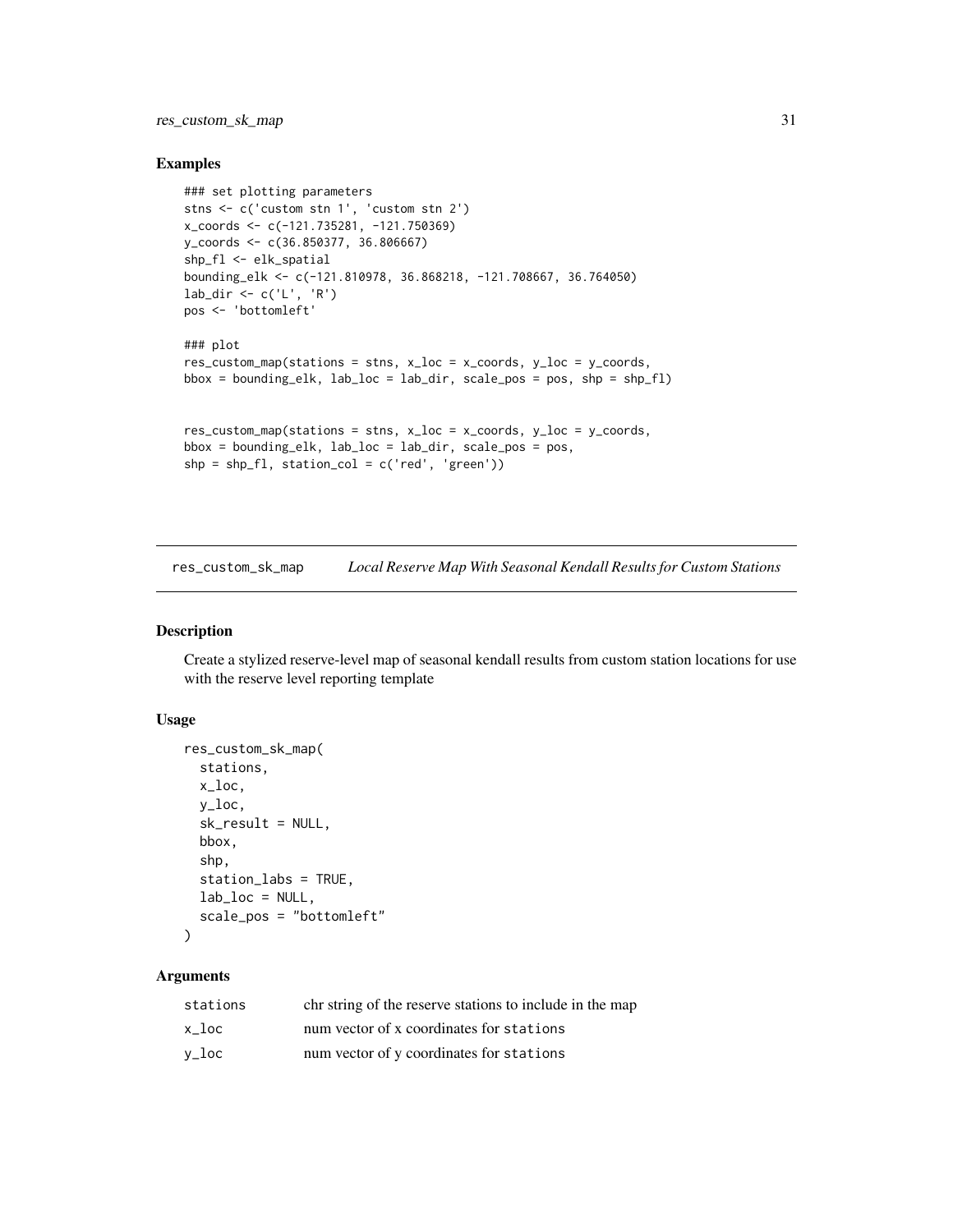<span id="page-31-0"></span>

| sk_result    | vector of values denoting direction and significance of seasonal kendall results.<br>Result should be c('inc', 'dec', 'insig') for sig. negative, no sig. results, and sig.<br>positive result |
|--------------|------------------------------------------------------------------------------------------------------------------------------------------------------------------------------------------------|
| bbox         | a bounding box associated with the reserve. Must be in the format of $c(X1, Y1, Y2)$<br>X2, Y2)                                                                                                |
| shp          | SpatialPolygons object                                                                                                                                                                         |
| station_labs | logical, should stations be labeled? Defaults to TRUE                                                                                                                                          |
| lab loc      | chr vector of $\chi$ <sup>2</sup> and $\chi$ <sup>2</sup> . One letter for each station. if no lab <sub>r</sub> loc is specified<br>then labels will default to the left.                      |
| scale_pos    | scale pos where should the scale be placed? Options are 'topleft', 'topright',<br>'bottomleft', or 'bottomright'. Defaults to 'bottomleft'                                                     |

# Details

Creates a stylized, reserve-level base map for displaying seasonal kendall results from [sk\\_seasonal](#page-45-1). The user can specify the reserve and stations to plot. The user can also specify a bounding box. For multi-component reserves, the user should specify a bounding box that highlights the component of interest.

To display seasonal trends, the user must specify c('inc','dec','insig') for each station listed in the stations argument.

# Value

returns a leaflet object. This function is intended to be used with mapshot to generate a png for the reserve level report

#### Author(s)

Julie Padilla

#### Examples

```
### set plotting parameters
stns <- c('custom stn 1', 'custom stn 2')
x_coords <- c(-121.735281, -121.750369)
y_coords <- c(36.850377, 36.806667)
shp_fl <- elk_spatial
bounding_elk <- c(-121.810978, 36.868218, -121.708667, 36.764050)
lab_dir <- c('R', 'L')
trnds <- c('inc', 'dec')
pos <- 'bottomleft'
### plot
```

```
res_custom_sk_map(stations = stns, x_loc = x_coords,
sk_r result = trnds, y_loc = y_coords,bbox = boundary = bounding_elk, lab_loc = lab_dir,
scale_pos = pos, shp = shp_f1
```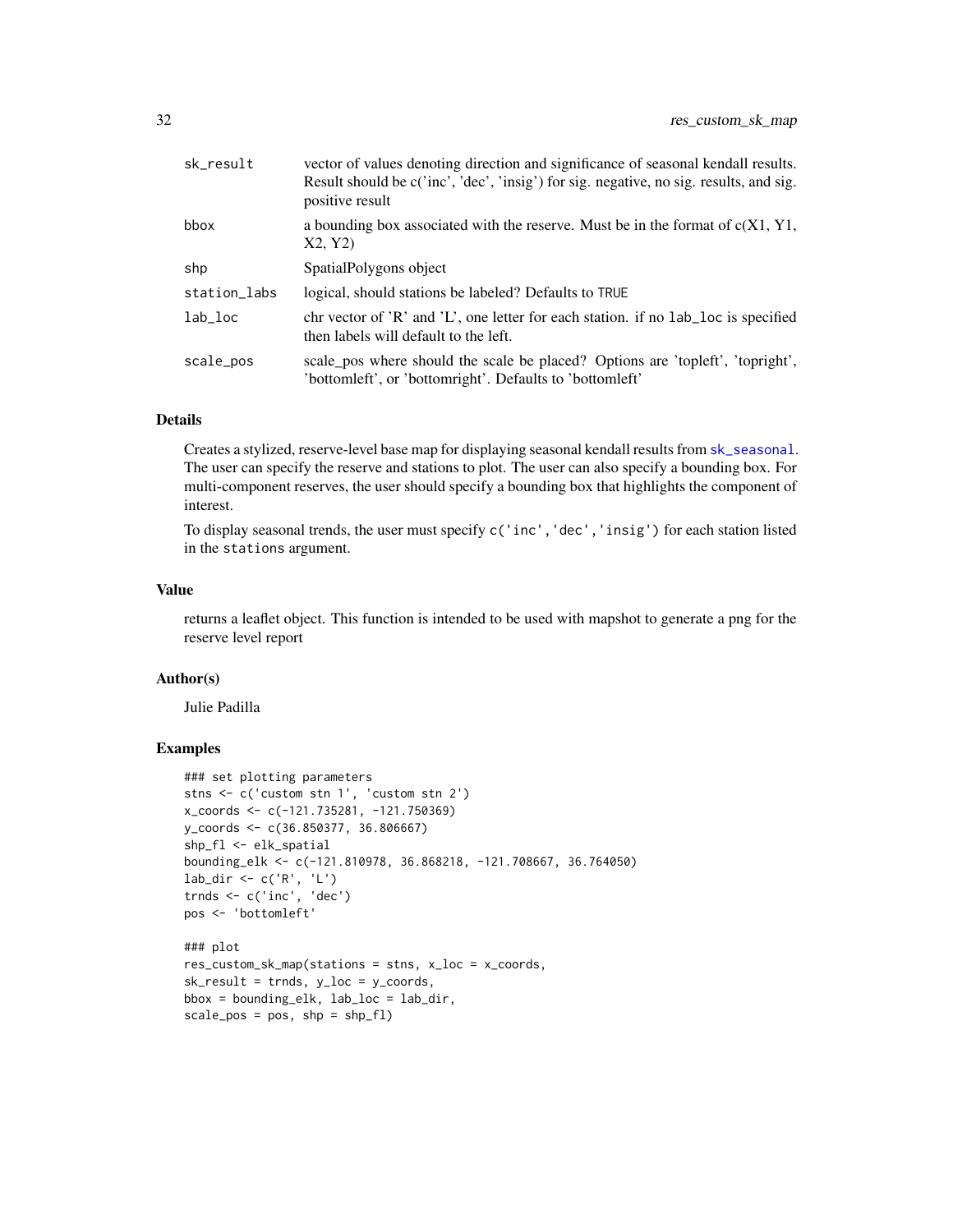<span id="page-32-1"></span><span id="page-32-0"></span>res\_local\_map *Local Reserve Map*

#### Description

Create a stylized reserve-level map for use with the reserve level reporting template

# Usage

```
res_local_map(
  nerr_site_id,
  stations,
 bbox,
  shp,
  station_labs = TRUE,
  lab\_loc = NULL,scale_pos = "bottomleft"
)
```
### Arguments

| nerr_site_id | chr string of the reserve to make, first three characters used by NERRS                                                                                                   |
|--------------|---------------------------------------------------------------------------------------------------------------------------------------------------------------------------|
| stations     | chr string of the reserve stations to include in the map                                                                                                                  |
| bbox         | a bounding box associated with the reserve. Must be in the format of $c(X1, Y1)$ ,<br>X2, Y2)                                                                             |
| shp          | SpatialPolygons object                                                                                                                                                    |
| station_labs | logical, should stations be labeled? Defaults to TRUE                                                                                                                     |
| $lab\_loc$   | chr vector of $\chi$ <sup>2</sup> and $\chi$ <sup>2</sup> . One letter for each station. if no lab <sub>r</sub> loc is specified<br>then labels will default to the left. |
| scale_pos    | scale pos where should the scale be placed? Options are 'topleft', 'topright',<br>'bottomleft', or 'bottomright'. Defaults to 'bottomleft'                                |

#### Details

Creates a stylized, reserve-level base map. The user can specify the reserve and stations to plot. The user can also specify a bounding box. For multi-component reserves, the user should specify a bounding box that highlights the component of interest.

This function does not automatically detect conflicts between station labels. The lab\_loc argument allows the user to specify "R" or "L" for each station to prevent labels from conflicting with each other.

This function is intended to be used with mapview::mapshot to generate a png for the reserve-level report.

# Value

returns a leaflet object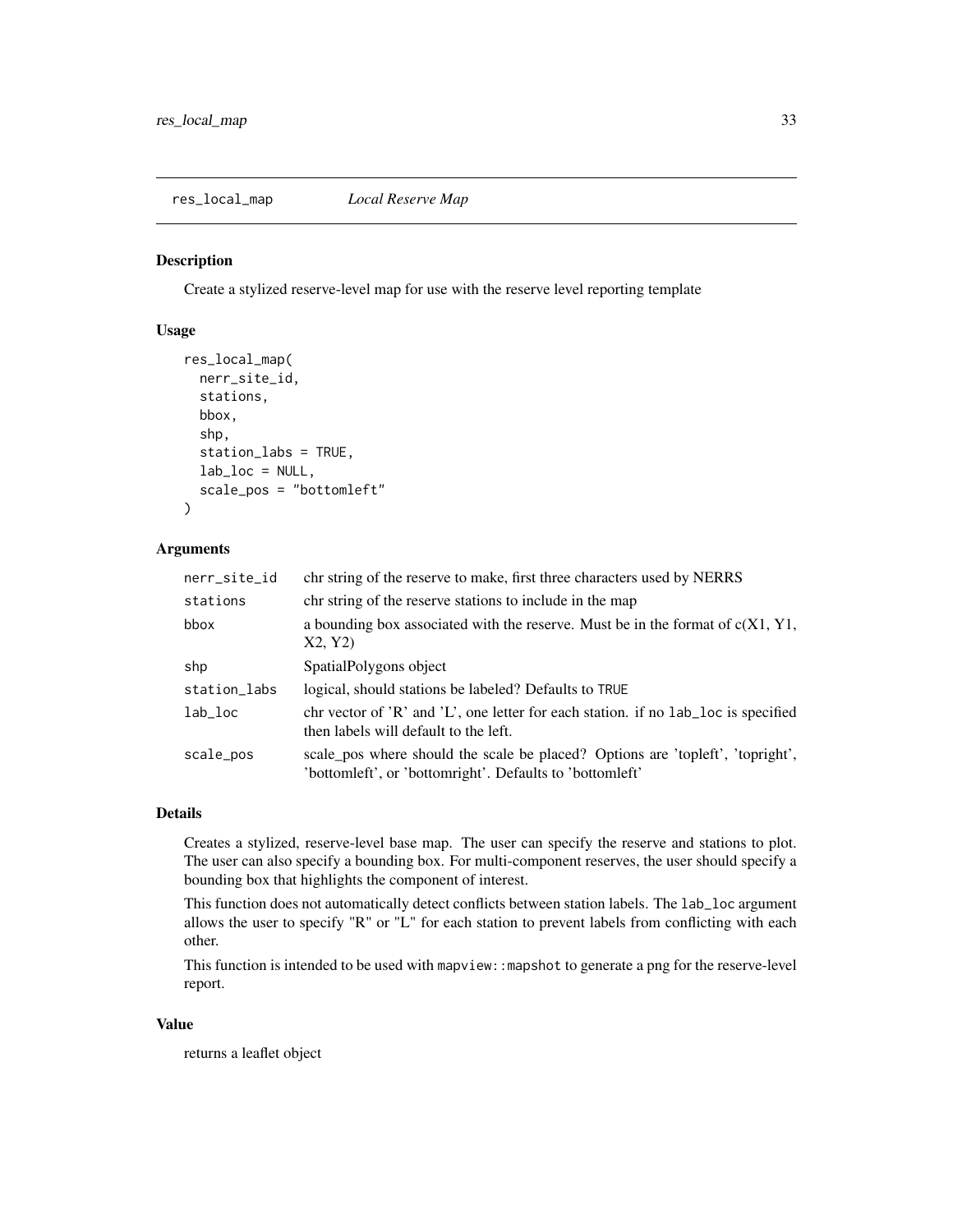#### <span id="page-33-0"></span>Author(s)

Julie Padilla

#### Examples

```
## a compact reserve
### set plotting parameters
stations <-
sampling_stations[(sampling_stations$NERR.Site.ID == 'elk'
& sampling_stations$Status == 'Active'), ]$Station.Code
to_match \leq c('wq', 'met')
stns <- stations[grep(paste(to_match, collapse = '|'), stations)]
shp_fl <- elk_spatial
bounding_elk <- c(-121.810978, 36.868218, -121.708667, 36.764050)
lab_dir <- c('L', 'R', 'L', 'L', 'L')
labs <- c('ap', 'cw', 'nm', 'sm', 'vm')
pos <- 'bottomleft'
### plot
res_local_map('elk', stations = stns, bbox = bounding_elk,
lab\_loc = lab\_dir, scale\_pos = pos, shp = shp_f1## a multicomponent reserve (show two different bounding boxes)
### set plotting parameters
stations <-
sampling_stations[(sampling_stations$NERR.Site.ID == 'cbm'
& sampling_stations$Status == 'Active'), ]$Station.Code
to_match < -c('wq', 'met')stns <- stations[grep(paste(to_match, collapse = '|'), stations)]
shp_fl <- cbm_spatial
bounding_cbm_1 <- c(-77.393, 39.741, -75.553, 38.277)
bounding_cbm_2 <- c(-76.862006, 38.811571, -76.596508, 38.642454)
lab_dir <- c('L', 'R', 'L', 'L', 'L')
labs <- c('ap', 'cw', 'nm', 'sm', 'vm')
pos <- 'bottomleft'
### plot
res_local_map('cbm', stations = stns, bbox = bounding_cbm_1,
lab_loc = lab_dir, scale_pos = pos, shp = shp_fl)
res_local_map('cbm', stations = stns, bbox = bounding_cbm_2,
lab\_loc = lab\_dir, scale\_pos = pos, shp = shp_f1
```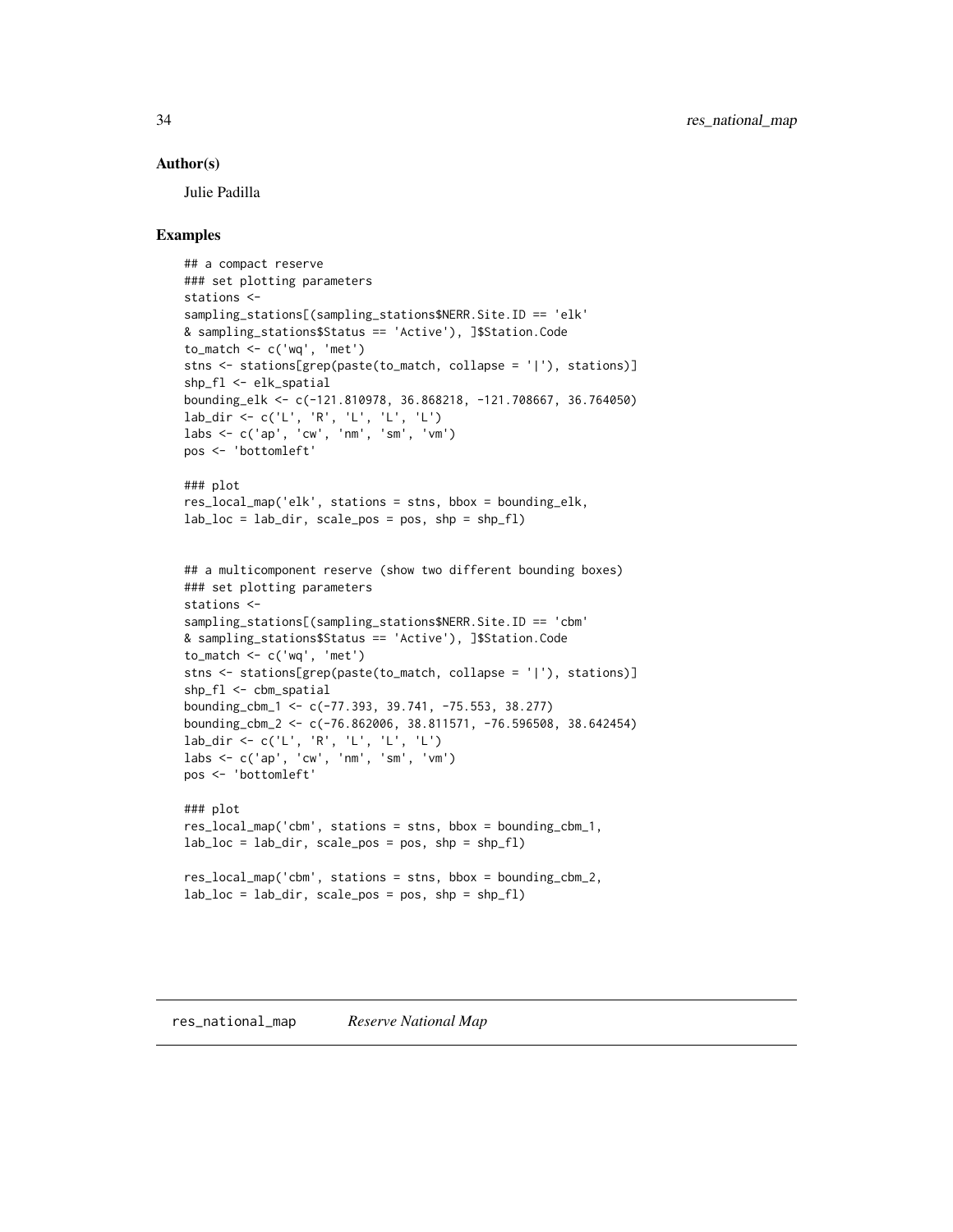<span id="page-34-0"></span>res\_national\_map 35

#### Description

Create a base map for NERRS reserves in ggplot

#### Usage

```
res_national_map(
  incl = c("contig", "AK", "HI", "PR"),highlight_states = NULL,
 highlight_reserves = NULL,
  agg_county = TRUE
)
```
#### **Arguments**

| incl               | chr vector to include AK, HI, and PR (case sensitive)                       |
|--------------------|-----------------------------------------------------------------------------|
| highlight_states   |                                                                             |
|                    | chr vector of state FIPS codes                                              |
| highlight_reserves |                                                                             |
|                    | chr vector of 3 letter reserve codes                                        |
| agg_county         | logical, should counties be aggregated tot he state-level? Defaults to TRUE |

#### Details

Create a base map of the US with options for including AK, HI, and PR. The user can choose which states and NERRS reserves to highlight. This function was developed, in part, from a blog post by Bob Rudis.

#### Value

Returns a [ggplot](#page-0-0) object

#### Author(s)

Bob Rudis, Julie Padilla Maintainer: Julie Padilla

#### References

Rudis, Bob. 2014. "Moving The Earth (well, Alaska & Hawaii) With R". rud.is (blog). November 16, 2014. https://rud.is/b/2014/11/16/moving-the-earth-well-alaska-hawaii-with-r/

#### Examples

```
##National map highlighting states with NERRS
nerr_states <- c('01', '02', '06', '10', '12', '13', '15'
, '23', '24', '25', '27', '28', '33', '34', '36', '37', '39'
, '41', '44', '45', '48', '51', '53', '55', '72')
res_national_map(highlight_states = nerr_states)
```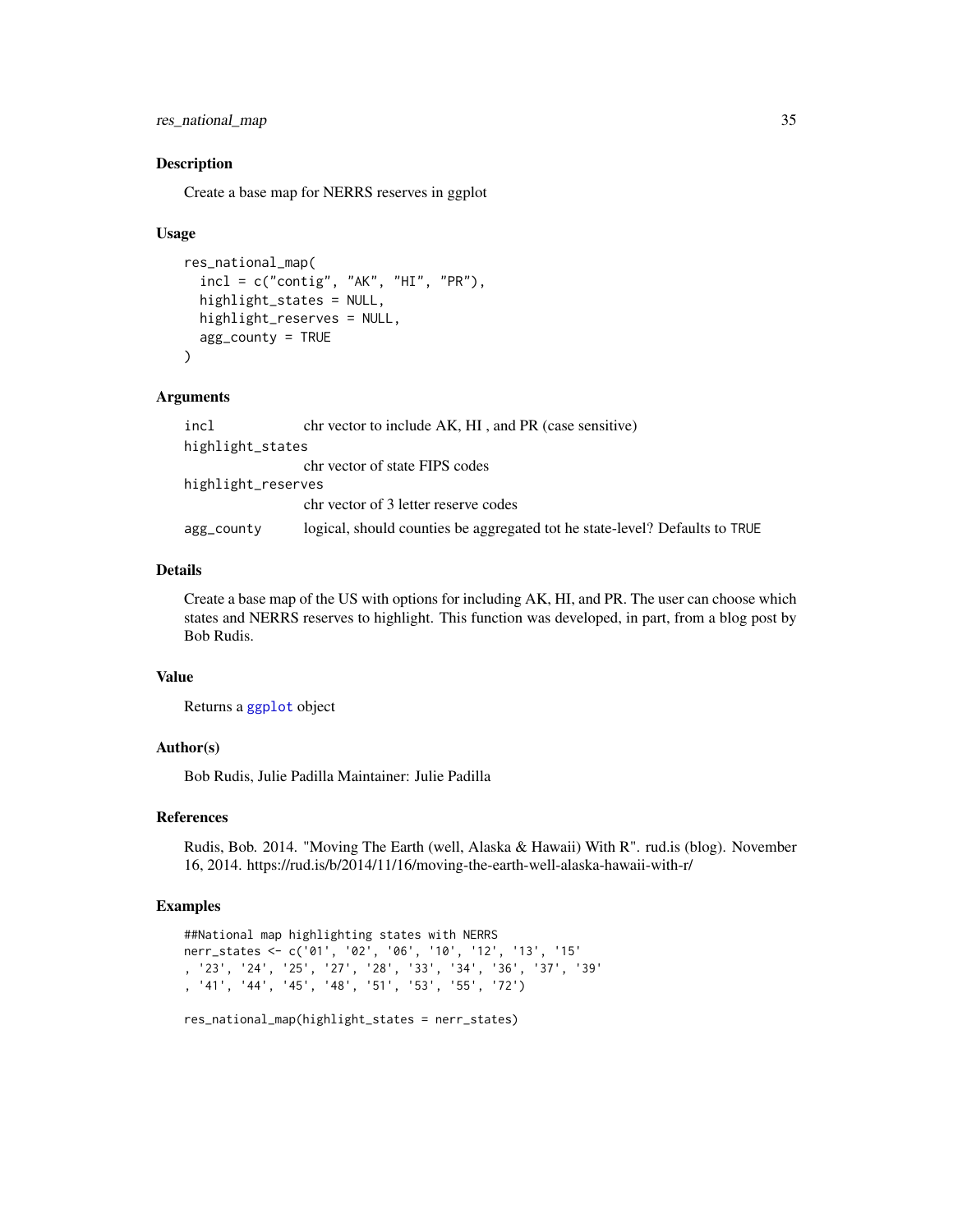```
#' ##Just the national map
res_national_map()
##National map highlighting west coast states and NERRS (including AK)
nerr_states_west <- c('02', '06', '41', '53')
nerrs_codes <- c('pdb', 'sos', 'sfb', 'elk', 'tjr', 'kac')
res_national_map(highlight_states = nerr_states_west, highlight_reserve = nerrs_codes)
```
<span id="page-35-1"></span>res\_sk\_map *Local Reserve Map With Seasonal Kendall Results*

# Description

Create a stylized reserve-level map of seasonal kendall results for use with the reserve level reporting template

#### Usage

```
res_sk_map(
 nerr_site_id,
  stations,
  sk_result = NULL,
  bbox,
  shp,
  station_labs = TRUE,
 lab\_loc = NULL,scale_pos = "bottomleft"
)
```
# Arguments

| nerr_site_id | chr string of the reserve to make, first three characters used by NERRS                                                                                                                                                                                             |
|--------------|---------------------------------------------------------------------------------------------------------------------------------------------------------------------------------------------------------------------------------------------------------------------|
| stations     | chr string of the reserve stations to include in the map                                                                                                                                                                                                            |
| sk_result    | vector of values denoting direction and significance of seasonal kendall results.<br>Result should be c('inc', 'dec', 'insig', 'insuff') for significant positive,<br>significant negative, no significant results, and insufficient data to calculate re-<br>sult. |
| bbox         | a bounding box associated with the reserve. Must be in the format of $c(X1, Y1)$ ,<br>X2, Y2)                                                                                                                                                                       |
| shp          | SpatialPolygons object                                                                                                                                                                                                                                              |
| station_labs | logical, should stations be labeled? Defaults to TRUE                                                                                                                                                                                                               |
| $lab\_loc$   | chr vector of 'R' and 'L', one letter for each station. if no $lab\_loc$ is specified<br>then labels will default to the left.                                                                                                                                      |
| scale_pos    | scale pos where should the scale be placed? Options are 'topleft', 'topright',<br>'bottomleft', or 'bottomright'. Defaults to 'bottomleft'                                                                                                                          |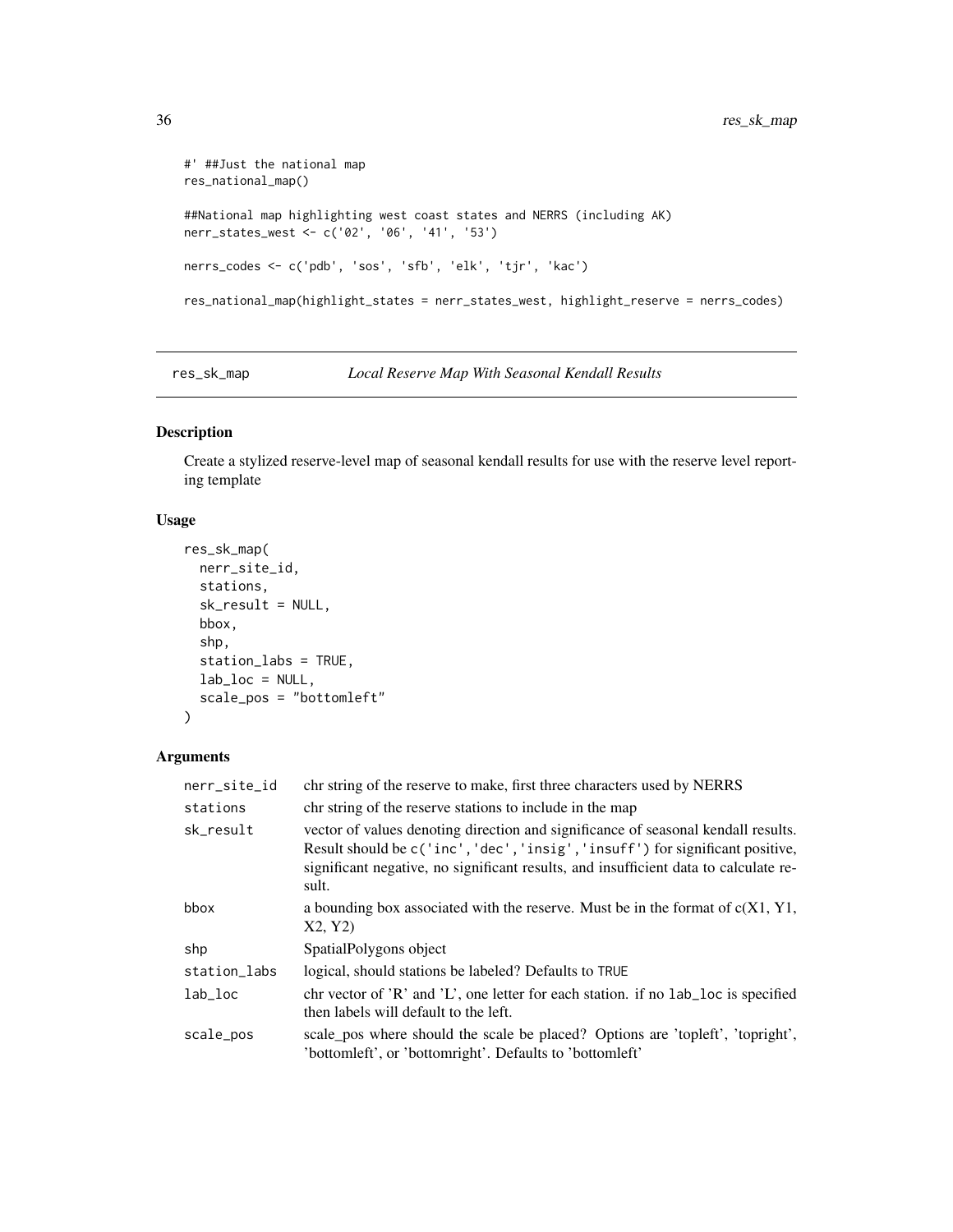#### <span id="page-36-0"></span>Details

Creates a stylized, reserve-level base map for displaying seasonal kendall results from [sk\\_seasonal](#page-45-1). The user can specify the reserve and stations to plot. The user can also specify a bounding box. For multi-component reserves, the user should specify a bounding box that highlights the component of interest.

To display seasonal trends, the user must specify c('inc','dec','insig') for each station listed in the stations argument.

# Value

returns a leaflet object. This function is intended to be used with mapshot to generate a png for the reserve level report

#### Author(s)

Julie Padilla

#### Examples

```
## a compact reserve
### set plotting parameters
stations <-
sampling_stations[(sampling_stations$NERR.Site.ID == 'elk'
& sampling_stations$Status == 'Active'), ]$Station.Code
to_match \leftarrow c('wq')stns <- stations[grep(paste(to_match, collapse = '|'), stations)]
shp_fl <- elk_spatial
bounding_elk <- c(-121.810978, 36.868218, -121.708667, 36.764050)
pos <- 'bottomleft'
sk_res <- c('inc', 'dec', 'dec', 'insig')
### plot
res_sk_map('elk', stations = stns, sk_result = sk_res,
bbox = boundary = bounding_elk, scale_pos = pos, shp = shp_fl)
## a multicomponent reserve (showing two different bounding boxes)
### set plotting parameters
stations <-
sampling_stations[(sampling_stations$NERR.Site.ID == 'cbm'
& sampling_stations$Status == 'Active'), ]$Station.Code
to_match < -c('wq')stns <- stations[grep(paste(to_match, collapse = '|'), stations)]
shp_fl <- cbm_spatial
bounding_cbm_1 <- c(-77.393, 39.741, -75.553, 38.277)
bounding_cbm_2 <- c(-76.862006, 38.811571, -76.596508, 38.642454)
pos <- 'bottomleft'
sk_res <- c('inc', 'dec', 'dec', 'insig')
### plot
res_sk_map('cbm', stations = stns, sk_result = sk_res, bbox = bounding_cbm_1,
```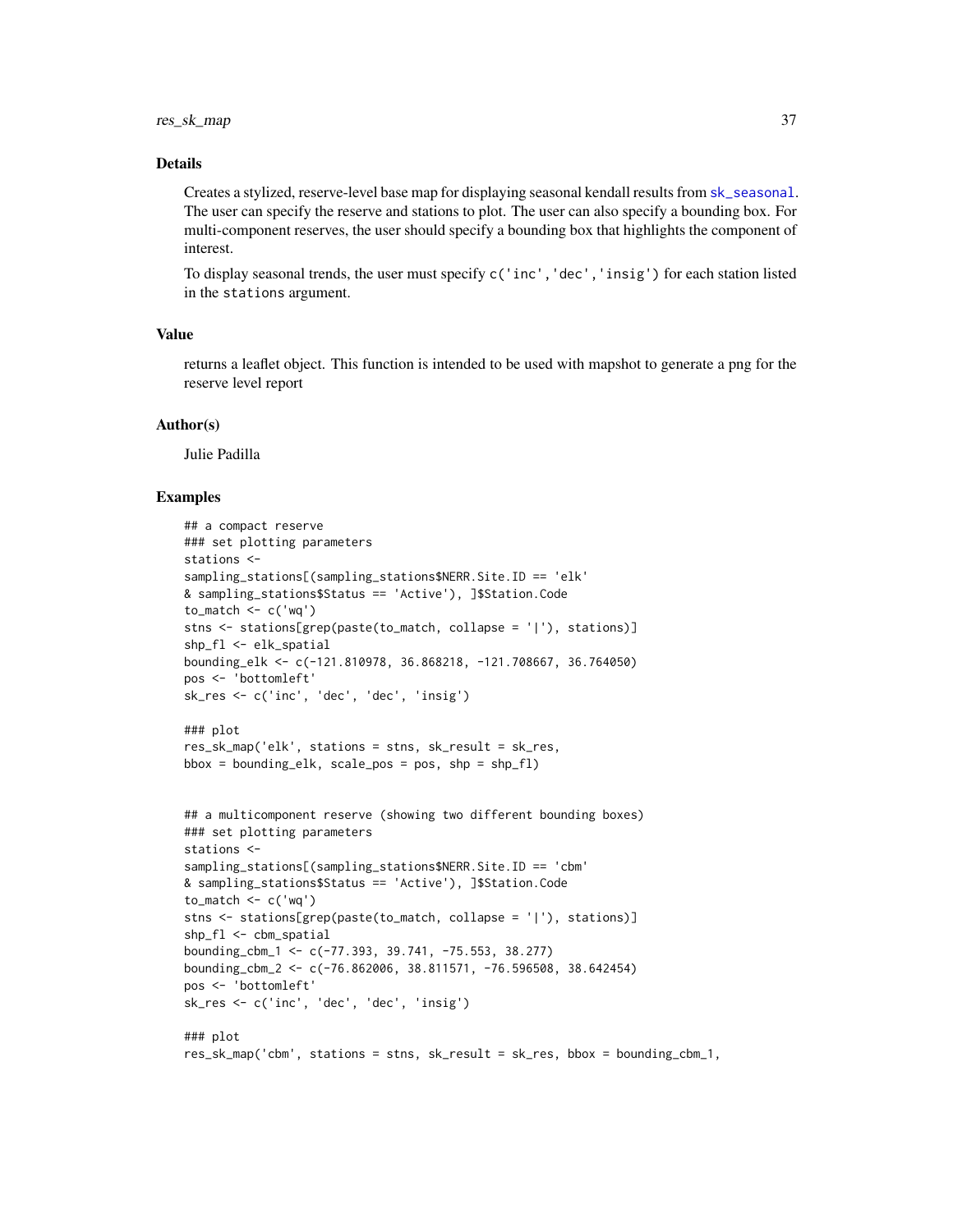```
scale_pos = pos, shp = shp_f1res_sk_map('cbm', stations = stns, sk_result = sk_res, bbox = bounding_cbm_2,
scale_pos = pos, shp = shp_f1
```
sampling\_stations *Detailed of NERRS site data*

# Description

Metadata on NERRS stations provided by the Central Data Management Office (CDMO) when data is downloaded

# Usage

data(sampling\_stations)

#### Format

A [data.frame](#page-0-0) object

# Source

#### [CDMO](http://cdmo.baruch.sc.edu/)

# References

NOAA National Estuarine Research Reserve System (NERRS). System-wide Monitoring Program. Data accessed from the NOAA NERRS Centralized Data Management Office website: http://www.nerrsdata.org/; accessed 08 October 2016

seasonal\_barplot *Cumulative Bar Plot*

#### Description

Cumulative bar plot over a historic range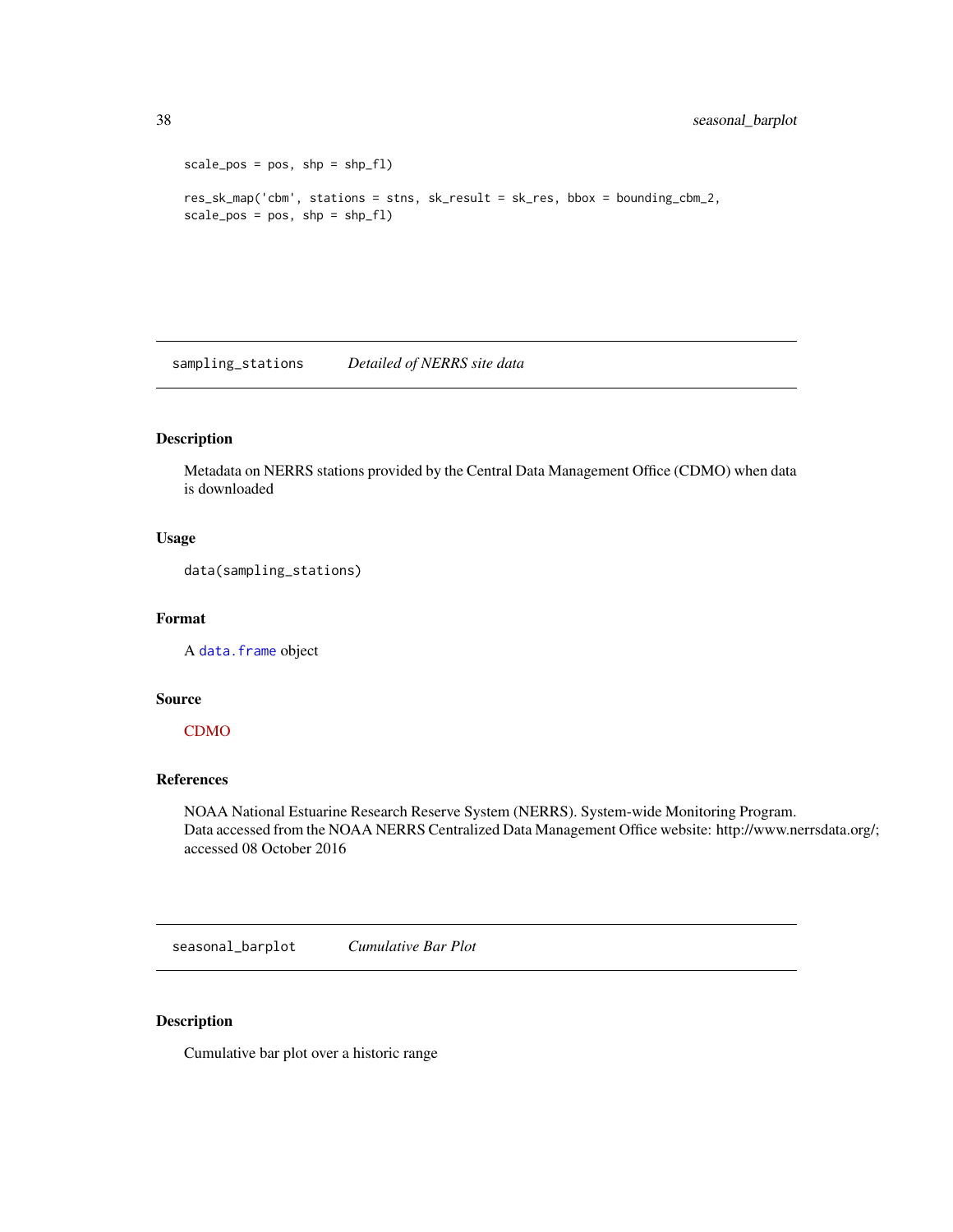# <span id="page-38-0"></span>seasonal\_barplot 39

# Usage

```
seasonal_barplot(swmpr_in, ...)
## S3 method for class 'swmpr'
seasonal_barplot(
  swmpr_in,
 param = NULL,
 hist_rng = NULL,
  log_trans = FALSE,
  converted = FALSE,
 hist_avg = TRUE,
 bar_position = "stack",
  season_facet = FALSE,
 plot_title = FALSE,
 plot = TRUE,
  ...
\mathcal{L}
```
# Arguments

| swmpr_in     | input swmpr object                                                                                                         |
|--------------|----------------------------------------------------------------------------------------------------------------------------|
| .            | additional arguments passed to other methods. See assign_season                                                            |
| param        | chr string of variable to plot                                                                                             |
| hist_rng     | numeric vector, if historic range is not specified then the min/max values of the<br>data set will be used.                |
| log_trans    | logical, should y-axis be log? Defaults to FALSE                                                                           |
| converted    | logical, were the units converted from the original units used by CDMO? De-<br>faults to FALSE. See y_labeler for details. |
| hist_avg     | logical, should a historical average be included? Defaults to TRUE.                                                        |
| bar_position | chr string, options available are stack or dodge. Defaults to stack                                                        |
| season_facet | logical, should plot be faceted by season? Defaults to FALSE.                                                              |
| plot_title   | logical, should the station name be included as the plot title? Defaults to FALSE                                          |
| plot         | logical, should a plot be returned? Defaults to TRUE                                                                       |

# Details

This function uses barplots to summarize parameters that are best viewed on a cumulative basis (e.g., precipitation). Data are aggregated on a seasonal and annual basis.

There are two ways to make interannual comparisons: on an aggregate basis and on a seasonal basis. If the argument season\_facet = FALSE then parameter totals from each season will be added together to compose one, multi-color bar.If season\_facet = TRUE then parameter totals from each season separated into multiple plots for easier intra-season comparison across years.

# Value

A [ggplot](#page-0-0) object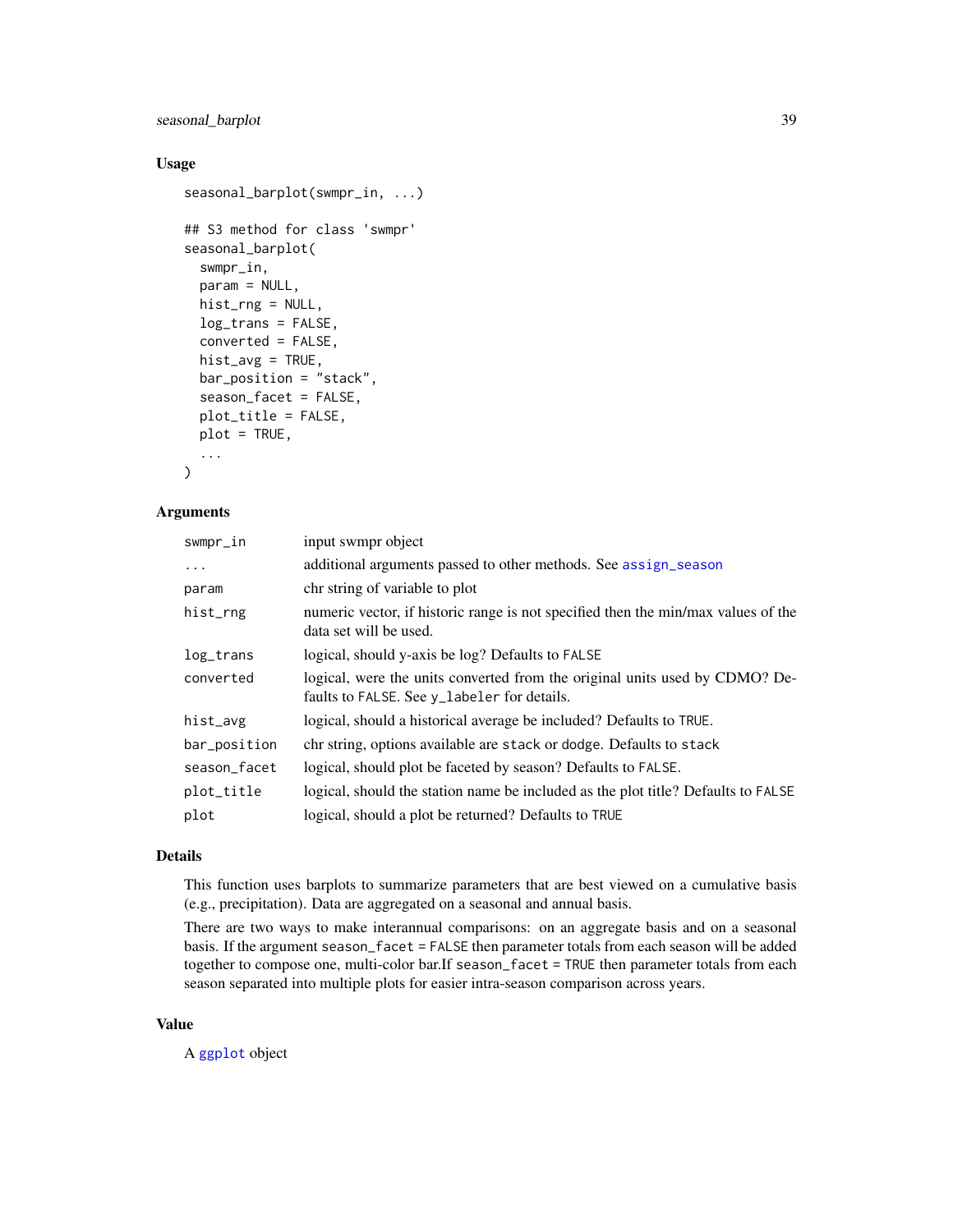#### <span id="page-39-0"></span>Author(s)

Julie Padilla

#### See Also

[ggplot](#page-0-0), [assign\\_season](#page-4-1), [y\\_labeler](#page-62-1)

# Examples

```
data(apaebmet)
dat \leq qaqc(apaebmet, qaqc_keep = c('0', '3', '5'))
x <- seasonal_barplot(dat, param = 'totprcp'
                      , season_grps = list(c(1,2,3), c(4,5,6), c(7,8,9), c(10, 11, 12))
                      , season_names = c('Winter', 'Spring', 'Summer', 'Fall')
                      , hist_avg = TRUE
                      , converted = FALSE)
# return a table instead of a figure
y <- seasonal_barplot(dat, param = 'totprcp'
                      , season_grps = list(c(1,2,3), c(4,5,6), c(7,8,9), c(10, 11, 12))
                      , season_names = c('Winter', 'Spring', 'Summer', 'Fall')
                      , converted = FALSE
                      , plot = FALSE)
## divide plot into seasonal facets
z <- seasonal_barplot(dat, param = 'totprcp'
                      , season_grps = list(c(1,2,3), c(4,5,6), c(7,8,9), c(10, 11, 12))
                      , season_names = c('Winter', 'Spring', 'Summer', 'Fall')
                      , season_facet = TRUE
                      , hist_avg = TRUE
                      , converted = FALSE)
## convert from mm to in
dat$totprcp <- dat$totprcp / 25.4
x1 <- seasonal_barplot(dat, param = 'totprcp'
                      , season_grps = list(c(1,2,3), c(4,5,6), c(7,8,9), c(10, 11, 12))
                      , season_names = c('Winter', 'Spring', 'Summer', 'Fall')
                      , hist_avg = TRUE
                      , converted = TRUE)
```
seasonal\_boxplot *Seasonal boxplots*

# Description

Annual time series for year of interest on top of long-term percentiles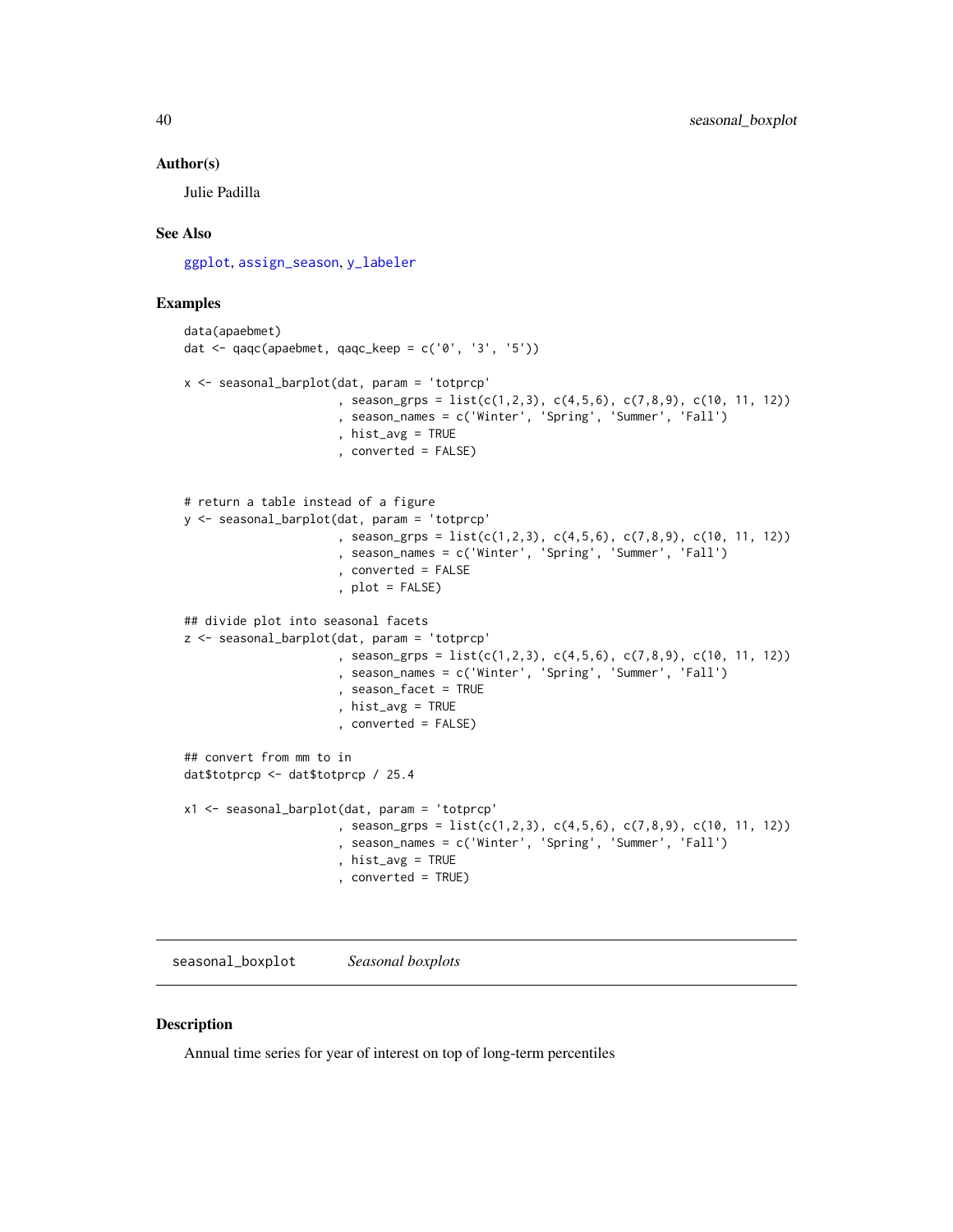# seasonal\_boxplot 41

# Usage

```
seasonal_boxplot(swmpr_in, ...)
## S3 method for class 'swmpr'
seasonal_boxplot(
  swmpr_in,
 param = NULL,
 hist_rng = NULL,
 target_yr = NULL,
 criteria = NULL,
 free_y = FALSE,log_trans = FALSE,
 converted = FALSE,
 criteria_lab = "WQ Threshold",
  stat_lab = "Average",
 plot_title = FALSE,
 plot = TRUE,
 FUN = function(x) mean(x, na.rm = TRUE),
  ...
\mathcal{L}
```
# Arguments

| swmpr_in     | input swmpr object                                                                                                                                                      |
|--------------|-------------------------------------------------------------------------------------------------------------------------------------------------------------------------|
| $\cdots$     | additional arguments passed to other methods. See assign_season                                                                                                         |
| param        | chr string of variable to plot                                                                                                                                          |
| hist_rng     | numeric vector, if historic range is not specified then the min/max values of the<br>data set will be used.                                                             |
| target_yr    | numeric, the target year that should be compared against the historic range. If<br>target year is not specified then dot will not be plotted                            |
| criteria     | numeric, a numeric criteria that will be plotted as a horizontal line                                                                                                   |
| free_y       | logical, should the y-axis be free? Defaults to FALSE. If FALSE, defaults to zero,<br>unless negative values are present. If TRUE, y-axis limits are selected by ggplot |
| log_trans    | logical, should y-axis be log? Defaults to FALSE                                                                                                                        |
| converted    | logical, were the units converted from the original units used by CDMO? De-<br>faults to FALSE. See y_labeler for details.                                              |
| criteria_lab | chr, label for the threshold criteria defined in criteria. Defaults to "WQ<br>Threshold"                                                                                |
| stat_lab     | chr, label for the summary statistic defined in FUN. Defaults to "Average"                                                                                              |
| plot_title   | logical, should the station name be included as the plot title? Defaults to FALSE                                                                                       |
| plot         | logical, should a plot be returned? Defaults to TRUE                                                                                                                    |
| <b>FUN</b>   | function used to aggregate daily SWMP data                                                                                                                              |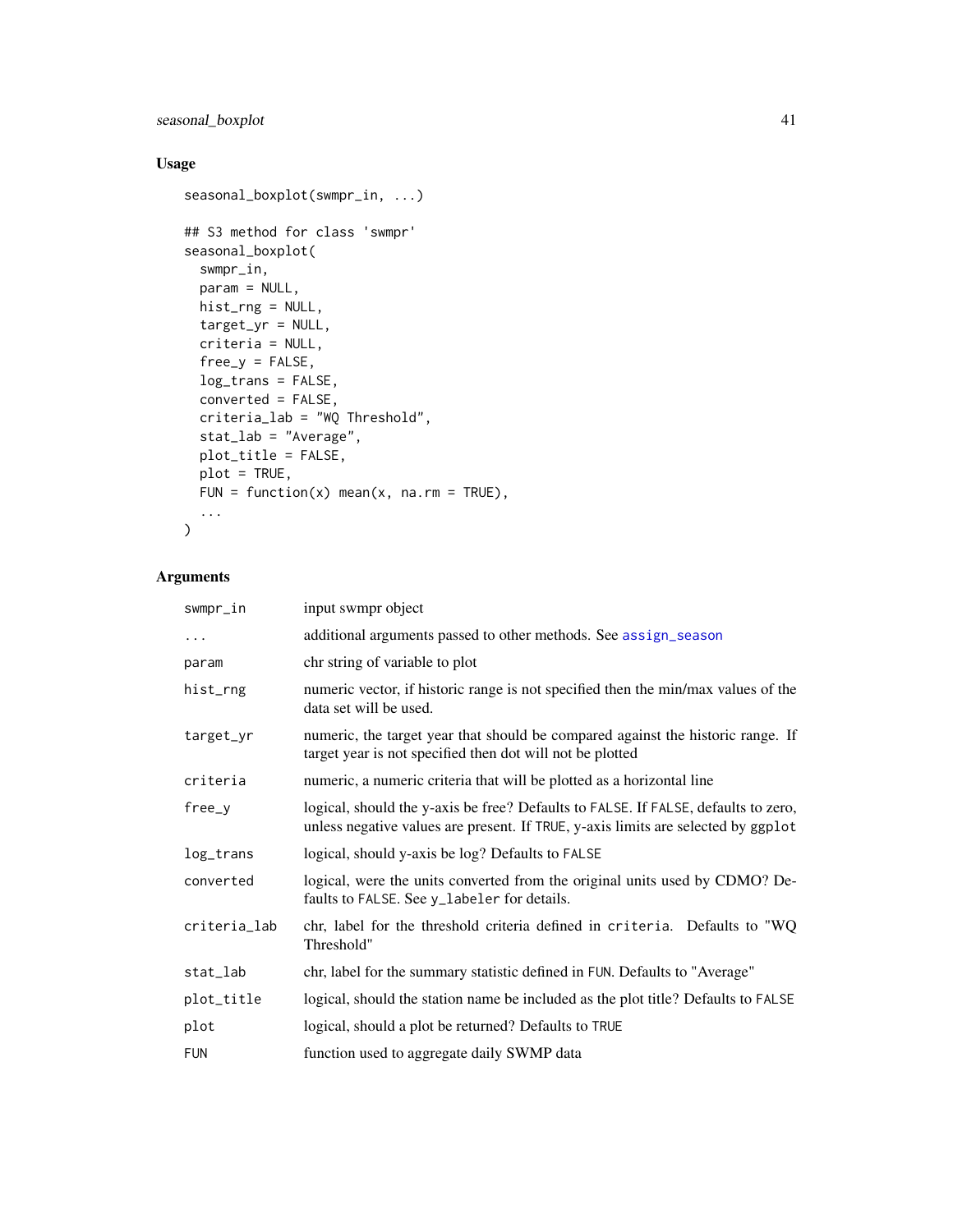#### <span id="page-41-0"></span>Details

This function uses boxplots to summarize statistics calculated on a daily basis across user-defined seasons for all years within the historic range (hist\_rng). If hist\_rng is not specified then the minimum and maximum years within the data set will be used. The summary statistics used to generate the boxplots are ggplot2 defaults: the center of the box is a median, and the lower/upper limits of the box are the 25-th and 75-th percentiles. The whiskers extend to the furthest data point within 1.5 \* inter-quartile range (IQR). The dots beyond the whiskers are data points that are greater than 1.5 \* IQR. If the user selects a target\_yr, then a median summary statistic value will be plotted as a point against the boxplots.

Using the FUN argument, the user can specify the daily summary statistic to use. Commonly used statistics are min(x,na.rm = TRUE), mean(x,na.rm = TRUE), and max(x,na.rm = TRUE). After specifying FUN, the user should also specify stat\_lab, which is used to construct appropriate legend labels.

The user also has the option to add a threshold hold line using the criteria argument. Typically, this value is a water quality threshold, which is why criteria\_lab defaults to 'WQ Threshold'. Howver, the user has the option to specify any other type of threshold they wish. when doing so, the value for criteria\_lab should be changed accordingly.

#### Value

Returns a [ggplot](#page-0-0) object or a data. frame if plot = FALSE

#### Author(s)

Julie Padilla

#### See Also

[ggplot](#page-0-0), [assign\\_season](#page-4-1)

#### Examples

```
dat <- elksmwq
dat <- qaqc(dat, qaqc_keep = c('0', '3', '5'))
x < -seasonal_boxplot(dat, param = 'do_mgl')
y < -seasonal_boxplot(dat, param = 'do_mgl', target_yr = 2015,
    season_grps = list(c(1,2,3), c(4,5,6), c(7,8,9), c(10, 11, 12)),
    season_names = c('Winter', 'Spring', 'Summer', 'Fall'),
    season_start = 'Spring')
z min \leq-
   seasonal_boxplot(dat, param = 'do_mgl',
   stat_lab = 'Minimum', FUN = function(x) min(x, na.rm = TRUE))
```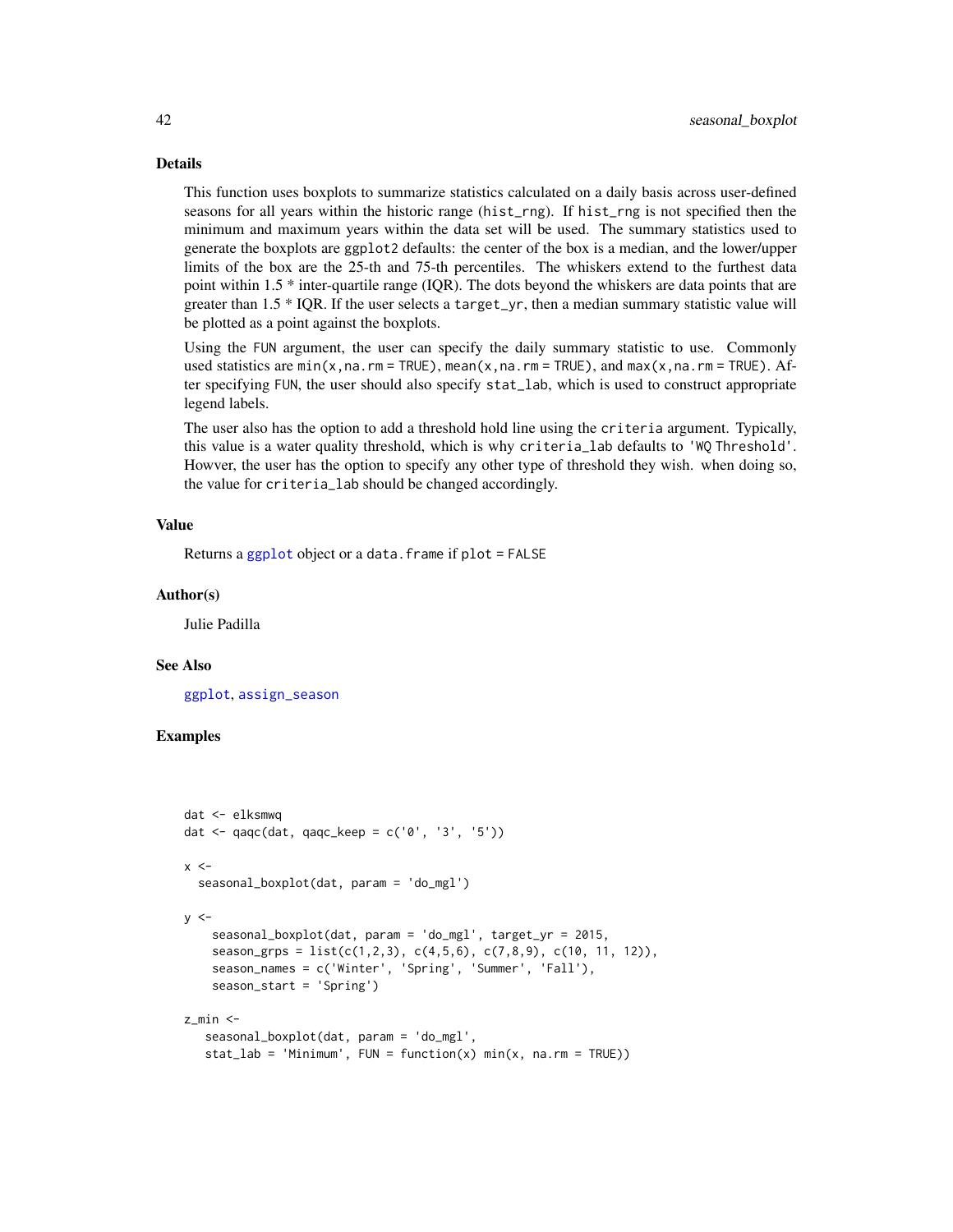```
z_max <-
  seasonal_boxplot(dat, param = 'do_mgl',
  stat_lab = 'Maximum', FUN = function(x) max(x, na.rm = TRUE))
```
<span id="page-42-1"></span>seasonal\_dot *Seasonal Dot Plot*

# Description

Plot average/min/max seasonal values faceted by season

# Usage

```
seasonal_dot(swmpr_in, ...)
## S3 method for class 'swmpr'
seasonal_dot(
  swmpr_in,
 param = NULL,
  lm_trend = FALSE,
  lm\_lab = FALSE,free_y = FALSE,log_trans = FALSE,
 converted = FALSE,
 plot_title = FALSE,
 plot = TRUE,
  ...
)
```
# Arguments

| swmpr_in    | input swmpr object                                                                                                                                                      |
|-------------|-------------------------------------------------------------------------------------------------------------------------------------------------------------------------|
| $\cdots$    | additional arguments passed to other methods. See assign_season                                                                                                         |
| param       | chr string of variable to plot                                                                                                                                          |
| $lm_t$ rend | logical, add linear trend line?                                                                                                                                         |
| $lm\_lab$   | logical, add significance label? Statistically significant results will appear in<br>bold.                                                                              |
| $free_y$    | logical, should the y-axis be free? Defaults to FALSE. If FALSE, defaults to zero,<br>unless negative values are present. If TRUE, y-axis limits are selected by ggplot |
| log_trans   | logical, should y-axis be log? Defaults to FALSE                                                                                                                        |
| converted   | logical, were the units converted from the original units used by CDMO? De-<br>faults to FALSE. See y_labeler for details.                                              |
| plot_title  | logical, should the station name be included as the plot title? Defaults to FALSE                                                                                       |
| plot        | logical, should a plot be returned? Defaults to TRUE                                                                                                                    |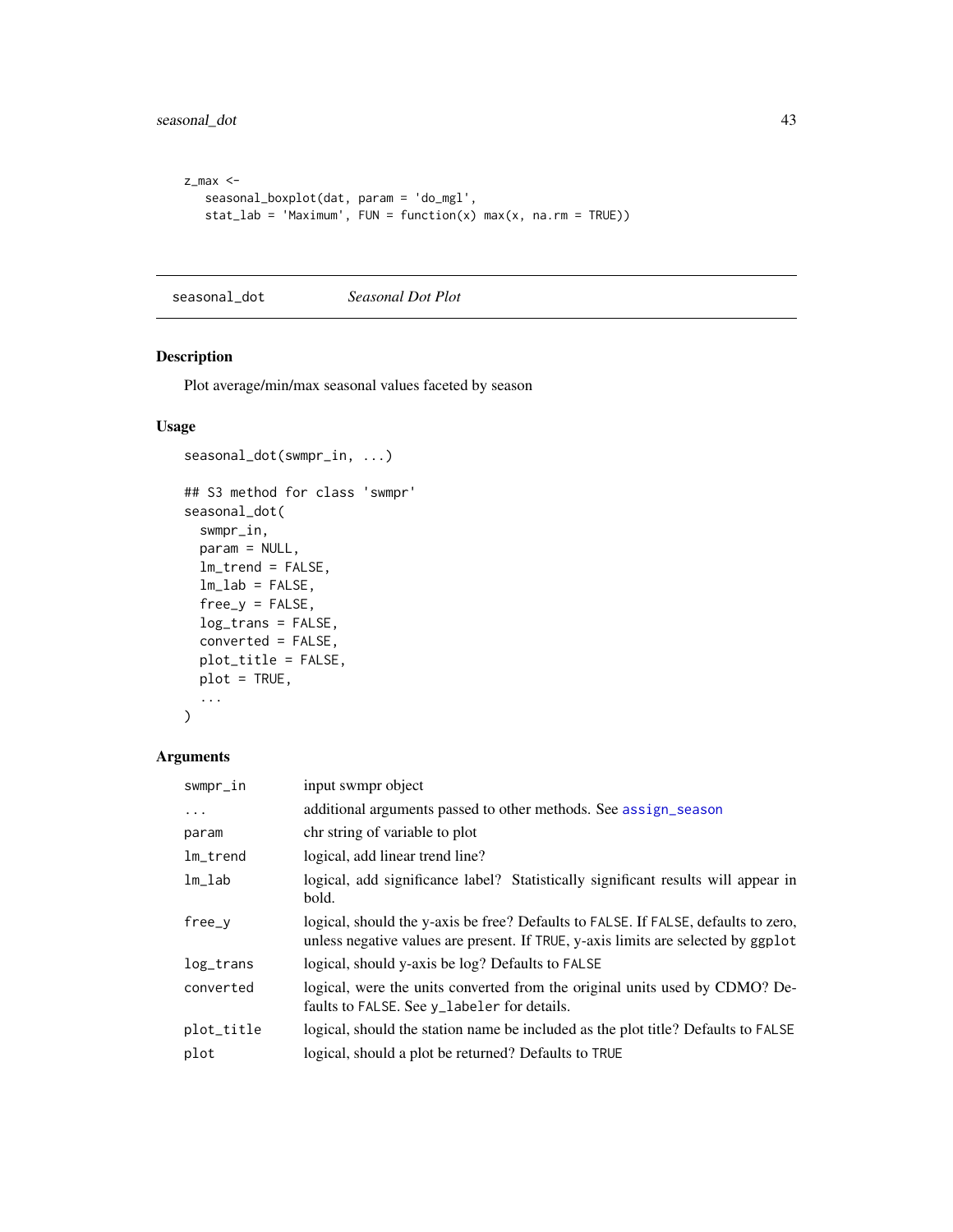# Details

This function summarizes minimum, mean, and maximum values calculated on a seasonal basis to allow for easier intra-season comparisons over time.

lm\_trend = TRUE adds a linear regression to the plot, and lm\_lab = TRUE will add p-values from the linear regression to the plot. If the p-values are significant  $(p < 0.05)$  then the text will appear in bold. lm\_lab text is color coded to match with the corresponding dots.

#### Value

Returns a [ggplot](#page-0-0) object

#### Author(s)

Julie Padilla, Dave Eslinger

#### See Also

[ggplot](#page-0-0), [assign\\_season](#page-4-1), [y\\_labeler](#page-62-1)

# Examples

```
dat_wq <- elksmwq
#dat_wq <- subset(dat_wq, subset = c('2010-01-01 0:00', '2017-01-01 0:00'))
dat_wq \leftarrow qaqc(data_wq, qaqc_keep = c(0, 3, 5))x < -seasonal_dot(dat_wq, param = 'do_mgl'
               , lm_trend = TRUE
               , lm_lab = TRUE
               , plot_title = TRUE)
y < -seasonal_dot(dat_wq, param = 'do_mgl'
               , lm_trend = FALSE
               , lm_lab = FALSE
               , plot_title = TRUE)
z <-
  seasonal_dot(dat_wq, param = 'do_mgl'
               , lm_trend = TRUE
               , lm_lab = FALSE
               , plot_title = TRUE)
dat_nut <- elknmnut
dat_nut <- subset(dat_nut, subset = c('2007-01-01 0:00', '2017-01-01 0:00'))
dat_nut <- qaqc(data_nut, qaqc_keep = c(0, 3, 5))x1 < -seasonal_dot(dat_nut
```
<span id="page-43-0"></span>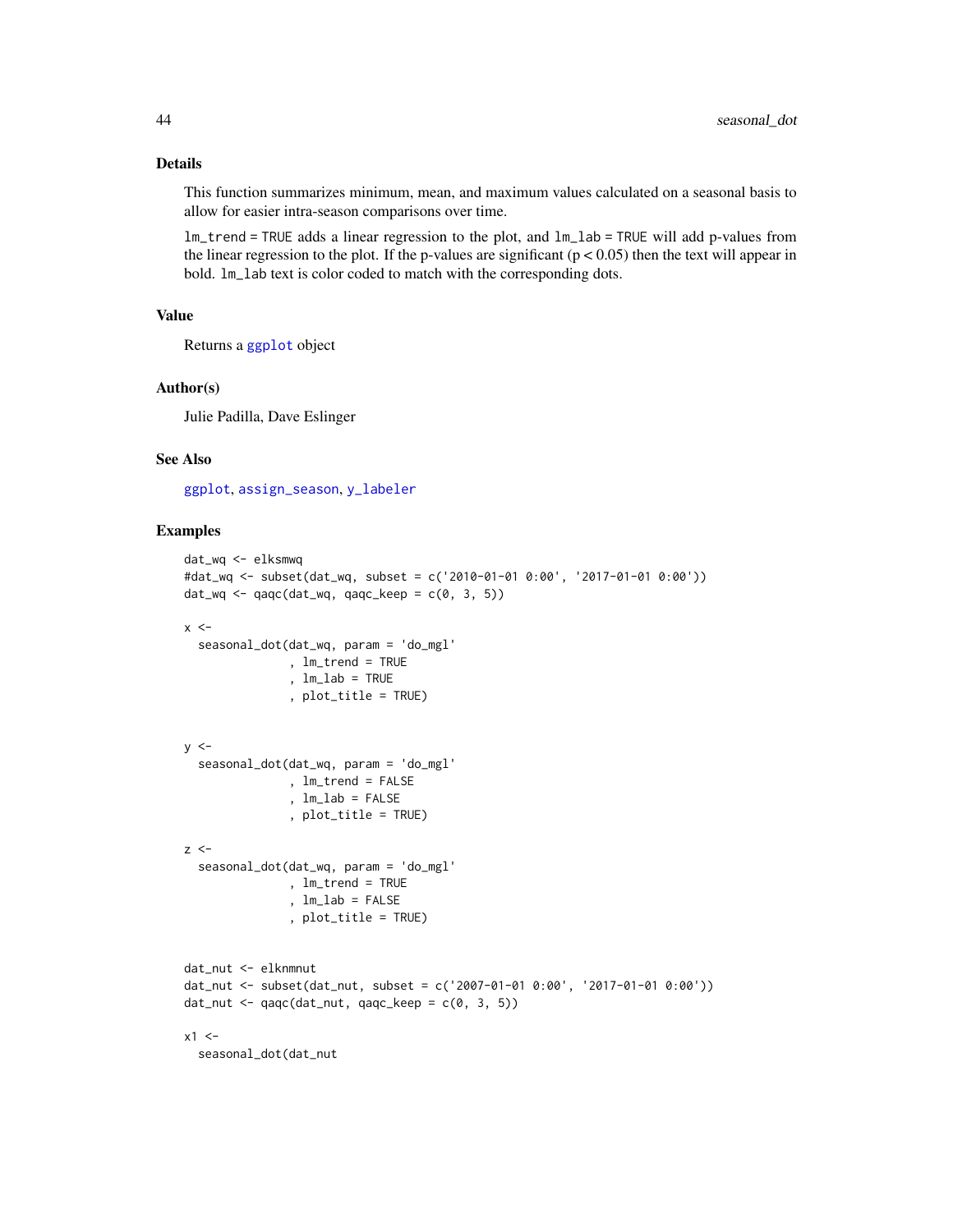```
, param = 'chla_n'
               , season_grps = list(c(1,2,3), c(4,5,6), c(7,8,9), c(10, 11, 12))
               , season_names = c('Winter', 'Spring', 'Summer', 'Fall')
               , season_start = 'Spring'
               , lm_trend = FALSE
               , lm_lab = FALSE
               , plot_title = TRUE)
y1 < -seasonal_dot(dat_nut, param = 'chla_n'
               , lm_trend = TRUE
               , lm_lab = FALSE
               , plot_title = TRUE)
z1 < -seasonal_dot(dat_nut, param = 'chla_n'
               , lm_trend = TRUE
               , lm_lab = TRUE
               , plot_title = TRUE)
```
<span id="page-44-1"></span>set\_date\_breaks *Set reasonable date breaks*

# Description

Select reasonable breaks for [scale\\_x\\_datetime](#page-0-0)

#### Usage

set\_date\_breaks(rng)

# Arguments

rng date range years

#### Details

A helper function for easier date label setting

#### Value

Returns a chr string for date\_breaks

#### Author(s)

Julie Padilla

# See Also

[set\\_date\\_break\\_labs](#page-45-2), [scale\\_x\\_datetime](#page-0-0)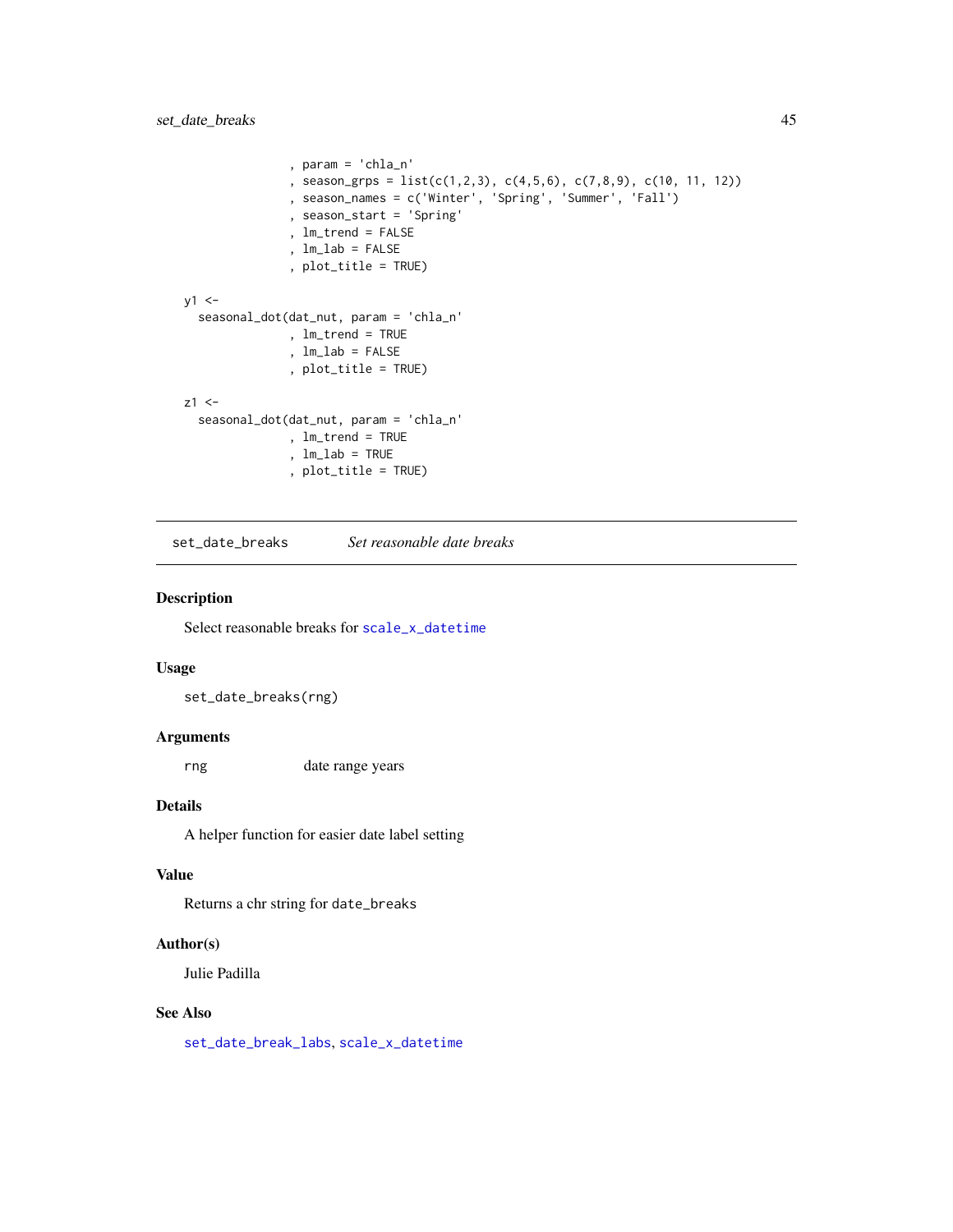# <span id="page-45-2"></span><span id="page-45-0"></span>Description

Select reasonable labels for breaks used in [scale\\_x\\_datetime](#page-0-0)

# Usage

set\_date\_break\_labs(rng)

# Arguments

rng date range years

# Details

A helper function for easier date label setting

# Value

Returns a chr string for date\_labels

# Author(s)

Julie Padilla

# See Also

[set\\_date\\_breaks](#page-44-1), [scale\\_x\\_datetime](#page-0-0)

<span id="page-45-1"></span>sk\_seasonal *Seasonal Kendall Analysis for Seasonal Data*

# Description

Non-parametric test for monotonic seasonal trends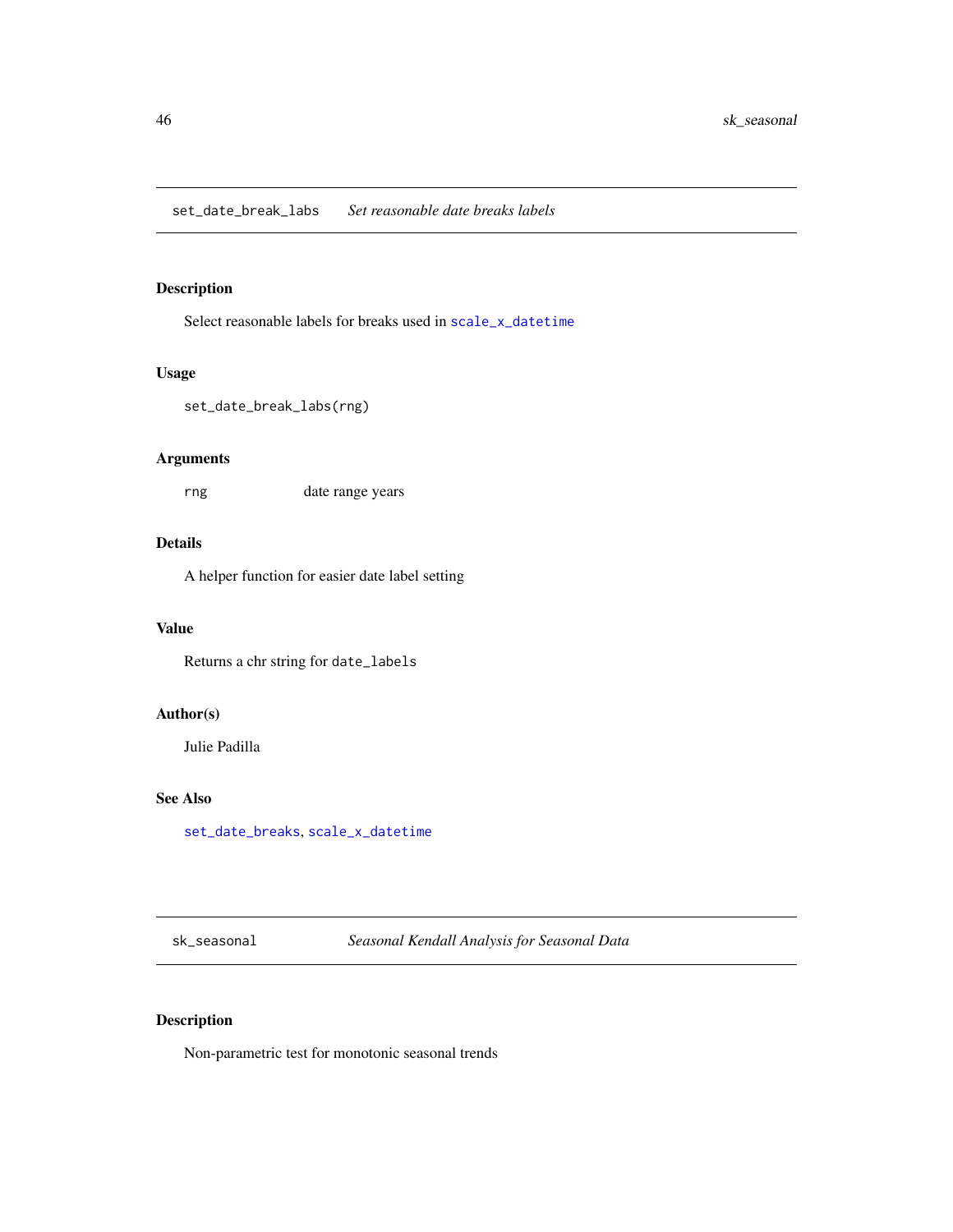# <span id="page-46-0"></span>sk\_seasonal 47

#### Usage

```
sk_seasonal(swmpr_in, ...)
## S3 method for class 'swmpr'
sk_seasonal(
  swmpr_in,
 param = NULL,
  alpha = 0.05,
  data\_min = 5,
  envStats_summary = FALSE,
  stat_lab = "Average",
 FUN = function(x) mean(x, na.rm = TRUE),
  ...
\mathcal{L}
```
#### Arguments

| swmpr_in         | input swmpr object                                                                                                                      |  |
|------------------|-----------------------------------------------------------------------------------------------------------------------------------------|--|
| .                | additional arguments passed to other methods. See assign_season                                                                         |  |
| param            | chr string of variable to plot                                                                                                          |  |
| alpha            | num, alpha value to use to significance test. Defaults to 0.05.                                                                         |  |
| data_min         | num, the minimum number of observations required to perform the analysis.<br>Defaults to 5                                              |  |
| envStats_summary |                                                                                                                                         |  |
|                  | logical, should the standard EnvStats:: kendallSeasonalTrendTest be re-<br>turned? Defaults to FALSE, See Details for more information. |  |
| stat_lab         | chr, label for the summary statistic defined in FUN. Defaults to "Average".                                                             |  |
| <b>FUN</b>       | function used to aggregate seasonal SWMP data.                                                                                          |  |

# Details

This function performs a seasonal kendall test on seasonally aggregated values using [kendallSeasonalTrendTest](#page-0-0).

Data are aggregated on a user-specified seasonal basis using the FUN argument. For example, using default settings, sk\_seasonal would perform a seasonal kendall test on average monthly values. However, if the user set  $FUN = min(x, na.rm = TRUE)$  then a seasonal kendall would be performed on monthly minimum values.

If EnvStats\_summary = TRUE then the detailed output summary from [kendallSeasonalTrendTest](#page-0-0) will be returned. If EnvStats\_summary = FALSE then an abbreviated summary will be returned in a data.frame. The abbreviated summary contains the station name, the type of statistic used to summarize the data on a seasonal basis (specified by stat\_lab), and the following results from [kendallSeasonalTrendTest](#page-0-0): tau, slope, p-value for the chi-square test, and the p-value for the trend test.

#### Value

Returns a data. frame object or a summary from EnvStats::kendallSeasonalTrendTest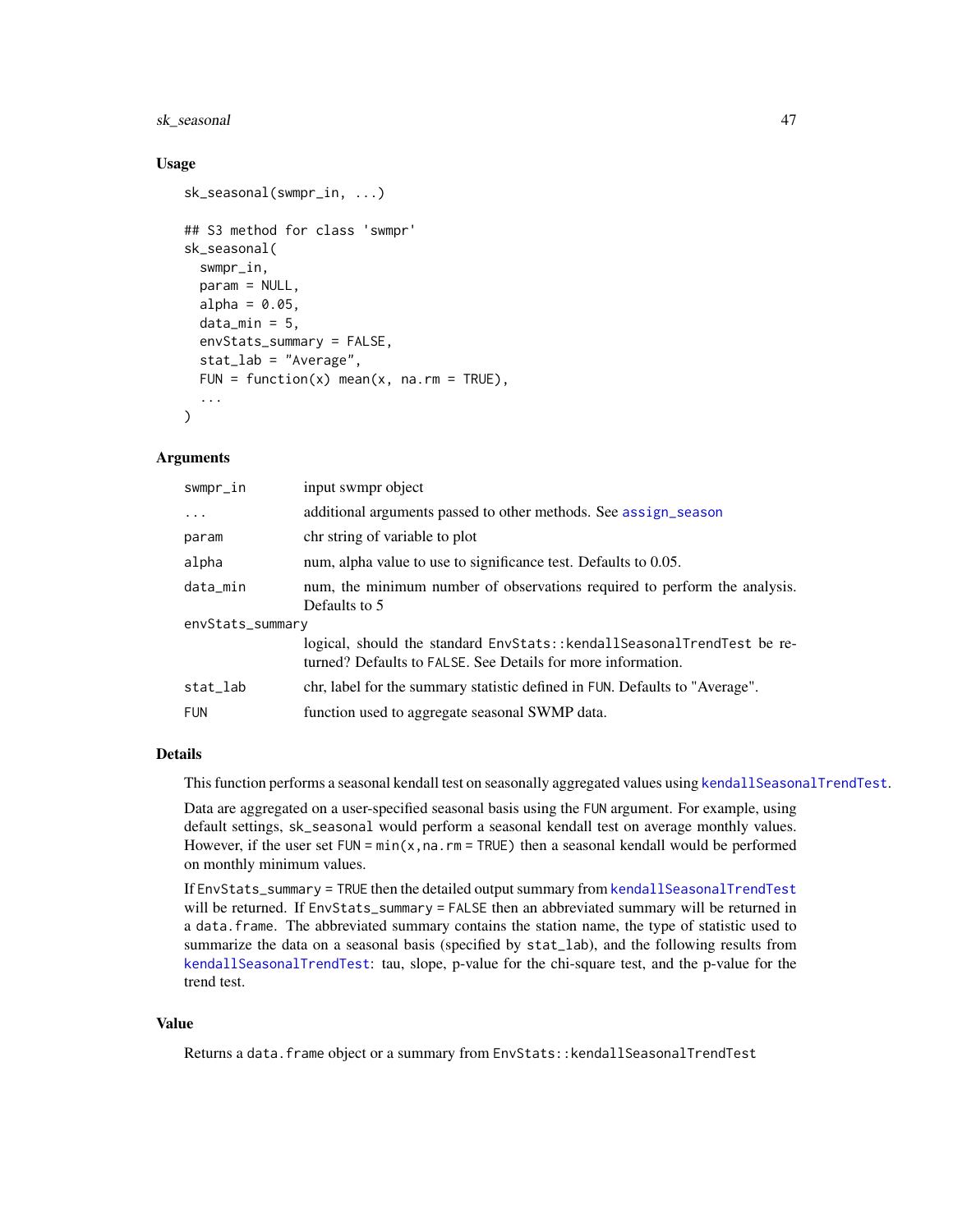# <span id="page-47-0"></span>Author(s)

Julie Padilla

# See Also

[assign\\_season](#page-4-1), [y\\_labeler](#page-62-1), [kendallSeasonalTrendTest](#page-0-0)

# Examples

```
dat_wq <- elksmwq
dat_wq <- qaqc(dat_wq, qaqc_keep = c(0, 3, 5))
```

```
x <- sk_seasonal(dat_wq, param = 'temp')
```
#### sk\_tidy *Tidy Seasonal Kendall Results*

# Description

Tidy results from [kendallSeasonalTrendTest](#page-0-0)

# Usage

```
sk_tidy(data, station, param, stat, alpha = 0.05)
```
# Arguments

| data    | a htest object produced by kendallSeasonalTrendTest    |
|---------|--------------------------------------------------------|
| station | chr string sampling station                            |
| param   | chr string of variable to plot                         |
| stat    | chr, label to be used for statistic used to group data |
| alpha   | num, significance level. Defaults to 0.05              |

# Details

A helper function used by [sk\\_seasonal](#page-45-1) to return a table of tidied values.

# Value

Returns a data. frame of results from [kendallSeasonalTrendTest](#page-0-0)

# Author(s)

Julie Padilla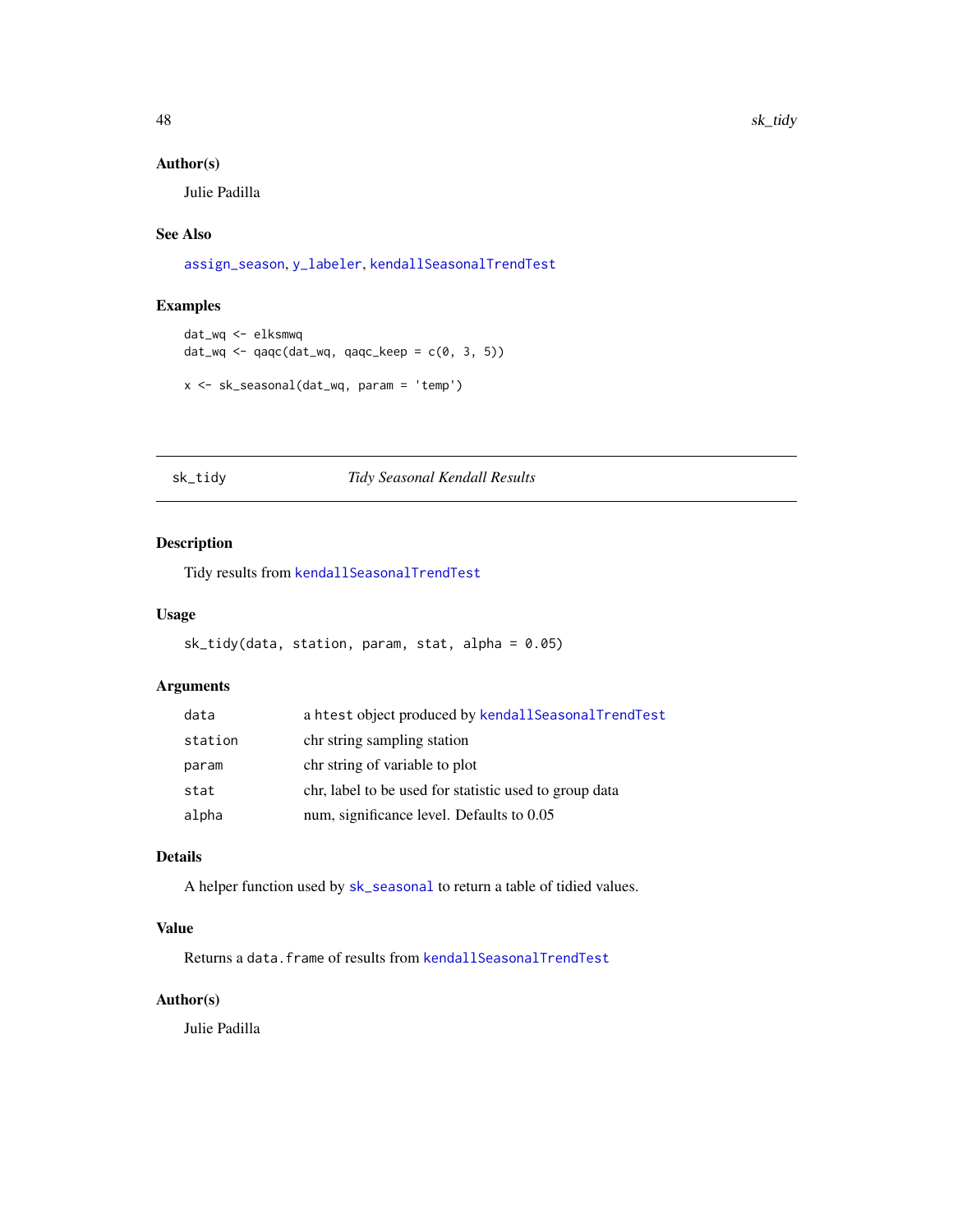# <span id="page-48-0"></span>Description

Determine if a parameter is one of the standard SWMP parameters

# Usage

std\_param\_check(param)

# Arguments

param chr string of variable abbreviation

# Details

A helper function used internally by several plotting functions to determine if parameter has a standard y-axis label. To accommodate the needs of the reserve-level annual report, this function also recognizes dissolved organic phosphorus (DIP) and dissolved inorganic nitrogen (DIN) as standard parameters.

# Value

Returns TRUE or FALSE

# Author(s)

Julie Padilla

# Examples

```
std_param_check('do_mgl')
```
std\_param\_check('nitrogen')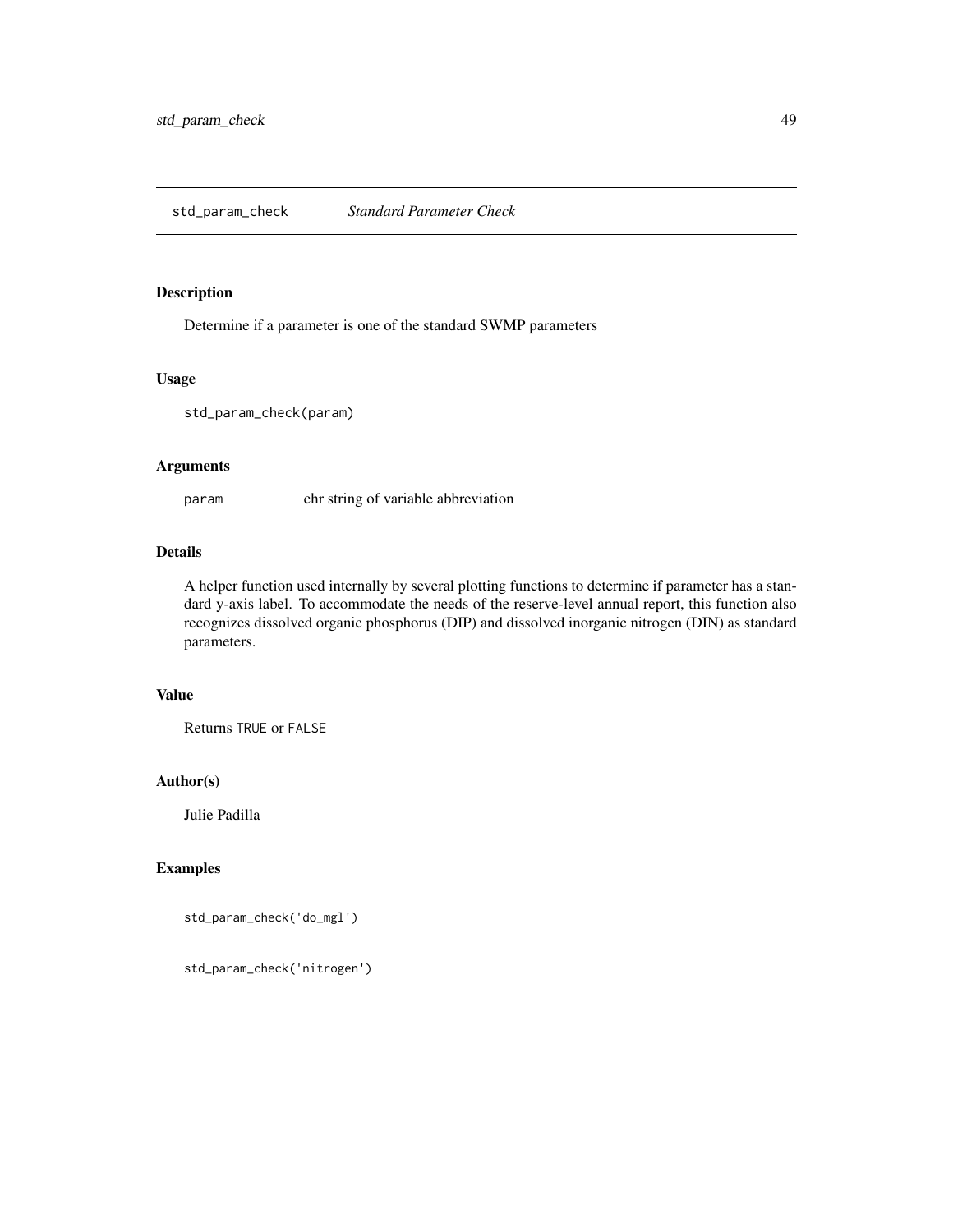```
summarise_handoff_files
```
*Summarise Hand-off Files from Reserve Level Reports*

# Description

Summarise the seasonal kendall results from reserve level report hand-off files

#### Usage

```
summarise_handoff_files(path, param, res_region = NULL)
```
#### Arguments

| path       | chr string of full path to .csv hand of files                                  |
|------------|--------------------------------------------------------------------------------|
| param      | chr string of variable to summarise                                            |
| res_region | a data. frame of look-up values that match 3-letter NERR site ids with regions |

# Details

This function is intended for use with the NERRS national level reporting scripts. It returns a data.frame that summarises the result of the reserve level seasonal kendall trend analyses found in the hand-off files generated by the reserve level reporting scripts. The summary groups reserves into regional classifications based on user-specified regions given in res\_region.

# Value

Returns a data.frame

# Author(s)

Julie Padilla

<span id="page-49-1"></span>threshold\_criteria\_plot

*Water Quality Threshold Plot For Parameters With Criteria*

#### Description

Observed data compared against user-defined water quality thresholds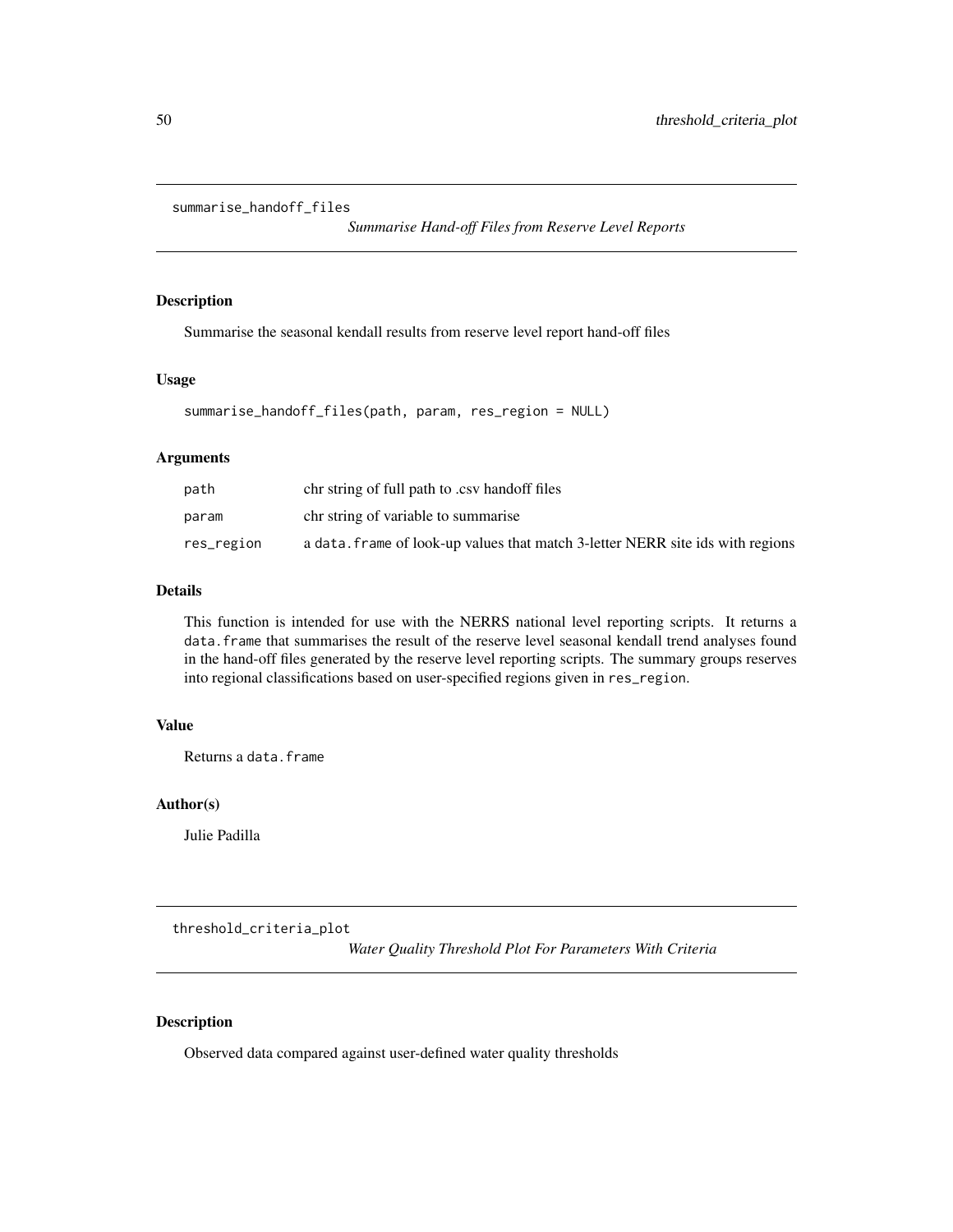# <span id="page-50-0"></span>Usage

```
threshold_criteria_plot(swmpr_in, ...)
```

```
## S3 method for class 'swmpr'
threshold_criteria_plot(
  swmpr_in,
 param = NULL,
  rng = NULL,thresholds = NULL,
  threshold_labs = c("Good", "Fair", "Poor"),
  threshold_cols = c("#ABD9E9", "#FFFFCC", "#FEC596"),
  crit_threshold = NULL,
  log_trans = FALSE,
 monthly_smooth = FALSE,
 plot_title = FALSE,
  ...
\mathcal{L}
```
#### Arguments

| swmpr_in   | input swmpr object                                                                                                                                                                                               |
|------------|------------------------------------------------------------------------------------------------------------------------------------------------------------------------------------------------------------------|
| $\cdots$   | additional arguments passed to other methods. See y_labeler.                                                                                                                                                     |
| param      | chr string of the variable to plot                                                                                                                                                                               |
| rng        | num, years to include in the plot. This variable can either be one year (e.g., rng)<br>$=$ 2012), or two years (e.g. rng $=$ c(2012, 2016)), If range is not specified then<br>the entire data set will be used. |
| thresholds | numeric vector, numeric criteria that will be plotted in the background                                                                                                                                          |
|            | threshold_labs chr vector of labels for categories created by thresholds.                                                                                                                                        |
|            | threshold_cols chritector of color values for categories created by thresholds.                                                                                                                                  |
|            | crit_threshold num, value at which the critical threshold line should be plotted. Typically the<br>same value used to establish the 'Poor' threshold.                                                            |
| log_trans  | logical, should y-axis be log? Defaults to FALSE                                                                                                                                                                 |
|            | monthly_smooth logical, calculate a monthly average? Defaults to FALSE                                                                                                                                           |
| plot_title | logical, should the station name be included as the plot title? Defaults to FALSE                                                                                                                                |

# Details

This function visualizes exceedances of numeric criteria which are specified using thresholds. Suggested numeric criteria for several parameters (dissolved oxygen, dissolved inorganic phosphorus, dissolved inorganic nitrogen, and chlorophyll-a) can be found in the USEPA National Coastal Condition Report (2012).

If the parameter of interest does not have numeric criteria, then threshold\_percentile\_plot is recommended.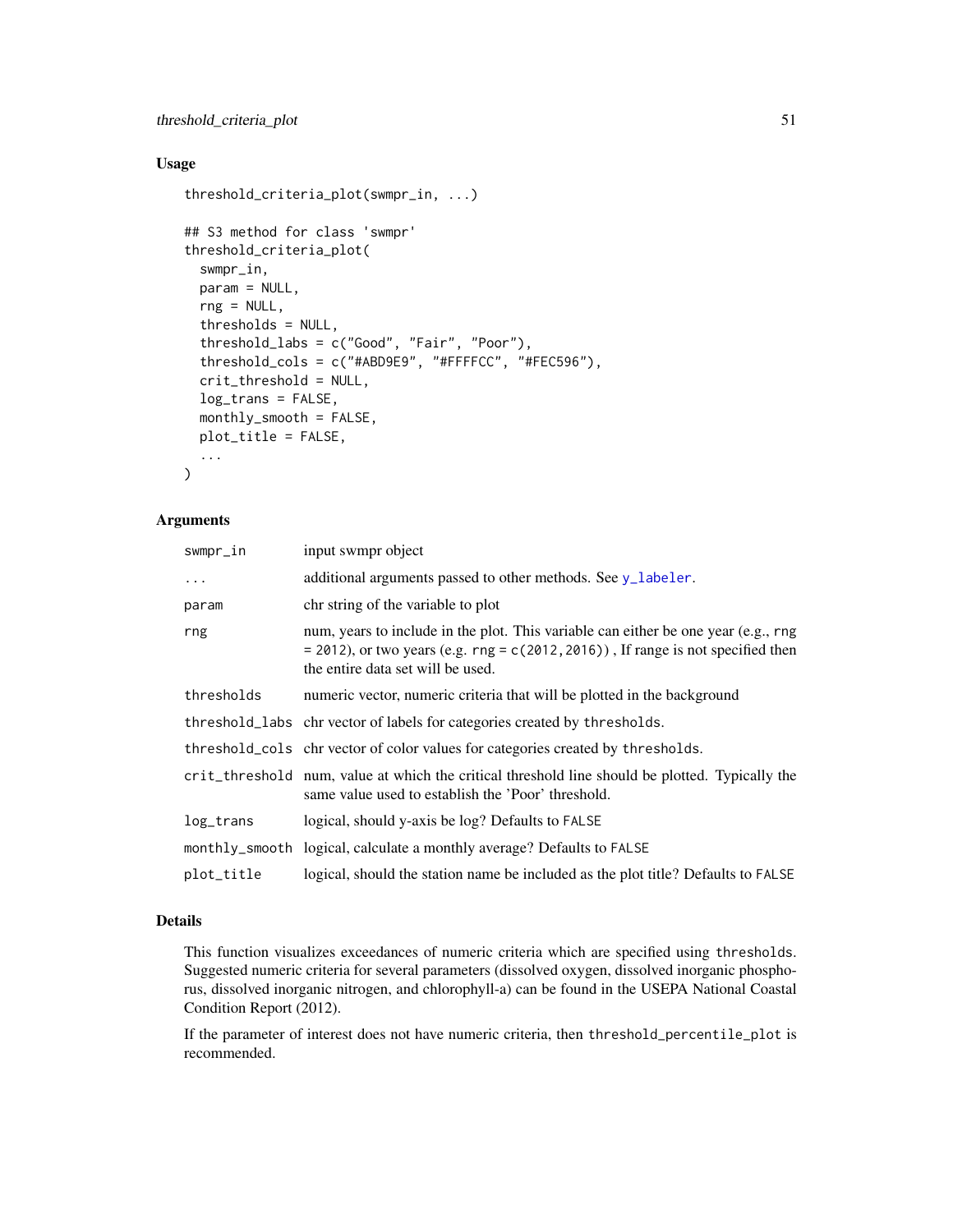# Value

Returns a [ggplot](#page-0-0) object

#### Author(s)

Julie Padilla

# References

United States Environmental Protection Agency (USEPA). 2012. "National Coastal Condition Report IV." http://citeseerx.ist.psu.edu/viewdoc/download?doi=10.1.1.646.1973&rep=rep1&type=pdf

#### See Also

[ggplot](#page-0-0),[y\\_labeler](#page-62-1)

#### Examples

```
data(apacpwq)
dat_wq <- apacpwq
dat_wq \leftarrow qaqc(data_wq, qaqc_keep = c(0, 3, 5))## Due to the volume of instantaneous data, these plots are a bit slow
x < -threshold_criteria_plot(dat_wq, param = 'do_mgl'
                 , rng = 2012
                 , thresholds = c(2, 5), threshold_labs = c('Poor', 'Fair', 'Good')
                 , monthly_smooth = TRUE
                 , threshold_cols = c('#FEC596', '#FFFFCC', '#ABD9E9'))
y < -threshold_criteria_plot(dat_wq, param = 'do_mgl'
                 , thresholds = c(2, 5), threshold_labs = c('Poor', 'Fair', 'Good')
                 , threshold_cols = c('#FEC596', '#FFFFCC', '#ABD9E9'))
z <-
  threshold_criteria_plot(dat_wq, param = 'do_mgl'
                 , rng = 2012
                 , thresholds = c(2, 5), threshold_labs = c('Poor', 'Fair', 'Good')
                 , threshold_cols = c('#FEC596', '#FFFFCC', '#ABD9E9')
                 , monthly_smooth = TRUE)
## A few examples with only two thresholds
x1 < -threshold_criteria_plot(dat_wq, param = 'do_mgl'
                 , rng = 2012
                 , thresholds = c(2, 2)
```
<span id="page-51-0"></span>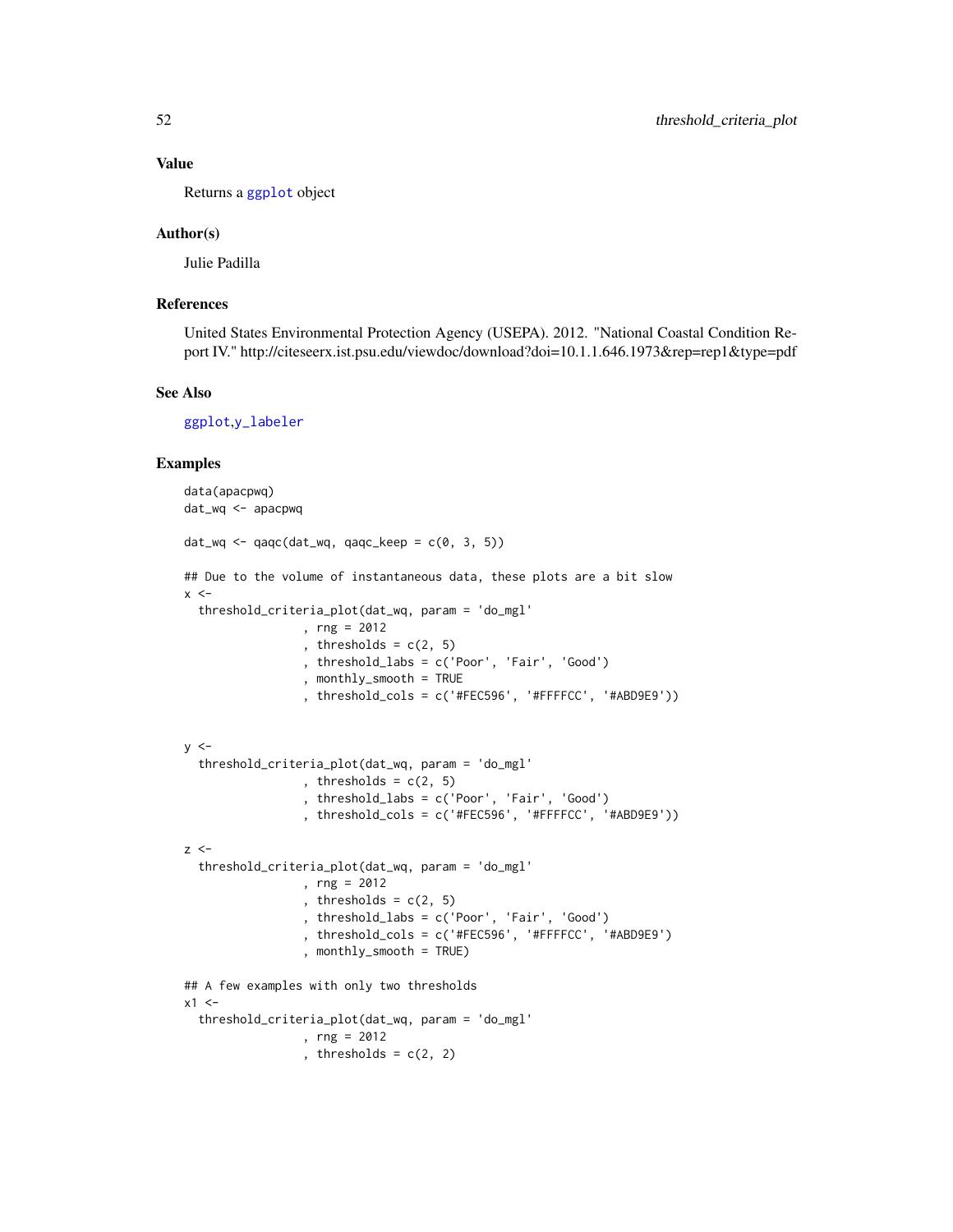```
# A dummy blank ('') value must be added as a threshold label
                 , threshold_labs = c('Poor', '', 'Good')
                 , threshold_cols = c('#FEC596', '#FFFFCC', '#ABD9E9')
                 , monthly_smooth = TRUE)
y1 < -threshold_criteria_plot(dat_wq, param = 'do_mgl'
                 , rng = 2012
                 , thresholds = c(5, 5)# A dummy blank ('') value must be added as a threshold label
                 , threshold_labs = c('Poor', '', 'Good')
                 , threshold_cols = c('#FEC596', '#FEC596', '#ABD9E9')
                 , monthly_smooth = TRUE)
z1 < -threshold_criteria_plot(dat_wq, param = 'do_mgl'
                 , rng = 2012
                 , thresholds = c(2, 5), threshold_labs = c('Poor', 'Good', 'Poor')
                 , threshold_cols = c('#FEC596', '#ABD9E9', '#FEC596')
                 , monthly_smooth = TRUE)
data(apacpnut)
dat_nut <- apacpnut
dat_nut <- qaqc(dat_nut, qaqc_keep = c(0, 3, 5))
dat_nut <- rem_reps(dat_nut)
x2 < -threshold_criteria_plot(dat_nut, param = 'chla_n'
                 , thresholds = c(2, 5), threshold_labs = c('Good', 'Fair', 'Poor'))
y2 <-
  threshold_criteria_plot(dat_nut, param = 'chla_n'
                 , rng = 2012
                 , thresholds = c(2, 5), threshold_labs = c('Good', 'Fair', 'Poor'))
## Nutrient plots are not capable of accidentally displaying any kind of smooth
z2 <-
  threshold_criteria_plot(dat_nut, param = 'chla_n'
                 , rng = 2012
                 , thresholds = c(2, 5), threshold_labs = c('Good', 'Fair', 'Poor')
                 , monthly_smooth = TRUE)
```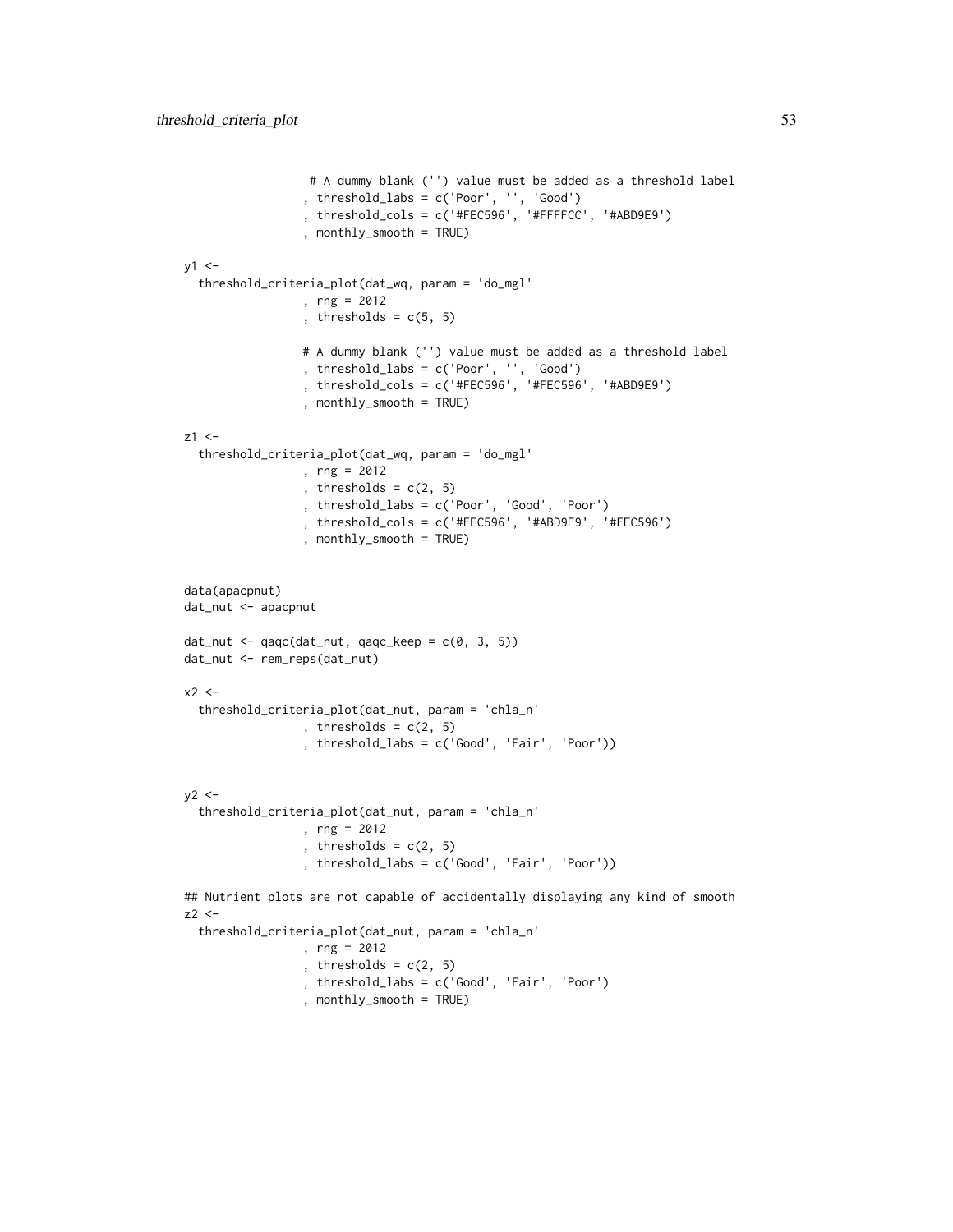<span id="page-53-1"></span><span id="page-53-0"></span>threshold\_identification

*Tabulate Threshold Exceedances*

#### Description

Tabulate user-specified threshold exceedances

#### Usage

```
threshold_identification(swmpr_in, ...)
## S3 method for class 'swmpr'
threshold_identification(
  swmpr_in,
  param,
  parameter_threshold,
  threshold_type,
  time_threshold = NULL,
  ...
)
```
#### Arguments

| swmpr_in            | input swmpr object                                                                                                                                                                             |  |
|---------------------|------------------------------------------------------------------------------------------------------------------------------------------------------------------------------------------------|--|
| .                   | arguments passed to other methods                                                                                                                                                              |  |
| param               | vector of parameters to evaluate                                                                                                                                                               |  |
| parameter_threshold |                                                                                                                                                                                                |  |
|                     | vector of numerical thresholds to evaluate parameters against                                                                                                                                  |  |
|                     | threshold_type vector of logical operators $(\langle \langle \cdot, \cdot \rangle \rangle, \langle \langle \langle -\rangle \rangle \rangle = \langle \langle \cdot, \cdot \rangle = \rangle)$ |  |
|                     | time_threshold The amount of time an event must last to be counted (in hours)                                                                                                                  |  |

#### Details

This function creates tabular summary of events when a user-specified threshold is exceeded.

Before using this function, the user must apply [setstep](#page-0-0) to normalize the datetimestamp time step.

For MET and WQ data, the user must specify time\_threshold. This argument is the minimum duration that an event must last in order to be counted. For example, if time\_threshold = 2, param = "do\_mgl", parameter\_threshold = 2, and threshold\_type = "<" then dissolved oxygen must be lower than 2 mg/L for more than two hours or the event will not be summarized in the final table. For NUT parameters, all exceedances are included in the tabular summary.

Recommended thresholds for chlorophyll-a, dissolved inorganic nitrogen, dissolved inorganic phosphorus, and dissolved oxygen can be found in the National Coastal Condition Assessment 2010 (USEPA 2016)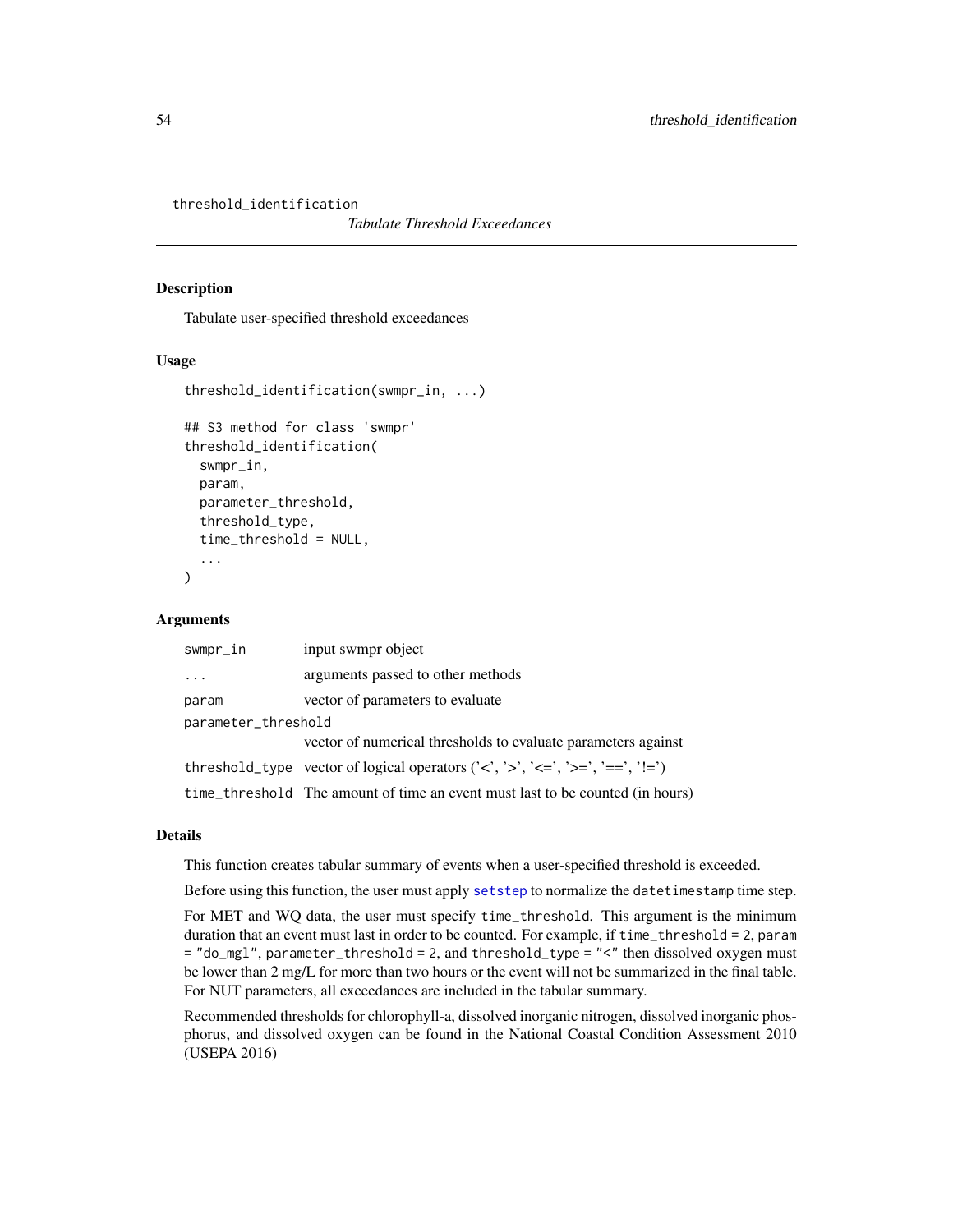# Value

Returns a data frame of threshold exceedances by parameter

# Author(s)

Julie Padilla

# References

United States Environmental Protection Agency (USEPA). 2015. "National Coastal Condition Assessment 2010". EPA 841-R-15-006. https://cfpub.epa.gov/si/si\_public\_record\_Report.cfm?Lab=OWOW&dirEntryId=327030

# Examples

```
data("apacpwq")
wq <- apacpwq
dat_wq \leftarrow qaqc(wq, qaqc\_{keep} = c(0, 3, 5))dat_wq <- setstep(dat_wq)
wq_pars<- threshold_identification(dat_wq, param = c('do_mgl', 'ph', 'temp')
                          , parameter_threshold = c(2, 5, 30), threshold_type = c('<', '<', '>), time_threshold = 2)
wq_par<- threshold_identification(dat_wq, param = c('do_mgl')
                          , parameter_threshold = c(2), threshold_type = c('<'), time_threshold = 2)
## time_threshold and setstep are not necessary for monthly parameters
data("apacpnut")
nut <- apacpnut
dat_nut <- qaqc(nut, qaqc_{keep} = c(0, 3, 5))nut_pars <- threshold_identification(dat_nut, param = c('chla_n', 'po4f')
                          , parameter_{threshold} = c(10, 0.01), threshold_type = c('>', '>))
nut_par <- threshold_identification(dat_nut, param = c('chla_n')
                          , parameter_threshold = c(10), threshold_type = c('>'))
nut_err <- threshold_identification(dat_nut, param = c('chla_n')
                          , parameter_threshold = c(30), threshold_type = c('>'))
```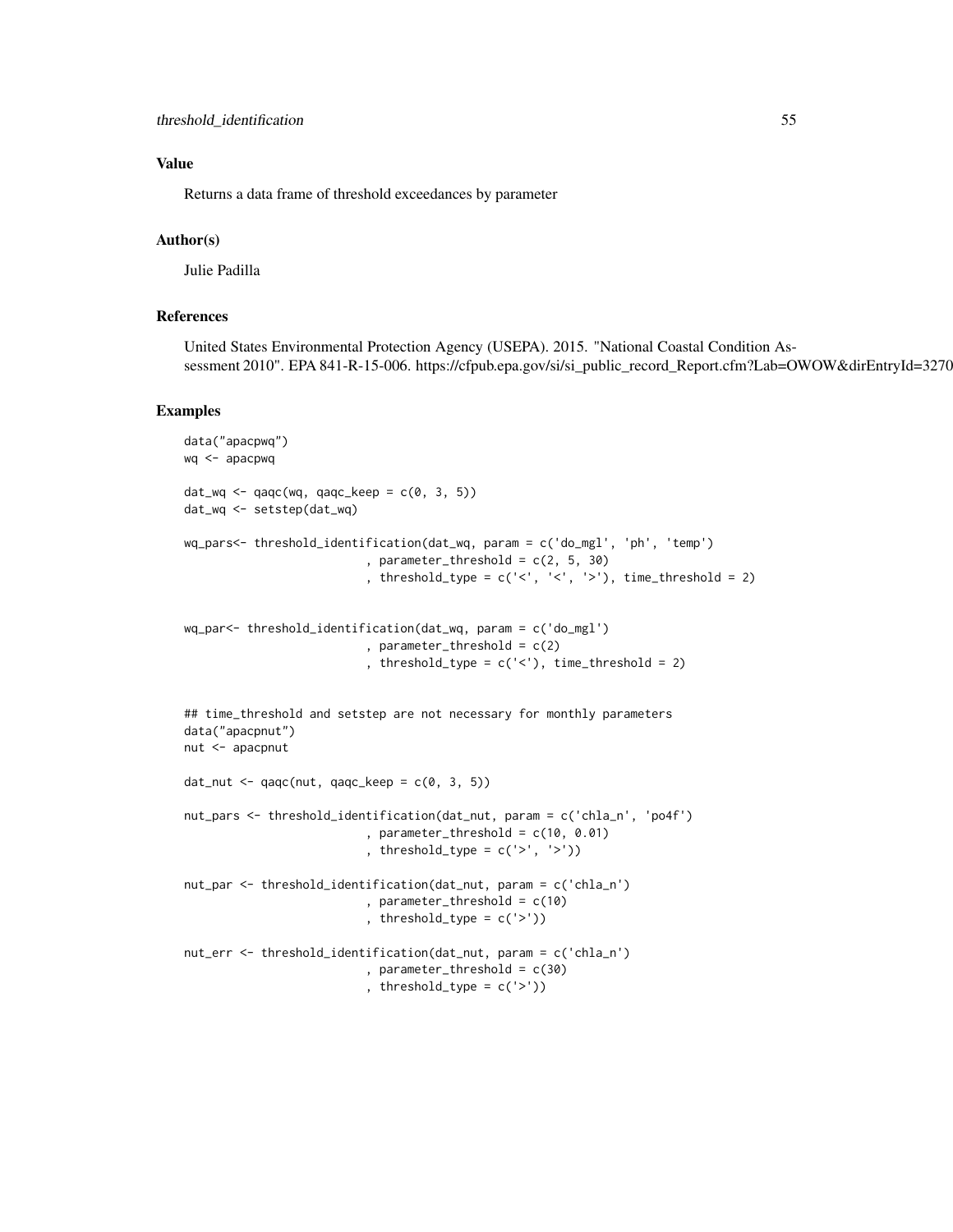<span id="page-55-0"></span>threshold\_percentile\_plot

*Threshold Percentile Plot*

# Description

Observed data compared against user-defined percentiles

# Usage

```
threshold_percentile_plot(swmpr_in, ...)
## S3 method for class 'swmpr'
threshold_percentile_plot(
  swmpr_in,
 param = NULL,
 hist_rng = NULL,
  target_yr = NULL,
 percentiles = c(0.05, 0.95),
 free_y = FALSE,by_month = FALSE,
 log_trans = FALSE,
 converted = FALSE,
 plot_title = FALSE,
  ...
)
```
# Arguments

| swmpr_in    | input swmpr object                                                                                                                                                                                                       |
|-------------|--------------------------------------------------------------------------------------------------------------------------------------------------------------------------------------------------------------------------|
| $\cdots$    | additional arguments passed to other methods (not used for this function).                                                                                                                                               |
| param       | chr, variable to plot                                                                                                                                                                                                    |
| hist_rng    | num, years to include in the plot. This variable can either be one year (e.g.,<br>hist_rng = 2012), or two years (e.g. hist_rng = $c(2012, 2016)$ ), If range is<br>not specified then the entire data set will be used. |
| target_yr   | num, year of interest for plotting. If not specified, the entire data set will be<br>plotted.                                                                                                                            |
| percentiles | num, percentiles to calculate (maximum: 2). Defaults to 5th and 95th per-<br>centiles.                                                                                                                                   |
| free_y      | logical, should the y-axis be free? Defaults to FALSE. If FALSE, defaults to zero,<br>unless negative values are present. If TRUE, y-axis limits are selected by ggplot                                                  |
| by_month    | logical. should percentiles be calculated on a monthly basis? Defaults to FALSE                                                                                                                                          |
| log_trans   | logical, should y-axis be log? Defaults to FALSE                                                                                                                                                                         |
| converted   | logical, were the units converted from the original units used by CDMO? De-<br>faults to FALSE. See y_labeler for details.                                                                                               |
| plot_title  | logical, should the station name be included as the plot title? Defaults to FALSE                                                                                                                                        |
|             |                                                                                                                                                                                                                          |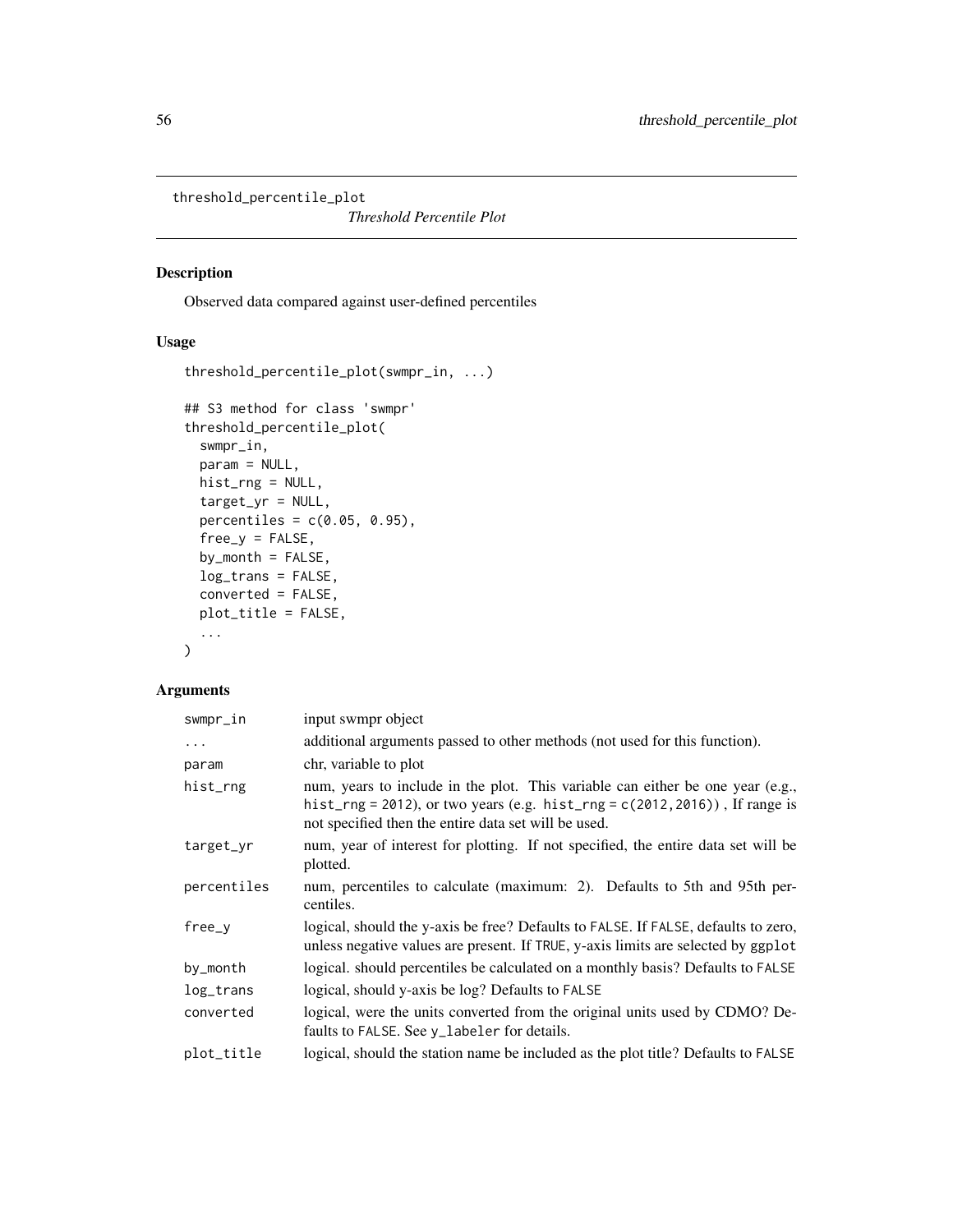#### <span id="page-56-0"></span>Details

This function provides an alternative to [threshold\\_criteria\\_plot](#page-49-1). For parameters that may not have numeric threshold criteria, a percentile threshold can be used instead. For a one-tailed analysis, the 90-th percentile is recommended. For a two-tailed analysis, the 5-th and 95-th percentiles are recommended.

Using by\_month, the user can specify whether the percentiles should be calculated on a monthly basis or by using the entire data set.

Recommended thresholds for chlorophyll-a, dissolved inorganic nitrogen, dissolved inorganic phosphorus, and dissolved oxygen can be found in the National Coastal Condition Assessment 2010 (USEPA 2016)

# Value

Returns a [ggplot](#page-0-0) object

#### Author(s)

Julie Padilla

# References

United States Environmental Protection Agency (USEPA). 2015. "National Coastal Condition Assessment 2010". EPA 841-R-15-006. https://cfpub.epa.gov/si/si\_public\_record\_Report.cfm?Lab=OWOW&dirEntryId=327030

#### See Also

#### [ggplot](#page-0-0)

#### Examples

```
dat_wq \leftarrow qaqc(elksmwg, qaqc_keep = c(0, 3, 5))dat_wq <- subset(dat_wq, subset = '2007-01-01 0:00', operator = '>=')
x < -threshold_percentile_plot(dat_wq, param = 'do_mgl'
                            , hist_rng = c(2007, 2014), by_month = FALSE)
y \leq -threshold_percentile_plot(dat_wq, param = 'do_mgl', percentiles = c(0.95)
                            , hist_rng = c(2007, 2014), target_yr = 2014
                            , by_month = FALSE)
x2 < -threshold_percentile_plot(dat_wq, param = 'do_mgl'
                            , hist_rng = c(2007, 2014), by_month = TRUE)
y2 < -threshold_percentile_plot(dat_wq, param = 'do_mgl'
                            , hist_rng = c(2007, 2014), by_month = TRUE
```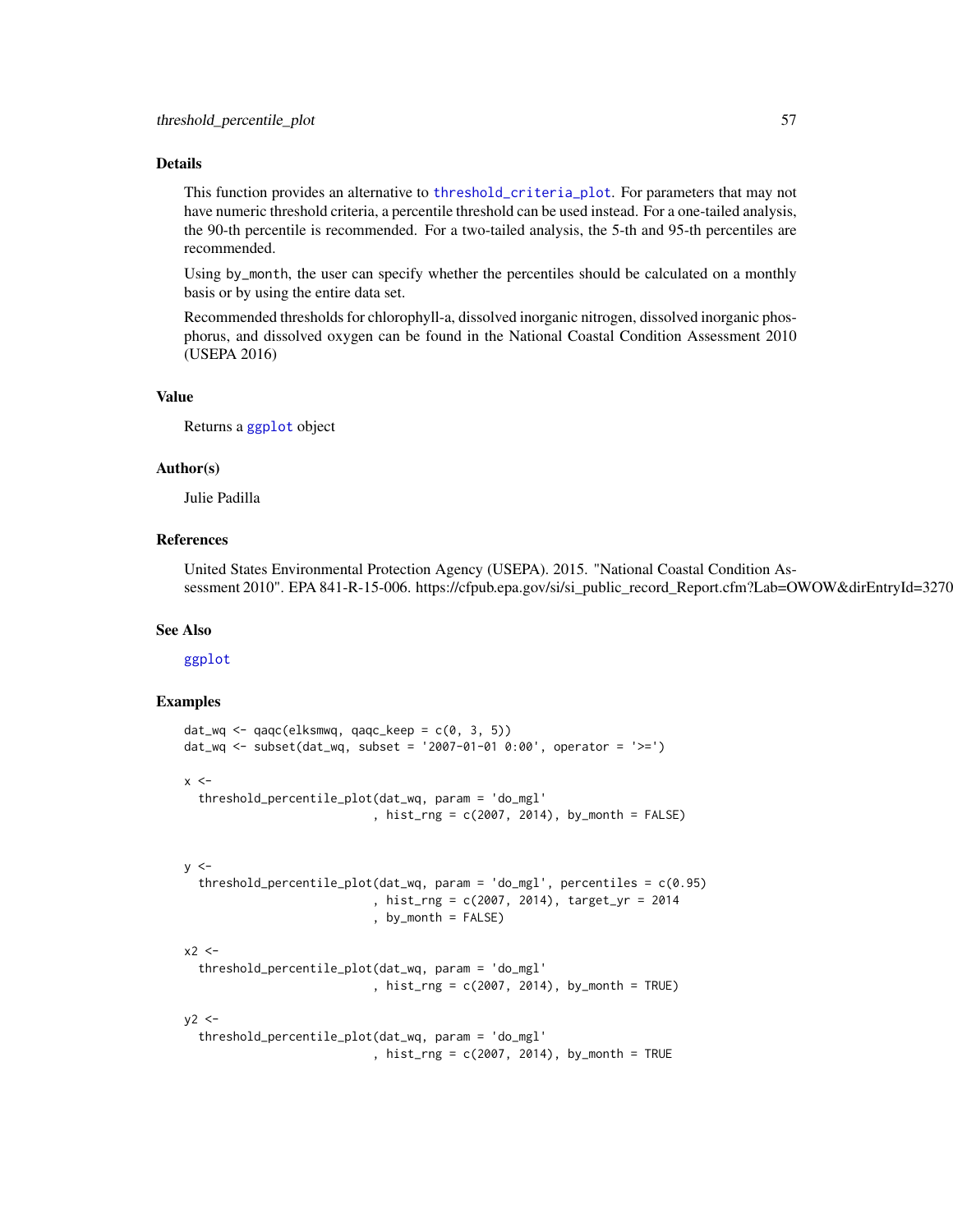```
, target_yr = 2014)
dat_nut <- qaqc(elknmnut, qaqc_keep = c(0, 3, 5))
dat_nut <- subset(dat_nut, subset = '2007-01-01 0:00', operator = '>=')
dat_nut <- rem_reps(dat_nut)
x3 < -threshold_percentile_plot(dat_nut, param = 'chla_n'
                           , hist_rng = c(2007, 2014), by_month = FALSE)
y3 <-
  threshold_percentile_plot(dat_nut, param = 'chla_n'
                            , hist_rng = c(2007, 2014), by_month = FALSE
                           , target_yr = 2016)
```
threshold\_summary *Summary Plots for Threshold Identification*

# Description

Summary plots for threshold identification analysis

#### Usage

```
threshold_summary(swmpr_in, ...)
## S3 method for class 'swmpr'
threshold_summary(
  swmpr_in,
 param = NULL,
  summary_type = c("month", "season", "year"),
 parameter_threshold = NULL,
  threshold_type = NULL,
  time_threshold = NULL,
  converted = FALSE,
 pal = "Set3",
 plot_title = FALSE,
 plot = TRUE,
 label_y-axis = TRUE,...
)
```
# Arguments

swmpr\_in input swmpr object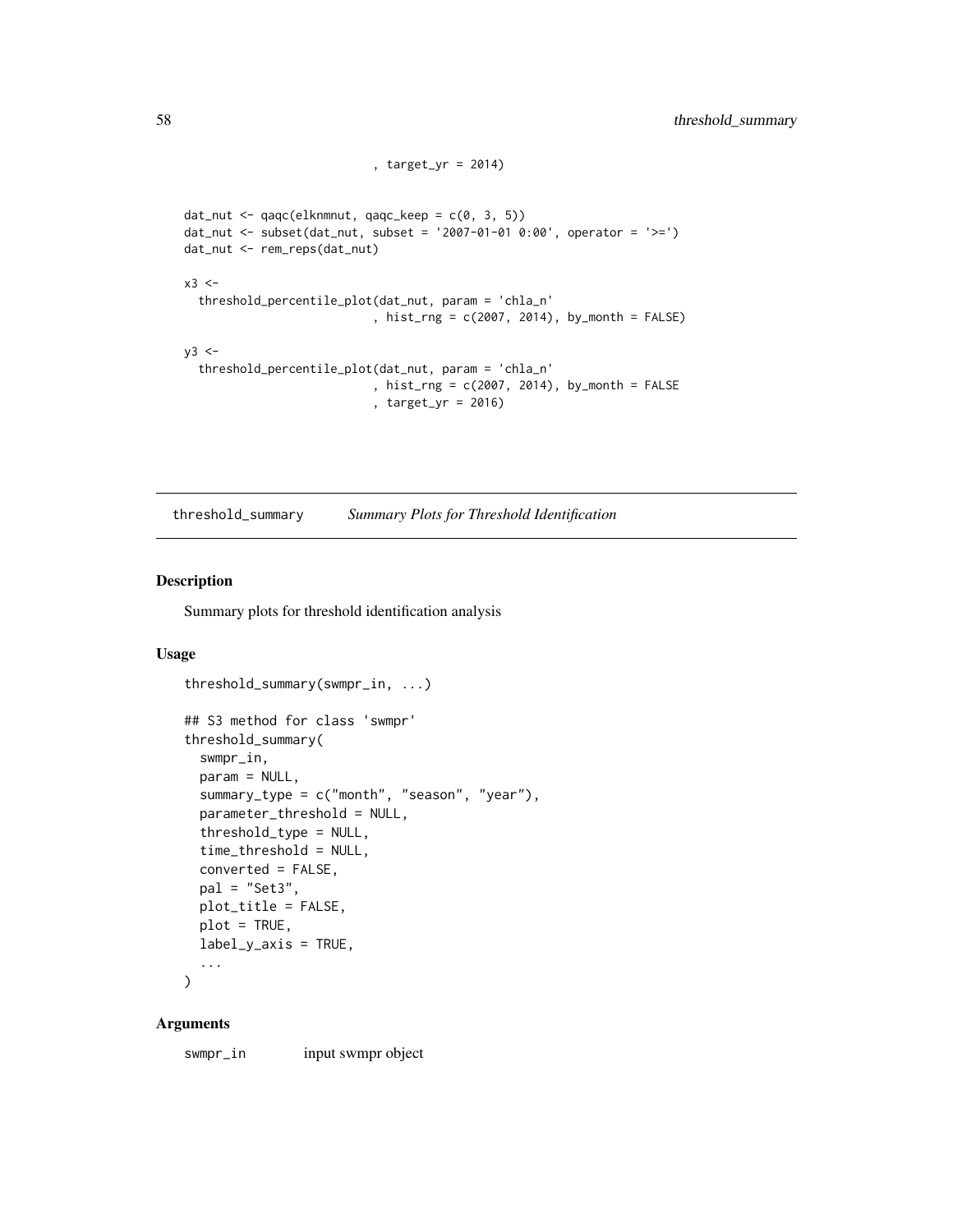<span id="page-58-0"></span>

| $\ddots$            | additional arguments passed to other methods. See assign_season for more<br>details.                                                                                                                       |
|---------------------|------------------------------------------------------------------------------------------------------------------------------------------------------------------------------------------------------------|
| param               | chr string of variable to plot (one only)                                                                                                                                                                  |
| summary_type        | Choose from month, season, or year aggregation                                                                                                                                                             |
| parameter_threshold |                                                                                                                                                                                                            |
|                     | vector of numerical thresholds to evaluate parameters against                                                                                                                                              |
|                     | threshold_type vector of logical operators $(\langle \langle \cdot, \cdot \rangle, \langle \langle \cdot, \cdot \rangle, \rangle) = \langle \cdot, \cdot \rangle = \langle \cdot, \cdot \rangle = \rangle$ |
|                     | time_threshold The amount of time an event must last to be counted (in hours)                                                                                                                              |
| converted           | logical, were the units converted from the original units used by CDMO? De-<br>faults to FALSE. See y_labeler for details.                                                                                 |
| pal                 | Select a palette for boxplot fill colors. See scale_fill_brewer for more de-<br>tails.                                                                                                                     |
| plot_title          | logical, should the station name be included as the plot title? Defaults to FALSE                                                                                                                          |
| plot                | logical, should a plot be returned? Defaults to TRUE                                                                                                                                                       |
| label_y_axis        | logical, include label for y-axis?                                                                                                                                                                         |

#### Details

This function provides a graphical or tabular summary of the results from threshold\_identification. The user can summarize results on a monthly, seasonal, or annual basis by specifying summary\_type = c('month','season','year'). If summary\_type = 'season', then the user should also define season, season\_names, and season\_start, as required by |cod[eassign\\_season.](#page-4-1) The user can specify 'month' for nutrient parameters, but this is not recommended and will produce a warning.

Recommended thresholds for chlorophyll-a, dissolved inorganic nitrogen, dissolved inorganic phosphorus, and dissolved oxygen can be found in the National Coastal Condition Assessment 2010 (USEPA 2016)

#### Value

Returns a [ggplot](#page-0-0) object (if plot = TRUE) or a dataframe (if plot = FALSE)

#### Author(s)

Julie Padilla

# References

United States Environmental Protection Agency (USEPA). 2015. "National Coastal Condition Assessment 2010". EPA 841-R-15-006. https://cfpub.epa.gov/si/si\_public\_record\_Report.cfm?Lab=OWOW&dirEntryId=3270

### See Also

[assign\\_season](#page-4-1), [ggplot](#page-0-0), [threshold\\_identification](#page-53-1), [scale\\_fill\\_brewer](#page-0-0)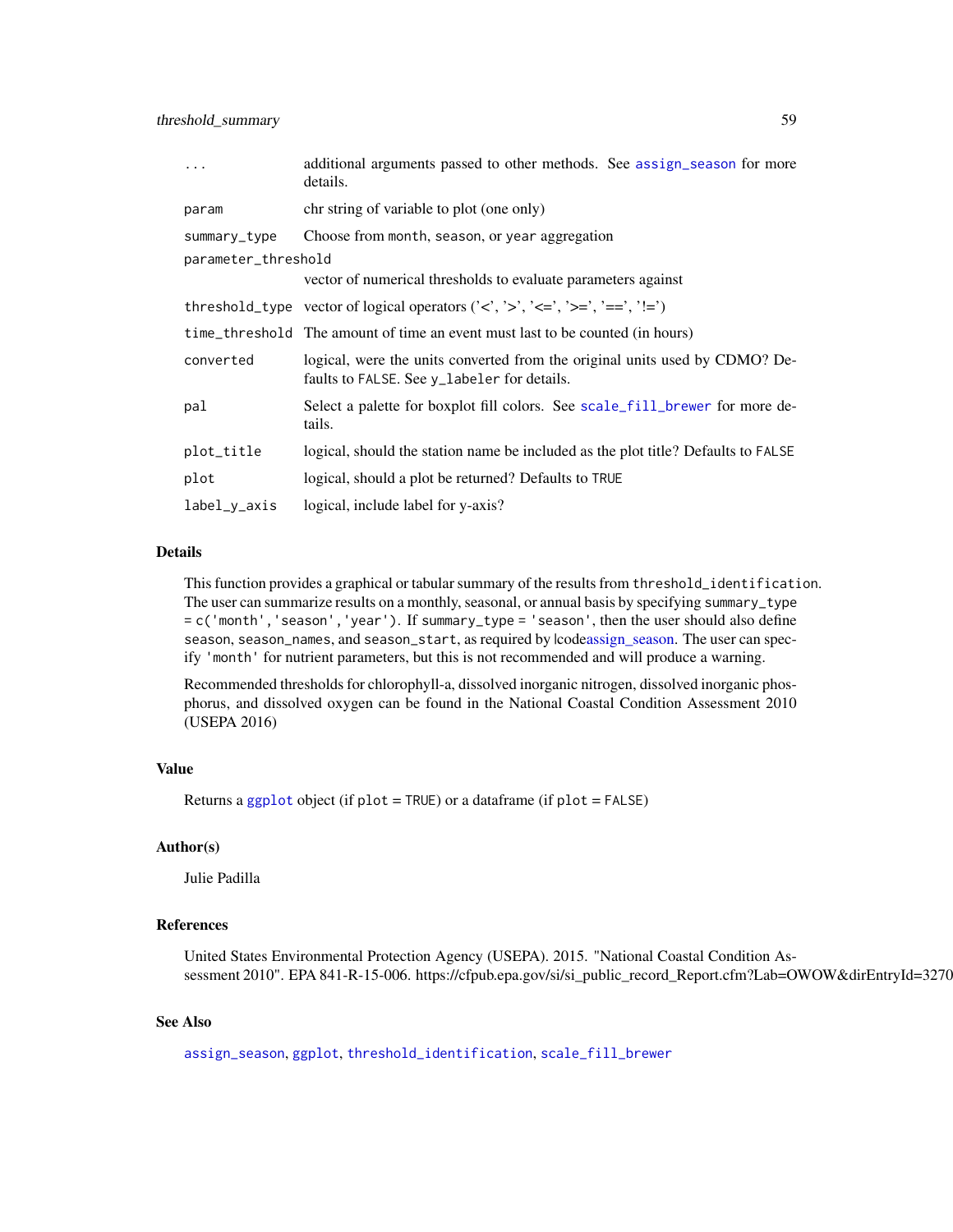#### Examples

```
## Water quality examples
data(apacpwq)
dat_wq \leftarrow qaqc(apacpwq, qaqc_keep = c(0, 3, 5))dat_wq <- SWMPr::setstep(dat_wq)
x < -threshold_summary(dat_wq, param = 'do_mgl', parameter_threshold = 2
  , threshold_type = '<', time_threshold = 2, summary_type = 'month'
  , plot_title = TRUE)
y \le -threshold_summary(dat_wq, param = 'do_mgl', parameter_threshold = 2,
  threshold_type = '<', time_threshold = 2, summary_type = 'season',
  season_grps = list(c(1,2,3), c(4,5,6), c(7,8,9), c(10, 11, 12)),season_names = c('Winter', 'Spring', 'Summer', 'Fall'),
  season_start = 'Winter',
  plot_title = TRUE)
## Nutrient examples
dat_nut <- qaqc(apacpnut, qaqc_{keep} = c(0, 3, 5))x < -threshold_summary(dat_nut, param = 'chla_n',
  parameter_threshold = 10,
  threshold_type = '>', summary_type = 'month',
  plot_title = TRUE)
y < -threshold_summary(dat_nut, param = 'chla_n', parameter_threshold = 10,
  threshold_type = '>', summary_type = 'season',
  season_grps = list(c(1,2,3), c(4,5,6), c(7,8,9), c(10, 11, 12)),
  season_names = c('Winter', 'Spring', 'Summer', 'Fall'),
  season_start = 'Winter', plot_title = TRUE)
 z < -threshold_summary(dat_nut, param = 'chla_n', parameter_threshold = 10,
   threshold_type = '>', summary_type = 'year',
   plot_title = TRUE, plot = TRUE)
```
title\_labeler *Generate Plot Title Based on NERR Site ID*

### Description

Generate a plot title based on SWMP station abbreviation

<span id="page-59-0"></span>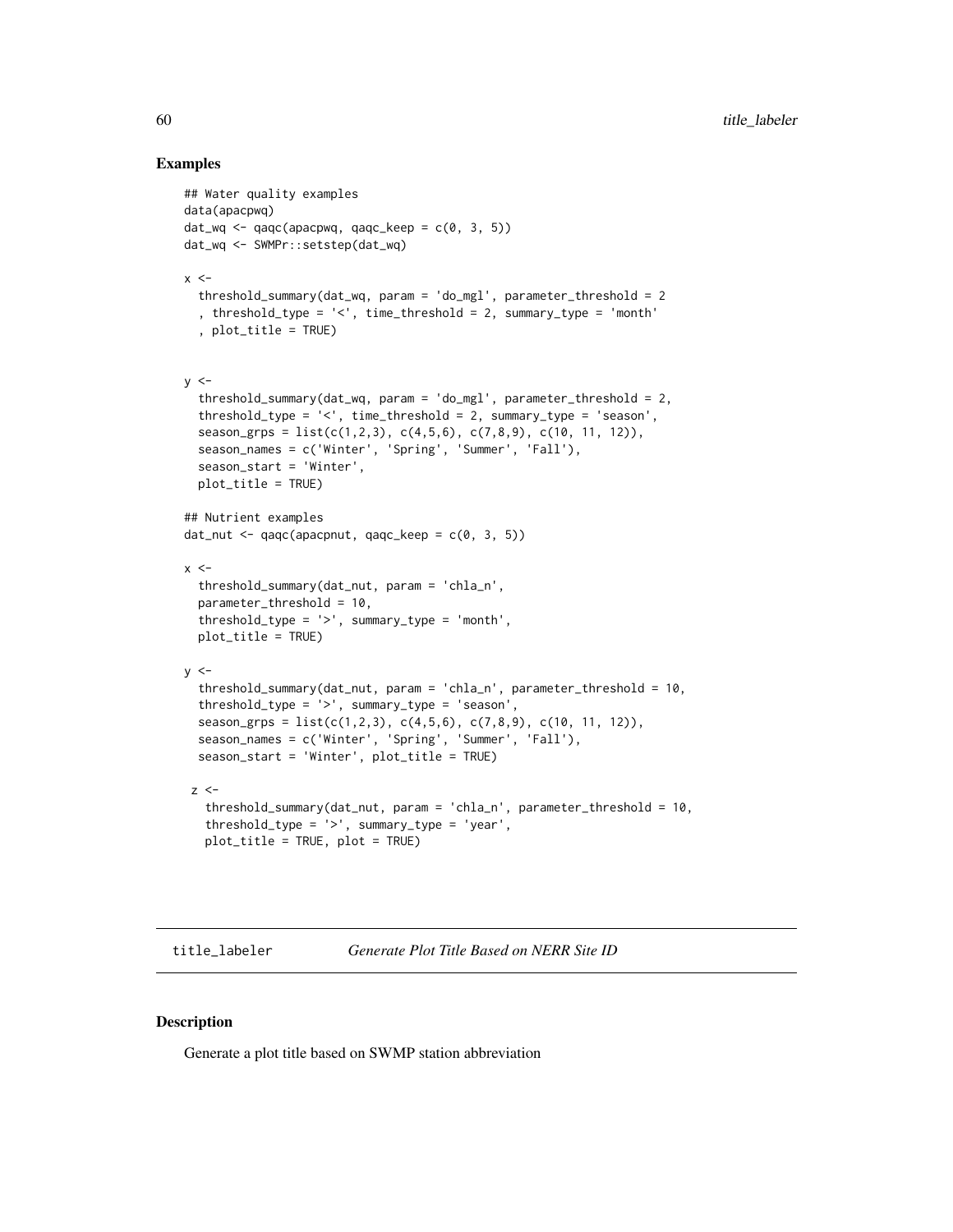#### <span id="page-60-0"></span> $\mu$ s\_laea 61

# Usage

title\_labeler(nerr\_site\_id)

#### Arguments

nerr\_site\_id chr string of NERR site id

# Details

A helper function used internally by several plotting functions to generate plot titles.

#### Value

Returns character vector

#### Author(s)

Julie Padilla

# Examples

ttl <- title\_labeler('elkapwq')

us\_laea *US County Map*

#### Description

US County boundaries from the US Census Bureau's MAF/TIGER geographic database. Reprojected using Lambert Azimuthal Equal Area.

#### Usage

data(us\_laea)

### Format

A [SpatialPolygonsDataFrame](#page-0-0) object

#### Source

[US Census Bureau](https://www.census.gov/geographies/mapping-files.html)

#### References

United States Census Bureau. Data accessed from the US Census Bureau website: http://www2.census.gov/geo/tiger/GENZ2 accessed 06 April 2018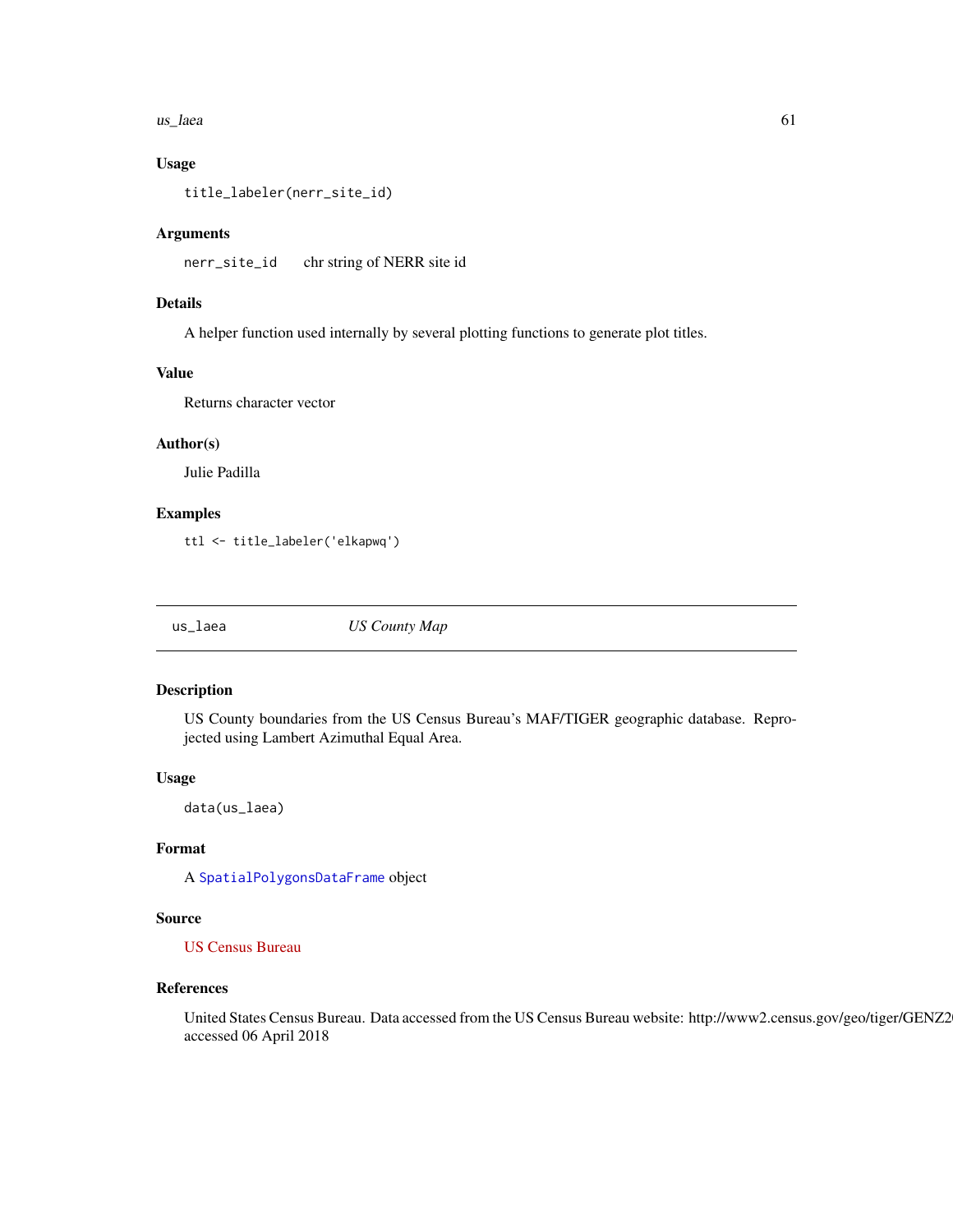<span id="page-61-0"></span>

#### Description

Generate a y-axis label based on SWMP parameter abbreviation and threshold criteria

# Usage

```
y_count_labeler(
  param,
 parameter_threshold,
  threshold_type,
  time_threshold = NULL,
  converted = FALSE
)
```
# Arguments

| param               | chr string of variable abbreviation                                                                                                                                                                                             |
|---------------------|---------------------------------------------------------------------------------------------------------------------------------------------------------------------------------------------------------------------------------|
| parameter_threshold |                                                                                                                                                                                                                                 |
|                     | vector of numerical thresholds to evaluate parameters against                                                                                                                                                                   |
|                     | threshold_type vector of logical operators $(\langle \langle \cdot, \cdot \rangle, \langle \langle \cdot, \cdot \rangle, \langle \cdot, \cdot \rangle) = \langle \cdot, \cdot \rangle = \langle \cdot, \cdot \rangle = \rangle$ |
|                     | time_threshold The amount of time an event must last to be counted (in hours)                                                                                                                                                   |
| converted           | logical, should the parameter label units be converted from metric to english?<br>Defaults to FALSE. Currently available for temp, depth, cdepth, level, clevel,<br>atemp, wspd, maxwspd, and totprcp                           |

# Details

A helper function used internally by several plotting functions to generate y-axis labels. This function does not convert sample results from metric to english. It only adjusts the units in the y-axis label.

# Value

Returns character vector or an unevaluated expression

# Author(s)

Julie Padilla

# Examples

```
y_lab <- y_count_labeler(param = 'do_mgl', parameter_threshold = 2
, threshold_type = '<', time_threshold = 2, converted = FALSE)
```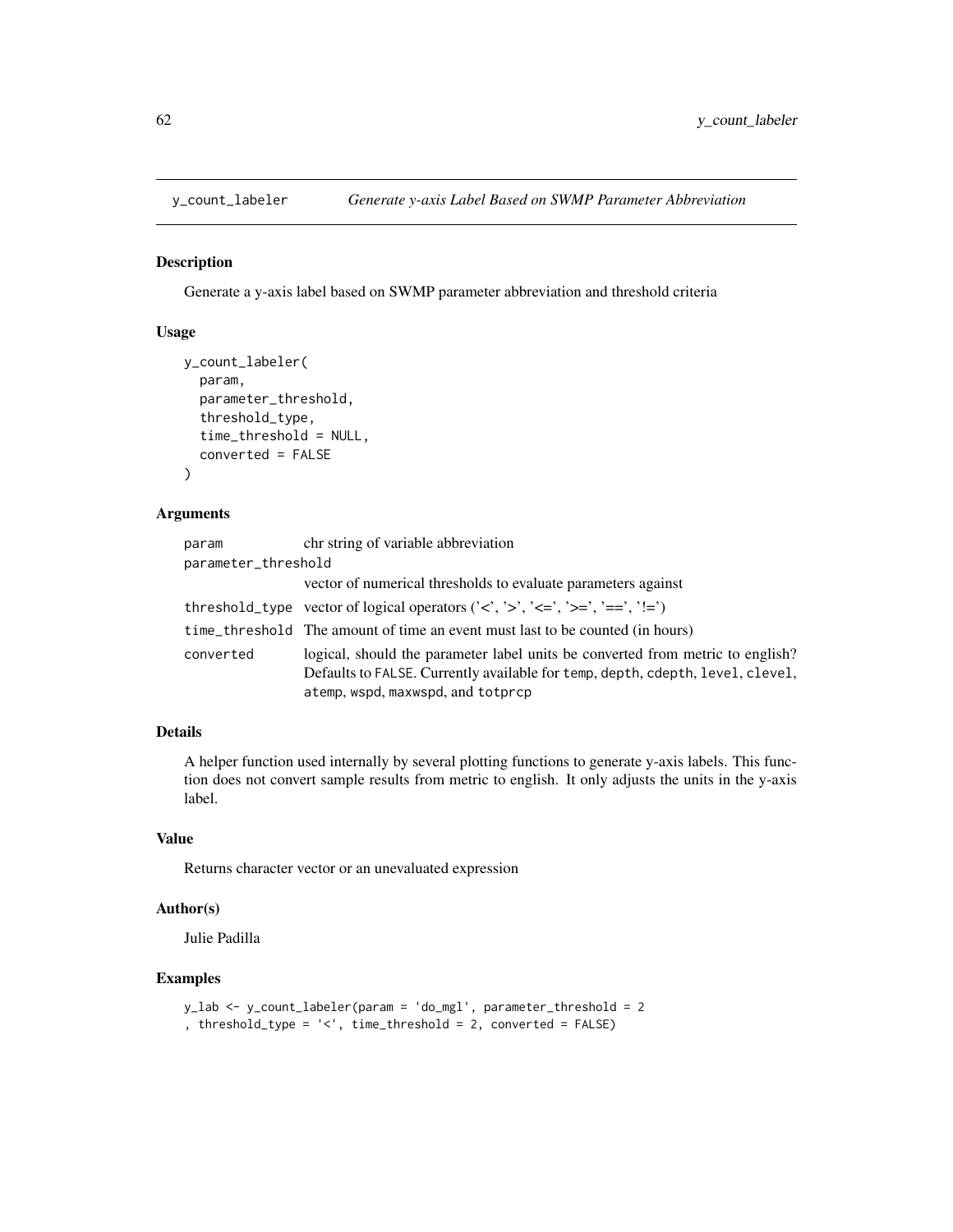<span id="page-62-1"></span><span id="page-62-0"></span>

# Description

Generate a y-axis label based on SWMP parameter abbreviation

# Usage

```
y_labeler(param, converted = FALSE)
```
# Arguments

| param     | chr string of variable abbreviation                                                                                                                              |
|-----------|------------------------------------------------------------------------------------------------------------------------------------------------------------------|
| converted | logical, should the parameter label units be converted from metric to english?<br>Defaults to FALSE. Currently available for temp, depth, cdepth, level, clevel, |
|           | atemp, wspd, maxwspd, and totprcp                                                                                                                                |

# Details

A helper function used internally by several plotting functions to generate y-axis labels. This function does not convert sample results from metric to english. It only adjusts the units in the y-axis label.

#### Value

Returns character vector or an unevaluated expression

# Author(s)

Julie Padilla

# Examples

y\_lab <- y\_labeler('do\_mgl')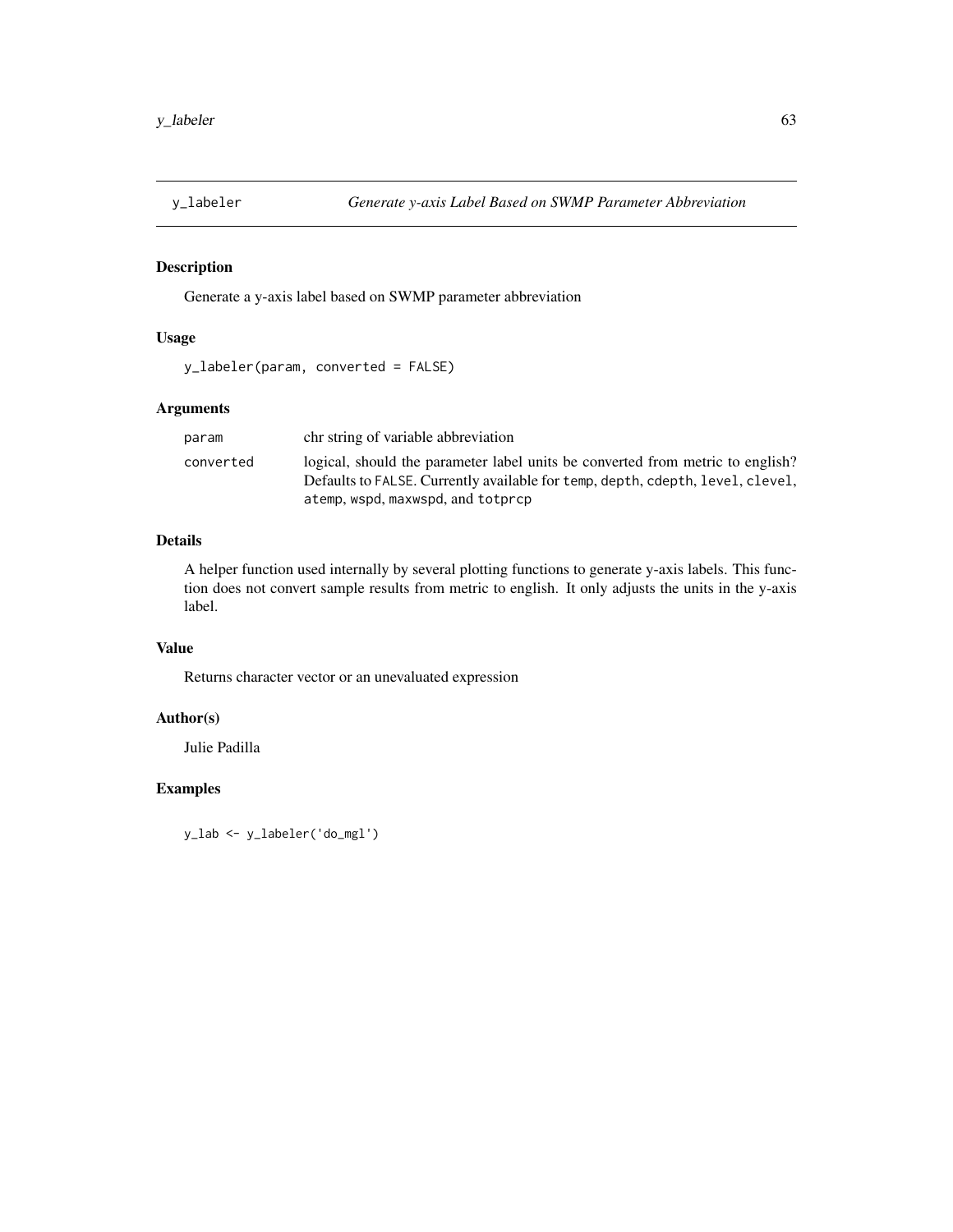# <span id="page-63-0"></span>**Index**

∗ Reporting create\_sk\_national\_ft\_results, [9](#page-8-0) ∗ analyze annual\_range, [3](#page-2-0) assign\_season, [5](#page-4-0) historical\_daily\_range, [18](#page-17-0) historical\_range, [20](#page-19-0) national\_sk\_map, [25](#page-24-0) raw\_boxplot, [27](#page-26-0) res\_custom\_map, [29](#page-28-0) res\_custom\_sk\_map, [31](#page-30-0) res\_local\_map, [33](#page-32-0) res\_national\_map, [34](#page-33-0) res\_sk\_map, [36](#page-35-0) seasonal\_barplot, [38](#page-37-0) seasonal\_boxplot, [40](#page-39-0) seasonal\_dot, [43](#page-42-0) set\_date\_break\_labs, [46](#page-45-0) sk\_seasonal, [46](#page-45-0) threshold\_criteria\_plot, [50](#page-49-0) threshold\_identification, [54](#page-53-0) threshold\_percentile\_plot, [56](#page-55-0) threshold\_summary, [58](#page-57-0) ∗ datasets cbm\_spatial, [6](#page-5-0) elk\_spatial, [12](#page-11-0) elknmnut, [10](#page-9-0) elksmwq, [11](#page-10-0) sampling\_stations, [38](#page-37-0) us\_laea, [61](#page-60-0) ∗ mapping geographic\_unique\_stations, [14](#page-13-0) ∗ miscellaneous lm\_p\_labs, [24](#page-23-0) remove\_inf\_and\_nan, [28](#page-27-0) reserve\_locs, [29](#page-28-0) set\_date\_breaks, [45](#page-44-0) sk\_tidy, [48](#page-47-0) std\_param\_check, [49](#page-48-0)

```
title_labeler, 60
    y_count_labeler, 62
    y_labeler, 63
∗ reporting
    create_sk_flextable_list, 7
    create_sk_national_ft_reserves, 8
    ft_col_names, 12
    generate_results_table, 13
    generate_station_table, 14
    get_reserve, 15
    get_shp_name, 16
    get_site_code, 17
    get_site_coordinates, 18
    get_sites, 16
    load_shp_file, 25
    summarise_handoff_files, 50
∗ retrieve
    import_local_nut, 22
all_params, 24
all_params_dtrng, 24
annual_range, 3
assign_season, 3, 4, 5, 21, 22, 27, 28, 39–44,
        47, 48, 59
cbm_spatial, 6
create_sk_flextable_list, 7, 12–14
create_sk_national_ft_reserves, 8
create_sk_national_ft_results, 9
data.frame, 11, 38
elk_spatial, 12
elknmnut, 10
elksmwq, 11
flextable, 8–10, 12
ft_col_names, 12
generate_results_table, 13
generate_station_table, 14
```